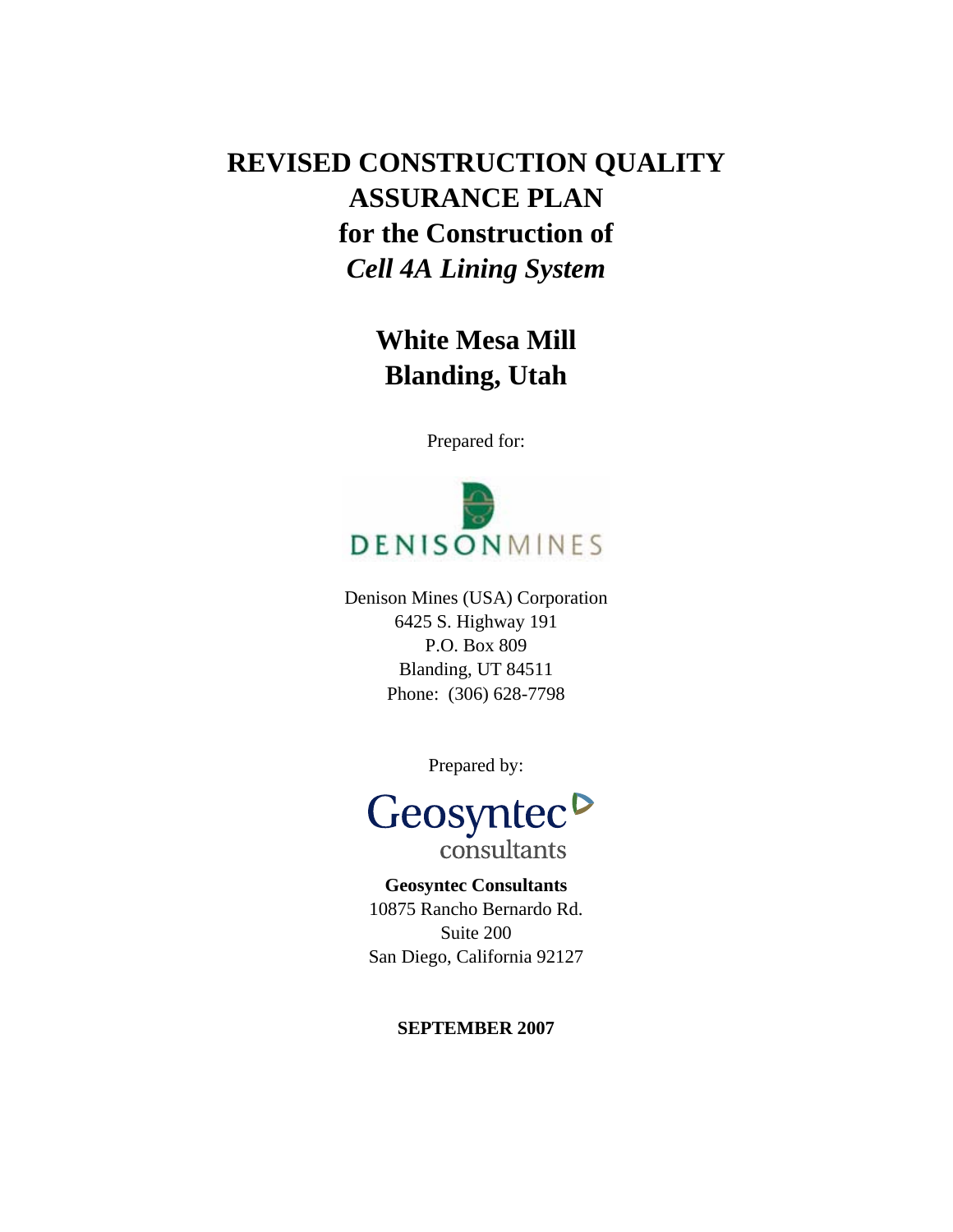# **CERTIFICATION PAGE**

# **CONSTRUCTION QUALITY ASSURANCE (CQA) PLAN FOR** CELL 4A LINING SYSTEM CONSTRUCTION DENISON MINES (USA) CORPORATION WHITE MESA MILL **BLANDING, UTAH**

The Engineering material and data contained in this CQA Plan were prepared under the supervision and direction of the undersigned, whose seal as a registered Professional Engineer is affixed below.



Gregory T. Corcoran, P.E. Engineer of Record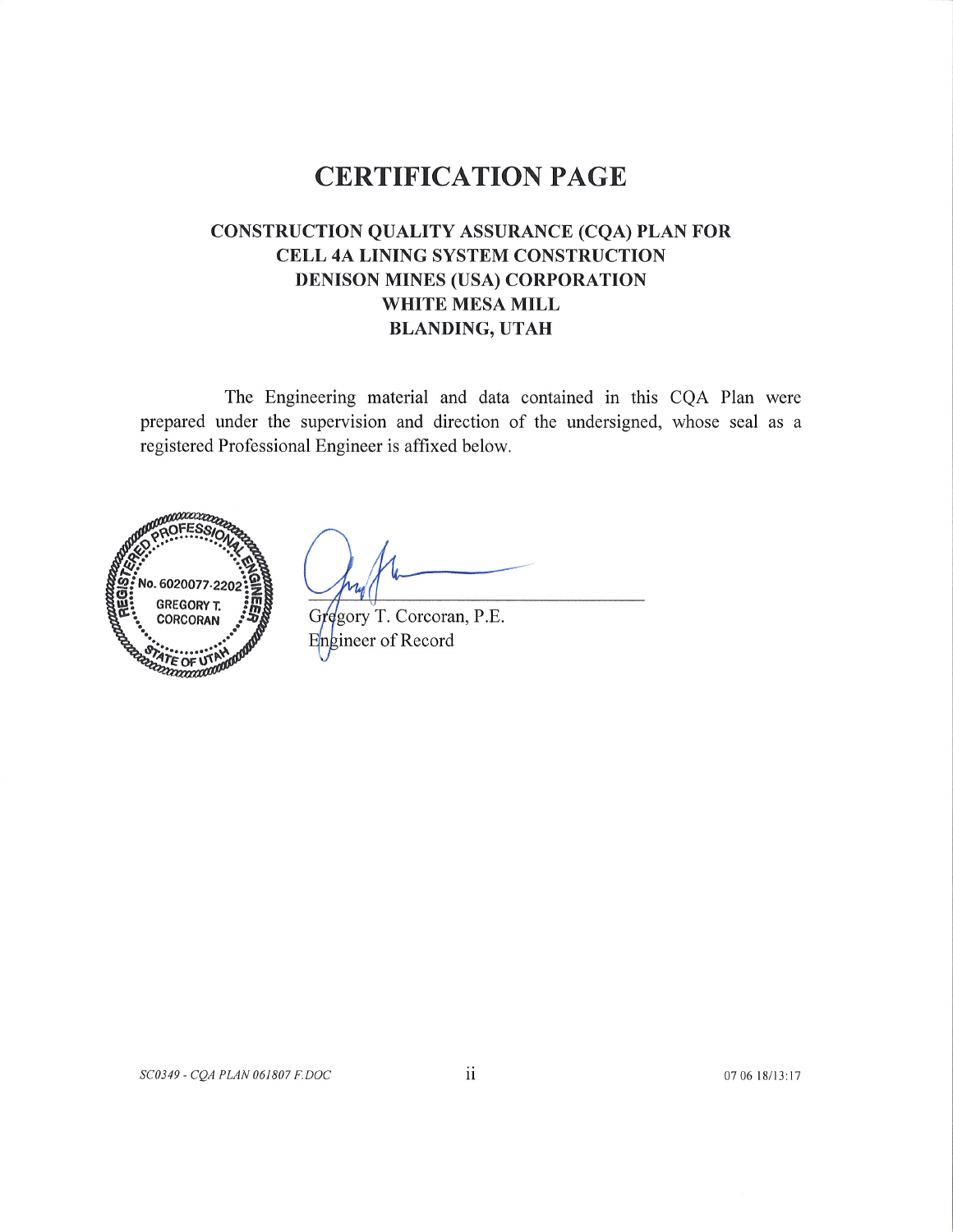# **TABLE OF CONTENTS**

| 1.               |      |                                                                |  |
|------------------|------|----------------------------------------------------------------|--|
|                  | 1.1  |                                                                |  |
|                  | 1.2  | Purpose and Scope of the Construction Quality Assurance Plan 1 |  |
|                  | 1.3  |                                                                |  |
|                  | 1.4  |                                                                |  |
| 2.               |      |                                                                |  |
|                  | 2.1  |                                                                |  |
|                  | 2.2  |                                                                |  |
|                  | 2.3  |                                                                |  |
|                  | 2.4  |                                                                |  |
|                  | 2.5  |                                                                |  |
|                  | 2.6  |                                                                |  |
|                  | 2.7  |                                                                |  |
|                  | 2.8  |                                                                |  |
|                  | 2.9  |                                                                |  |
|                  | 2.10 |                                                                |  |
|                  | 2.11 |                                                                |  |
|                  | 2.12 |                                                                |  |
| 3.               |      | CQA CONSULTANTS PERSONNEL ORGANIZATION AND DUTIES 11           |  |
|                  | 3.1  |                                                                |  |
|                  | 3.2  |                                                                |  |
|                  | 3.3  |                                                                |  |
|                  | 3.4  |                                                                |  |
| $\overline{4}$ . |      |                                                                |  |
|                  | 4.1  |                                                                |  |
|                  |      | 4.1.1                                                          |  |
|                  |      | 4.1.2                                                          |  |
|                  |      | 4.1.3                                                          |  |
| 5.               |      |                                                                |  |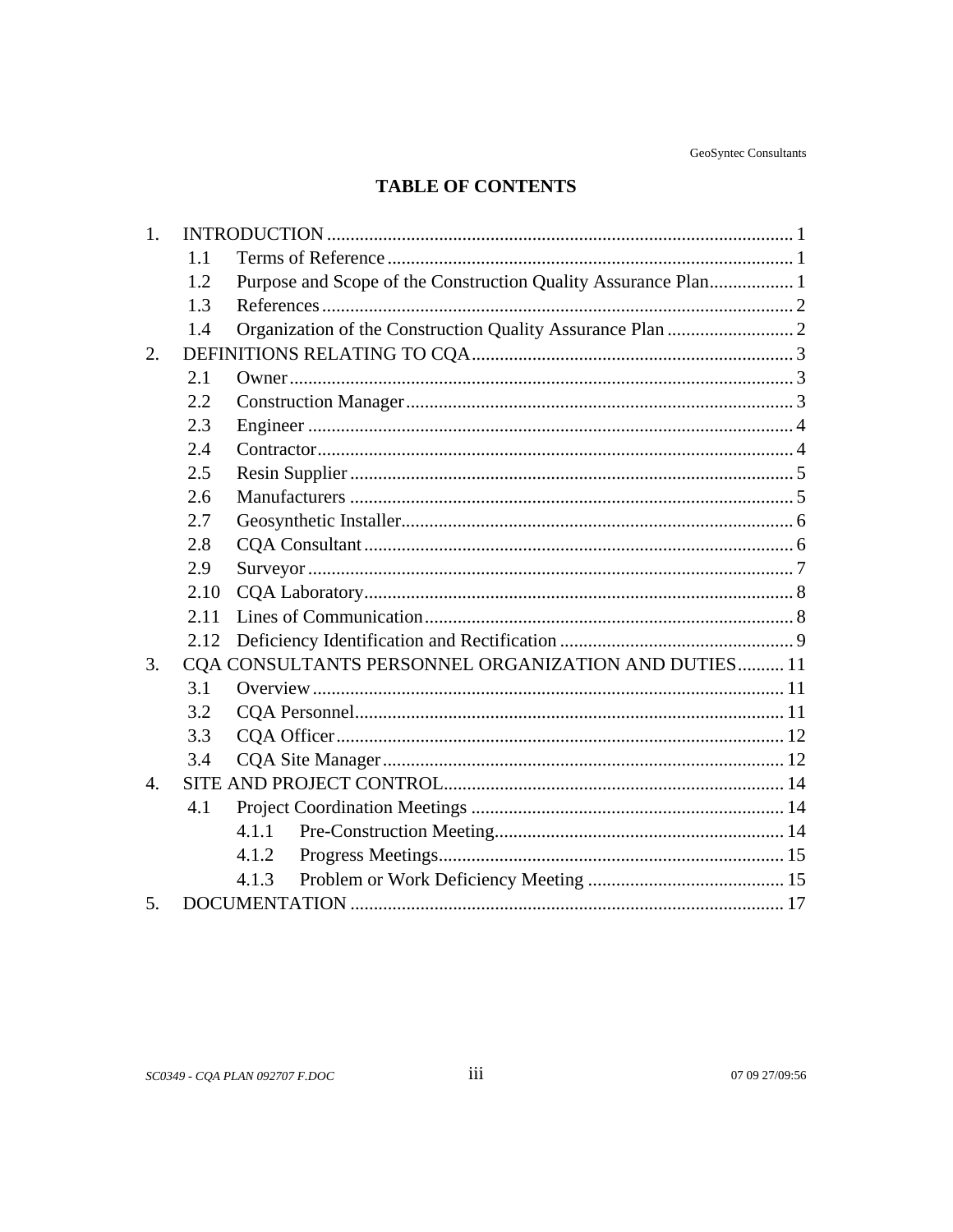|    | 5.1 |                                                      |  |
|----|-----|------------------------------------------------------|--|
|    | 5.2 |                                                      |  |
|    | 5.3 |                                                      |  |
|    | 5.4 |                                                      |  |
|    | 5.5 |                                                      |  |
|    | 5.6 |                                                      |  |
| 6. |     |                                                      |  |
|    | 6.1 |                                                      |  |
|    | 6.2 |                                                      |  |
|    |     | 6.2.1                                                |  |
|    |     | 6.2.2                                                |  |
|    | 6.3 |                                                      |  |
|    |     | 6.3.1                                                |  |
|    |     | 6.3.2                                                |  |
|    |     | 6.3.3                                                |  |
|    |     | 6.3.4                                                |  |
|    | 6.4 |                                                      |  |
|    |     | 6.4.1                                                |  |
|    |     | 6.4.2                                                |  |
| 7. |     |                                                      |  |
|    | 7.1 |                                                      |  |
|    | 7.2 |                                                      |  |
|    |     | 7.2.1                                                |  |
|    |     | 7.2.2                                                |  |
|    | 7.3 |                                                      |  |
|    |     | 7.3.1                                                |  |
|    | 7.4 |                                                      |  |
|    |     | 7.4.1                                                |  |
|    |     | 7.4.2                                                |  |
| 8. |     | POLYVINYL CHLORIDE (PVC) PIPE AND STRIp composite 29 |  |
|    | 8.1 |                                                      |  |
|    |     |                                                      |  |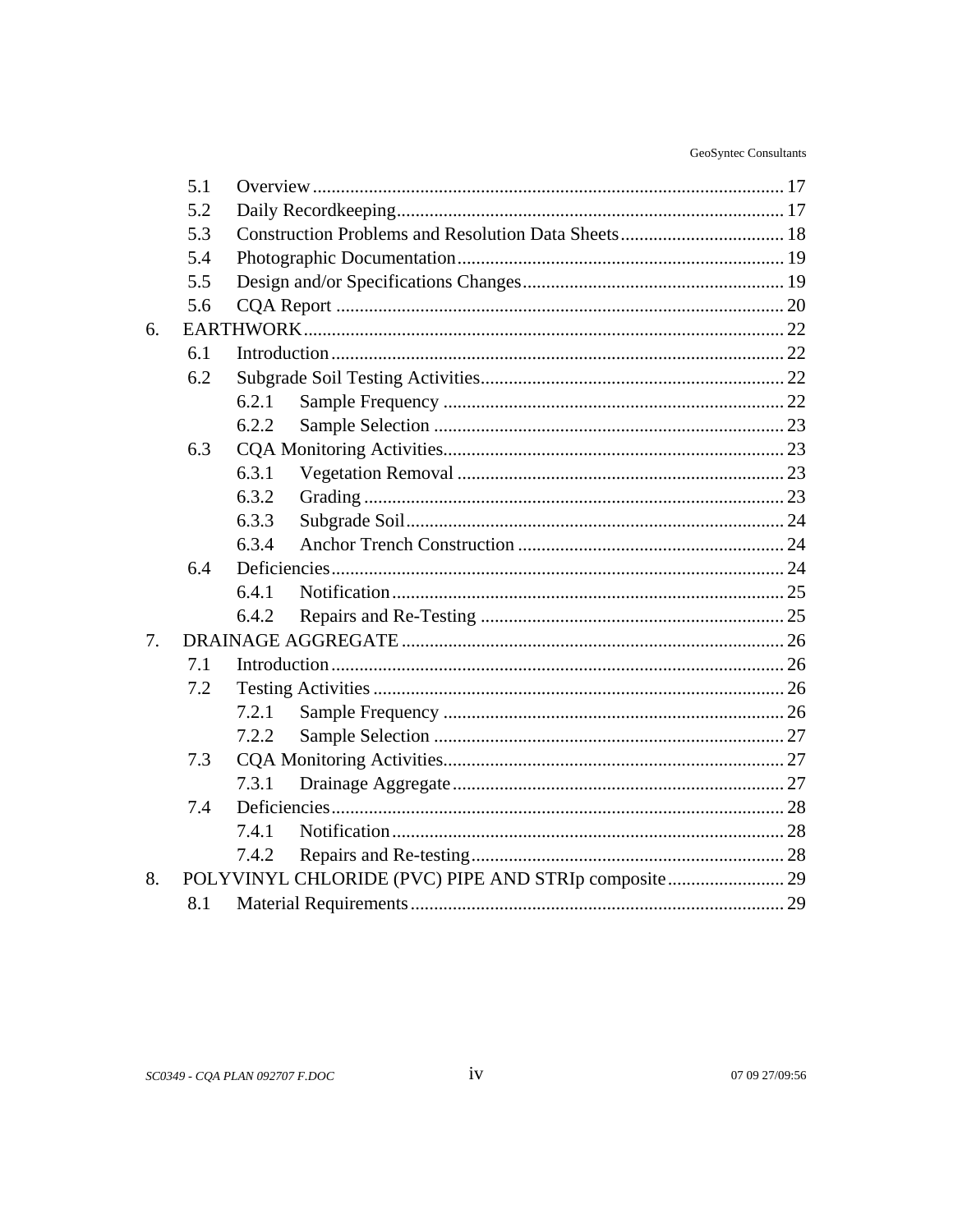| GeoSyntec Consultants |
|-----------------------|
|                       |

|    | 8.2 |       |         |  |  |
|----|-----|-------|---------|--|--|
|    |     | 8.2.1 |         |  |  |
|    | 8.3 |       |         |  |  |
|    | 8.4 |       |         |  |  |
|    | 8.5 |       |         |  |  |
|    | 8.6 |       |         |  |  |
|    |     |       |         |  |  |
| 9. |     |       |         |  |  |
|    | 9.1 |       |         |  |  |
|    | 9.2 |       |         |  |  |
|    |     | 9.2.1 |         |  |  |
|    |     | 9.2.2 |         |  |  |
|    |     |       | 9.2.2.1 |  |  |
|    |     |       | 9.2.2.2 |  |  |
|    |     | 9.2.3 |         |  |  |
|    | 9.3 |       |         |  |  |
|    |     | 9.3.1 |         |  |  |
|    |     | 9.3.2 |         |  |  |
|    | 9.4 |       |         |  |  |
|    |     | 9.4.1 |         |  |  |
|    |     | 9.4.2 |         |  |  |
|    |     |       | 9.4.2.1 |  |  |
|    |     |       | 9.4.2.2 |  |  |
|    |     | 9.4.3 |         |  |  |
|    |     |       | 9.4.3.1 |  |  |
|    |     |       | 9.4.3.2 |  |  |
|    |     | 9.4.4 |         |  |  |
|    |     |       | 9.4.4.1 |  |  |
|    |     |       | 9.4.4.2 |  |  |
|    |     |       | 9.4.4.3 |  |  |
|    |     |       | 9.4.4.4 |  |  |
|    |     |       | 9.4.4.5 |  |  |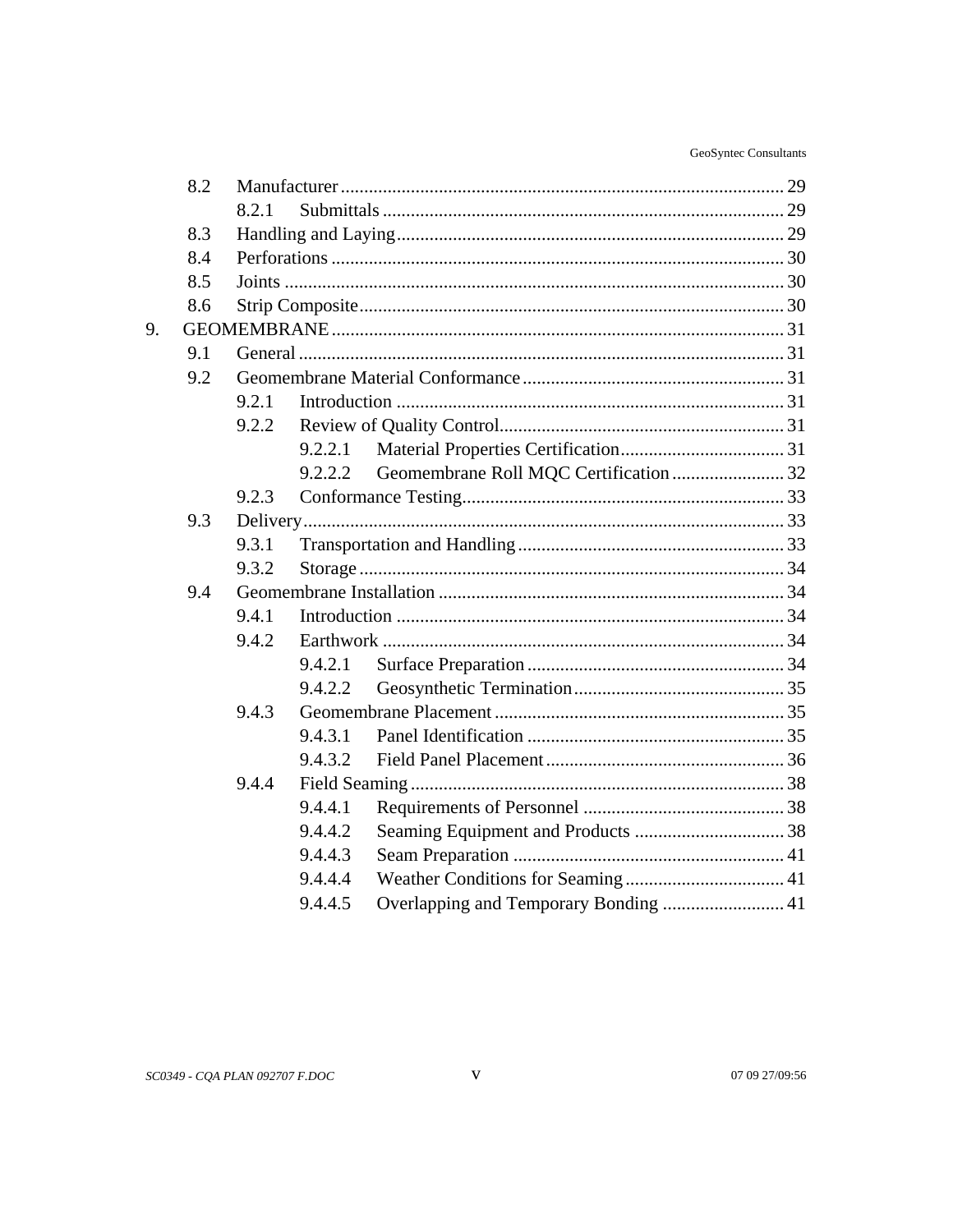GeoSyntec Consultants

|     |      | 9.4.4.6 |                                            |
|-----|------|---------|--------------------------------------------|
|     |      | 9.4.4.7 |                                            |
|     |      | 9.4.4.8 | Nondestructive Seam Continuity Testing  43 |
|     |      | 9.4.4.9 |                                            |
|     |      | 9.4.5   |                                            |
|     |      | 9.4.5.1 |                                            |
|     |      | 9.4.5.2 |                                            |
|     |      | 9.4.5.3 |                                            |
|     |      | 9.4.5.4 |                                            |
|     |      | 9.4.5.5 |                                            |
|     |      | 9.4.6   |                                            |
| 10. |      |         |                                            |
|     | 10.1 |         |                                            |
|     | 10.2 |         |                                            |
|     | 10.3 |         |                                            |
|     | 10.4 |         |                                            |
|     | 10.5 |         |                                            |
|     |      | 10.5.1  |                                            |
|     |      | 10.5.2  |                                            |
|     |      | 10.5.3  |                                            |
|     |      | 10.5.4  |                                            |
|     | 10.6 |         |                                            |
|     | 10.7 |         |                                            |
|     | 10.8 |         |                                            |
|     | 10.9 |         |                                            |
| 11. |      |         |                                            |
|     | 11.1 |         |                                            |
|     | 11.2 |         |                                            |
|     | 11.3 |         |                                            |
|     | 11.4 |         |                                            |
|     | 11.5 |         |                                            |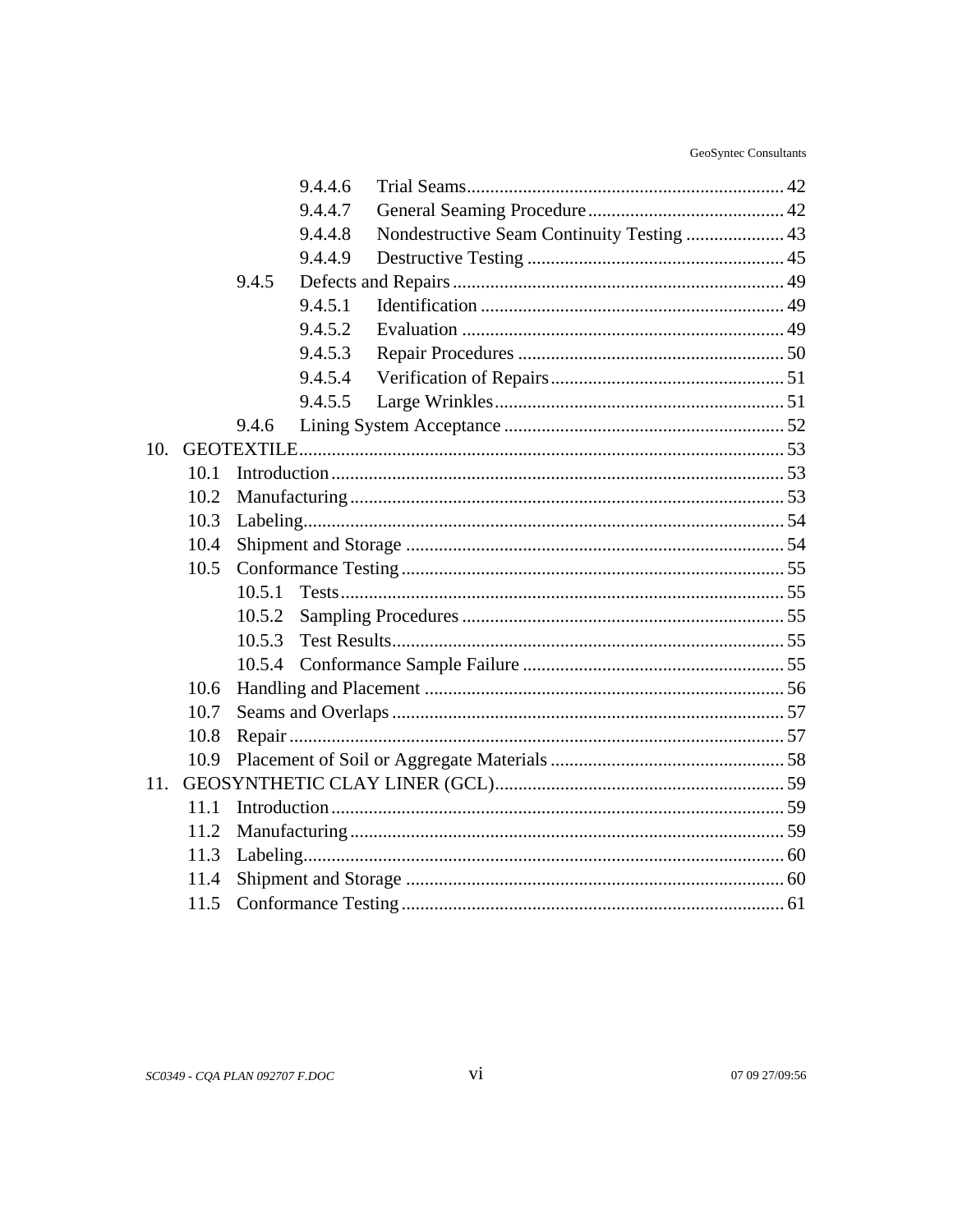|     |      | 11.5.1 |  |
|-----|------|--------|--|
|     |      |        |  |
|     | 11.6 |        |  |
|     | 11.7 |        |  |
| 12. |      |        |  |
|     | 12.1 |        |  |
|     | 12.2 |        |  |
|     | 12.3 |        |  |
|     | 12.4 |        |  |
|     | 12.5 |        |  |
|     |      | 12.5.1 |  |
|     |      | 12.5.2 |  |
|     |      | 12.5.3 |  |
|     |      | 12.5.4 |  |
|     | 12.6 |        |  |
|     | 12.7 |        |  |
|     | 12.8 |        |  |
| 13. |      |        |  |
|     | 13.1 |        |  |
|     | 13.2 |        |  |
|     |      | 13.2.1 |  |
|     |      | 13.2.2 |  |
|     |      | 13.2.3 |  |
|     |      | 13.2.4 |  |
|     |      | 13.2.5 |  |
|     | 13.3 |        |  |
|     |      | 13.3.1 |  |
|     |      |        |  |
| 14. |      |        |  |
|     | 14.1 |        |  |
|     | 14.2 |        |  |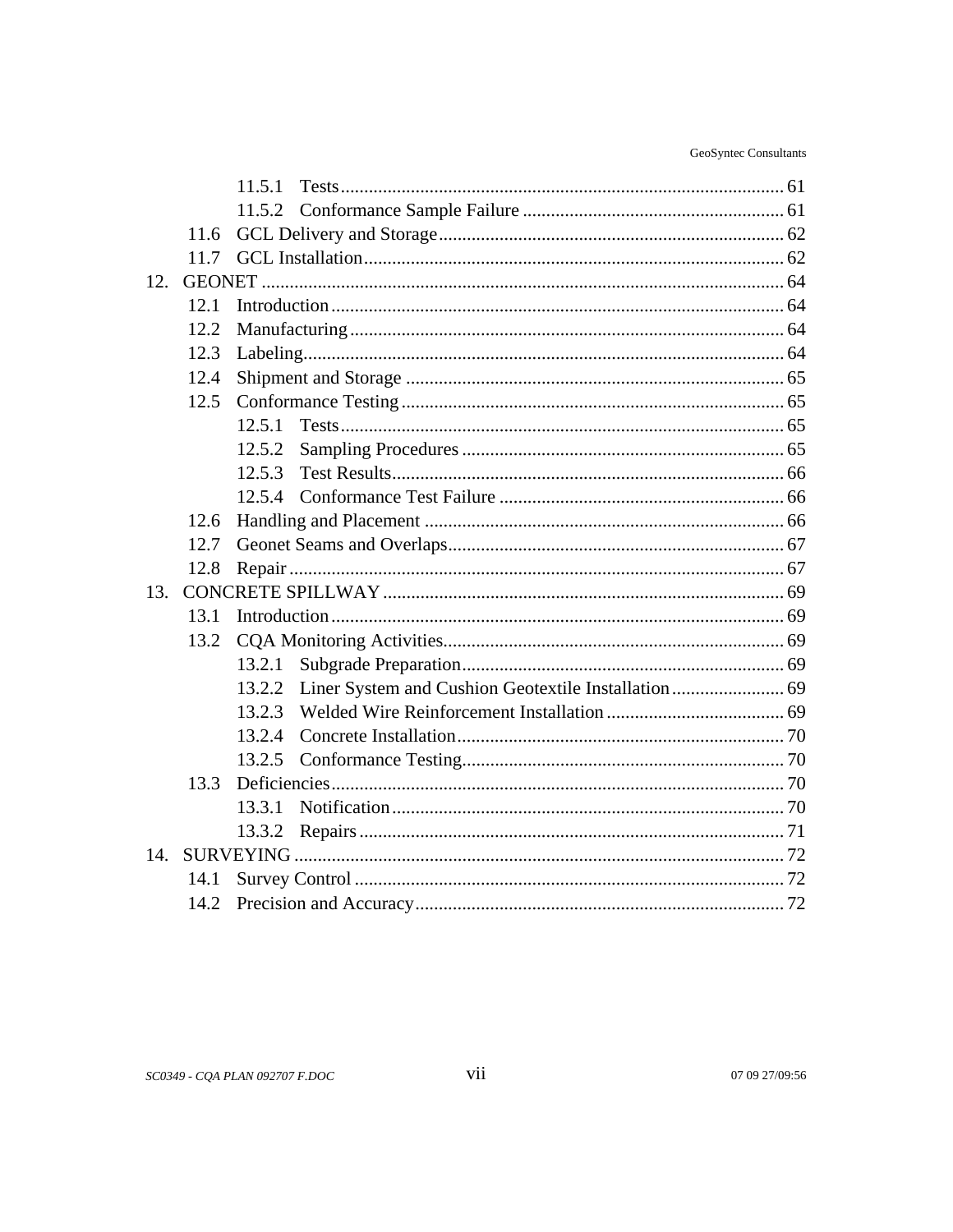GeoSyntec Consultants

# **TABLES**

| 1A             | Test Procedures for the Evaluation of Subgrade Soil           |
|----------------|---------------------------------------------------------------|
| 1B             | Minimum Subgrade Soil Testing Frequencies                     |
| 2A             | Test Procedures for the Evaluation of Aggregate               |
| 2B             | Minimum Aggregate Testing Frequencies for Conformance Testing |
| 3              | <b>Geomembrane Conformance Testing Requirements</b>           |
| $\overline{4}$ | <b>Geotextile Conformance Testing Requirements</b>            |
| 5              | <b>GCL Conformance Testing Requirements</b>                   |
| 6              | <b>Geonet Conformance Testing Requirements</b>                |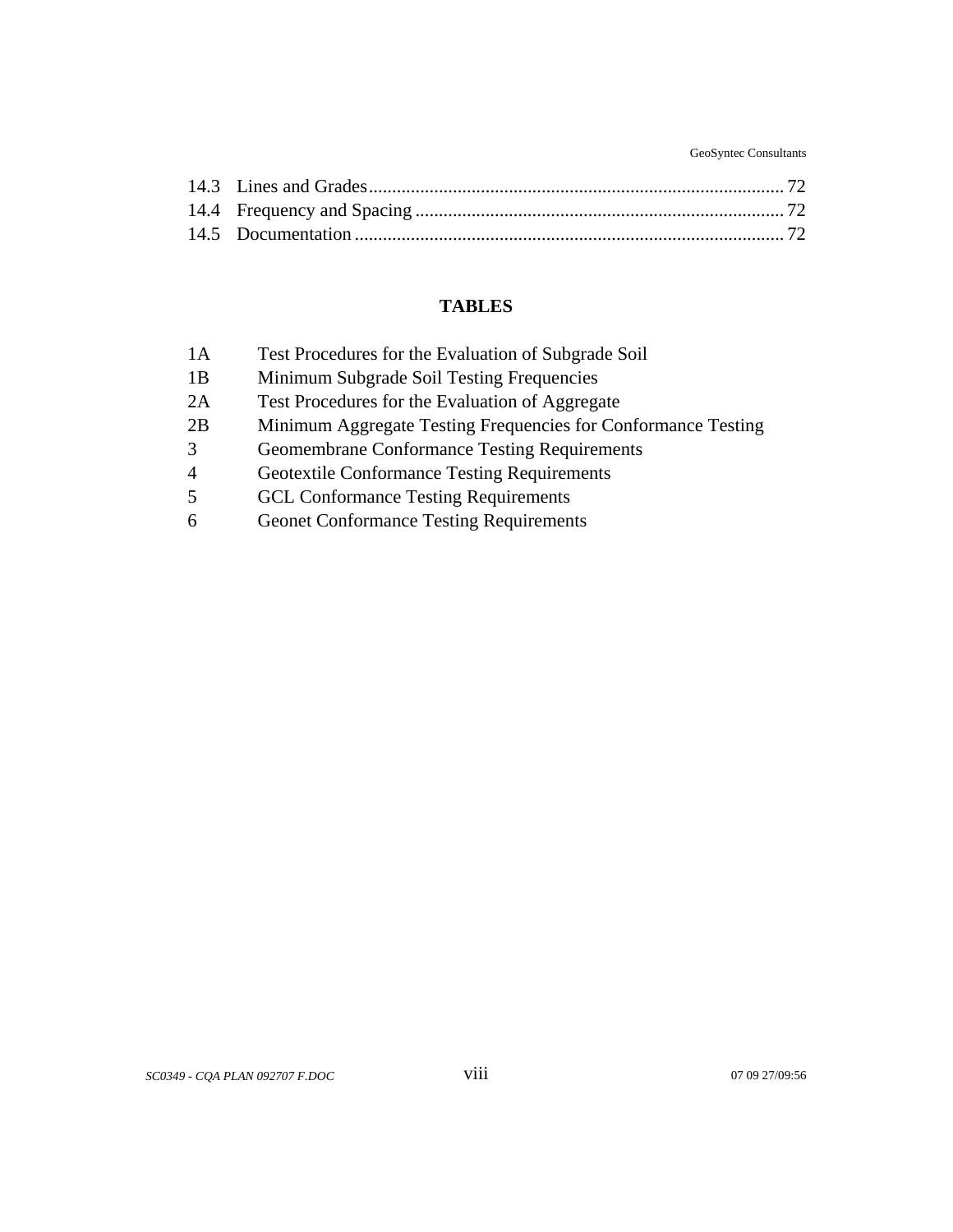# **1. INTRODUCTION**

# **1.1 Terms of Reference**

Geosyntec Consultants (Geosyntec) has prepared this Construction Quality Assurance (CQA) Plan for the construction of liner systems associated with the Cell 4A Lining System Construction at the Denison Mines (USA) Corporation (DMC) White Mesa Mill Facility (site), located at 6425 S. Highway 191, Blanding, UT 84511. This CQA Plan was prepared by Mr. Chad Bird, E.I.T., of Geosyntec Consultants (Geosyntec), and was reviewed by Mr. Gregory T. Corcoran, P.E., also of Geosyntec, in general accordance with the peer review policies of the firm.

# **1.2 Purpose and Scope of the Construction Quality Assurance Plan**

The purpose of the CQA Plan is to address the CQA procedures and monitoring requirements for construction of the project. The CQA Plan is intended to: (i) define the responsibilities of parties involved with the construction; (ii) provide guidance in the proper construction of the major components of the project; (iii) establish testing protocols; (iv) establish guidelines for construction documentation; and (v) provide the means for assuring that the project is constructed in conformance to the *Technical Specifications*, permit conditions, applicable regulatory requirements, and *Construction Drawings*.

This CQA Plan addresses the soils and geosynthetic components of the liner system for the project. The soils, geosynthetic, and appurtenant components include prepared subgrade, geosynthetic clay liner (GCL), geomembrane, geotextile, geonet, drainage aggregate, and polyvinyl chloride (PVC) pipe. It should be emphasized that care and documentation are required in the placement aggregate, and in the production and installation of the geosynthetic materials installed during construction. This CQA Plan delineates procedures to be followed for monitoring construction utilizing these materials.

The CQA monitoring activities associated with the selection, evaluation, and placement drainage aggregate are included in the scope of this plan. The CQA protocols applicable to manufacturing, shipping, handling, and installing all geosynthetic materials are also included. However, this CQA Plan does not specifically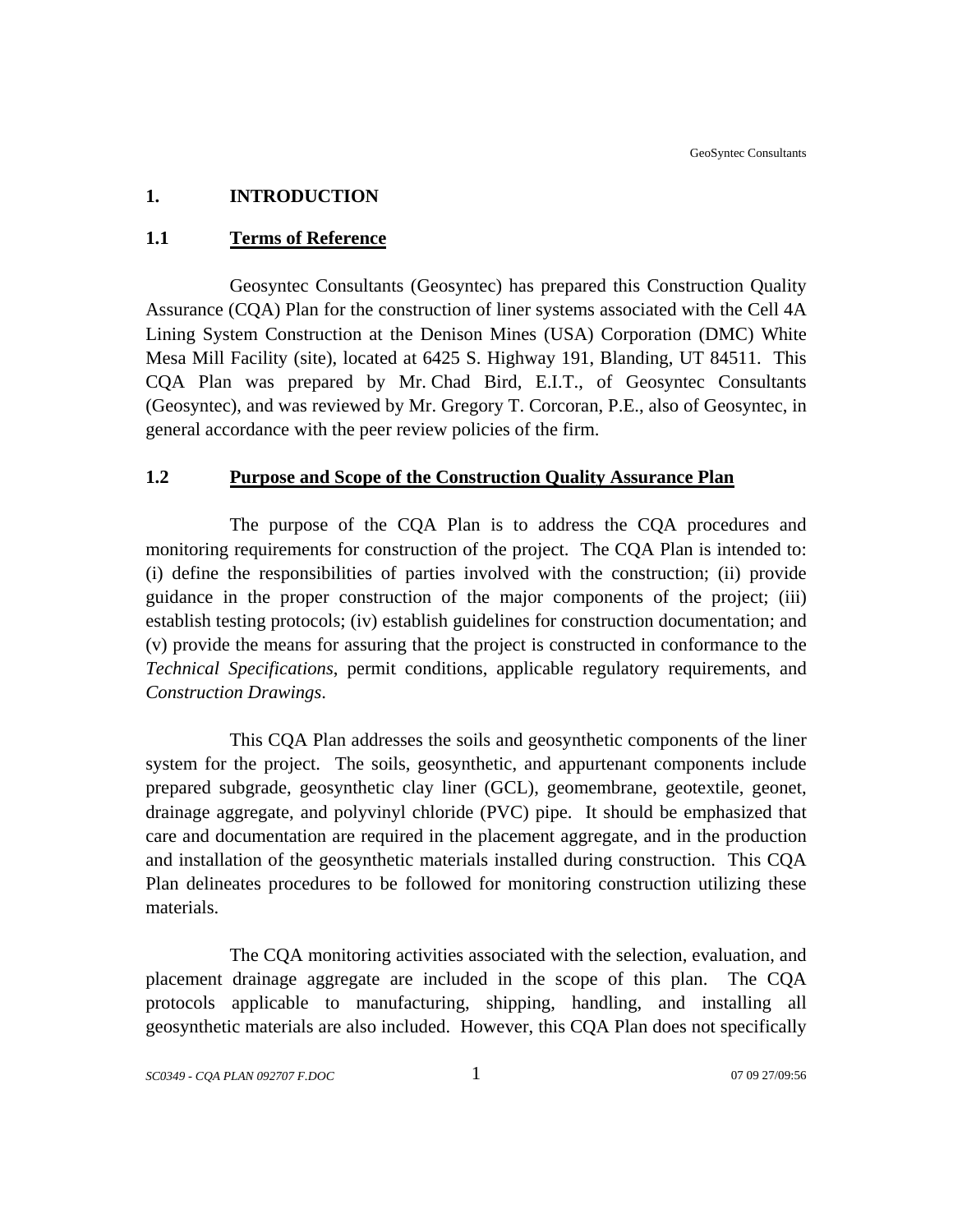address either installation specifications or specification of soils and geosynthetic materials as these requirements are addressed in the *Technical Specifications*.

## **1.3 References**

The CQA Plan includes references to test procedures in the latest editions of the American Society for Testing and Materials (ASTM).

# **1.4 Organization of the Construction Quality Assurance Plan**

The remainder of the CQA Plan is organized as follows:

- Section 2 presents definitions relating to CQA;
- Section 3 describes the CQA personnel organization and duties;
- Section 4 describes site and project control requirements;
- Section 5 presents CQA documentation;
- Section 6 presents CQA of earthworks;
- Section 7 presents CQA of the drainage aggregates;
- Section 8 presents CQA of the pipe and fittings;
- Section 9 presents CQA of the geomembrane;
- Section 10 presents CQA of the geotextile;
- Section 11 presents CQA of the geosynthetic clay liner;
- Section 12 presents CQA of the geonet;
- Section 13 presents CQA of the concrete spillway;
- Section 14 presents CQA surveying.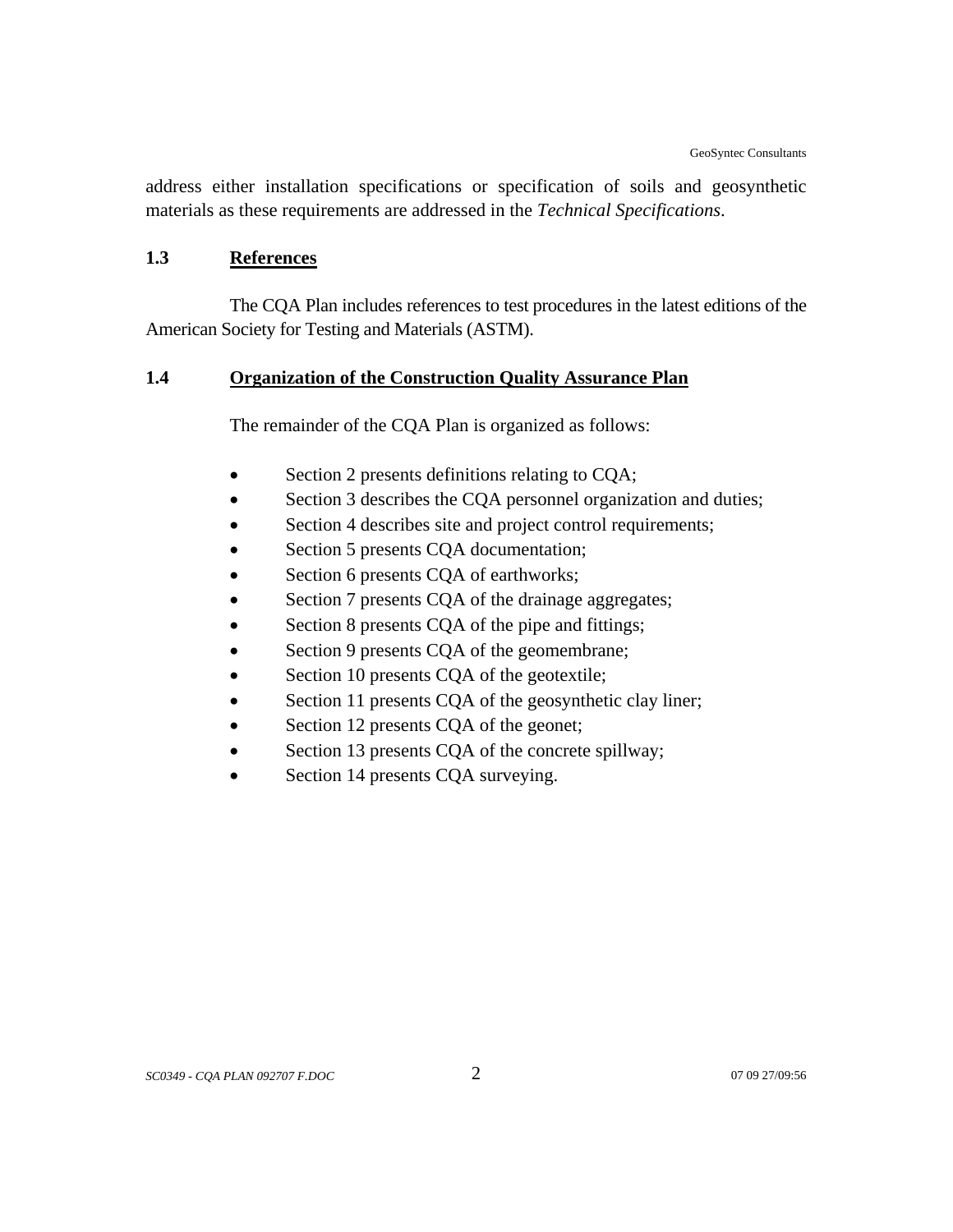# **2. DEFINITIONS RELATING TO CQA**

This CQA Plan is devoted to Construction Quality Assurance. In the context of this document, Construction Quality Assurance and Construction Quality Control are defined as follows:

Construction Quality Assurance (CQA) - A planned and systematic pattern of means and actions designed to assure adequate confidence that materials and/or services meet contractual and regulatory requirements and will perform satisfactorily in service. CQA refers to means and actions employed by the CQA Consultant to assure conformity of the project "Work" with this CQA Plan, the *Drawings*, and the *Technical Specifications*. CQA testing of aggregate, pipe, and geosynthetic components is provided by the CQA Consultant.

Construction Quality Control (CQC) - Actions which provide a means to measure and regulate the characteristics of an item or service in relation to contractual and regulatory requirements. Construction Quality Control refers to those actions taken by the Contractor, Manufacturer, or Geosynthetic Installer to verify that the materials and the workmanship meet the requirements of this CQA Plan, the *Drawings*, and the *Technical Specifications*. In the case of the geosynthetic components and piping of the Work, CQC is provided by the Manufacturer, Geosynthetic Installer, and Contractor.

## **2.1 Owner**

The Owner of this project is Denison Mines (USA) Corporation.

# **2.2 Construction Manager**

#### *Responsibilities*

The Construction Manager is responsible for managing the construction and implementation of the *Drawings*, and *Technical Specifications* for the project work. The Construction Manager is selected/appointed by the Owner.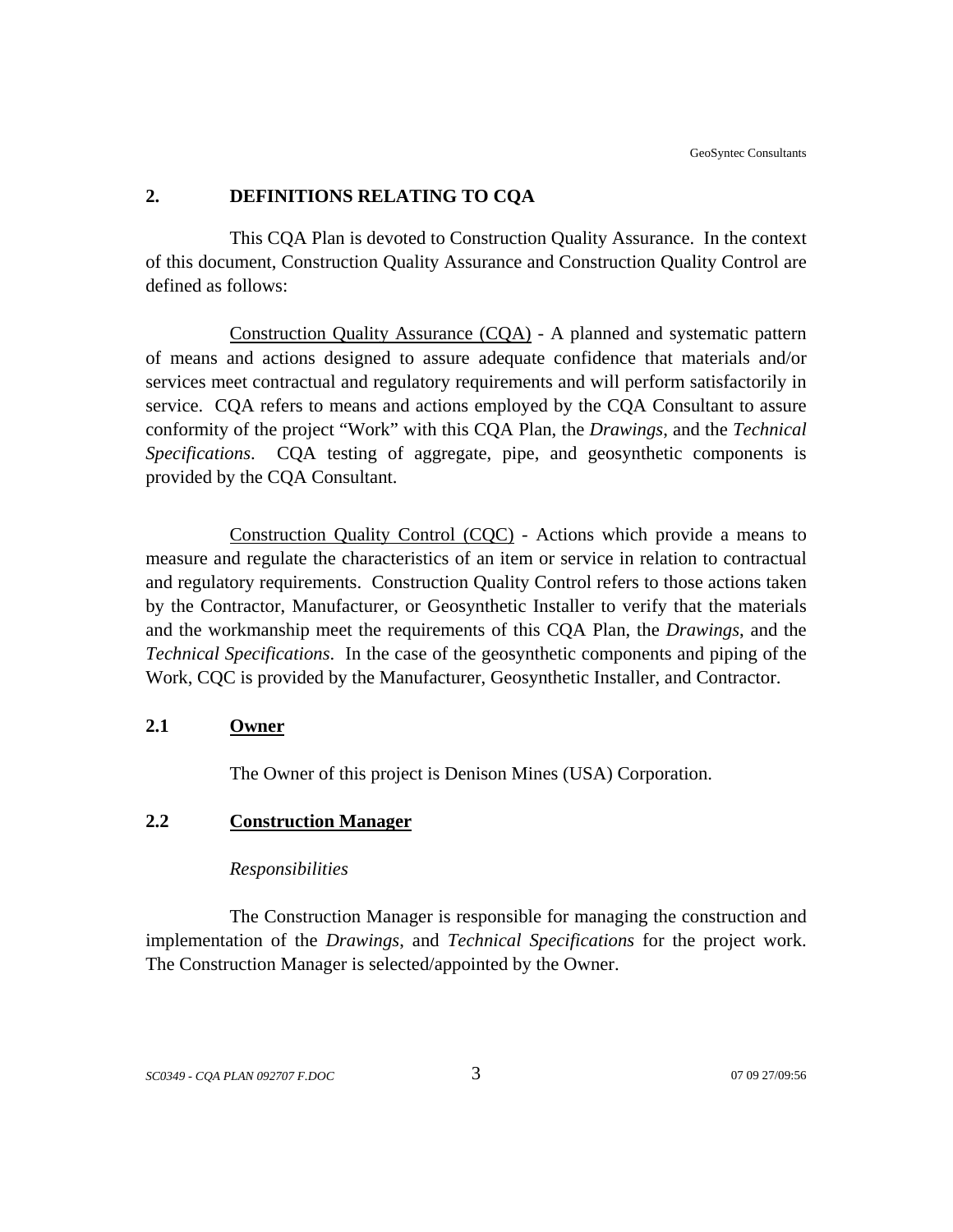GeoSyntec Consultants

## **2.3 Engineer**

## *Responsibilities*

The Engineer is responsible for the design, *Drawings*, and *Technical Specifications* for the project work. In this CQA Plan, the term "Engineer" refers to Geosyntec.

# *Qualifications*

The Engineer of Record shall be a qualified engineer, registered as required by regulations in the State of Utah. The Engineer should have expertise, which demonstrates significant familiarity with piping, geosynthetics and soils, as appropriate, including design and construction experience related to liner systems.

# **2.4 Contractor**

# *Responsibilities*

In this CQA Plan, Contractor refers to an independent party or parties, contracted by the Owner, performing the work in accordance with this CQA Plan, the *Drawings*, and the *Technical Specifications*. The Contractor will be responsible for the installation of the soils, pipe, drainage aggregate, and geosynthetic components of the liner systems. This work will include subgrade preparation, anchor trench excavation and backfill, placement of drainage aggregate for the slimes drain and the leak detection system, installation of PVC piping, placement of cast-in-place concrete, and coordination of work with the Geosynthetic Installer and other subcontractors.

The Contractor will be responsible for constructing the liner system and appurtenant components in accordance with the *Drawings* and complying with the quality control requirements specified in the *Technical Specifications*.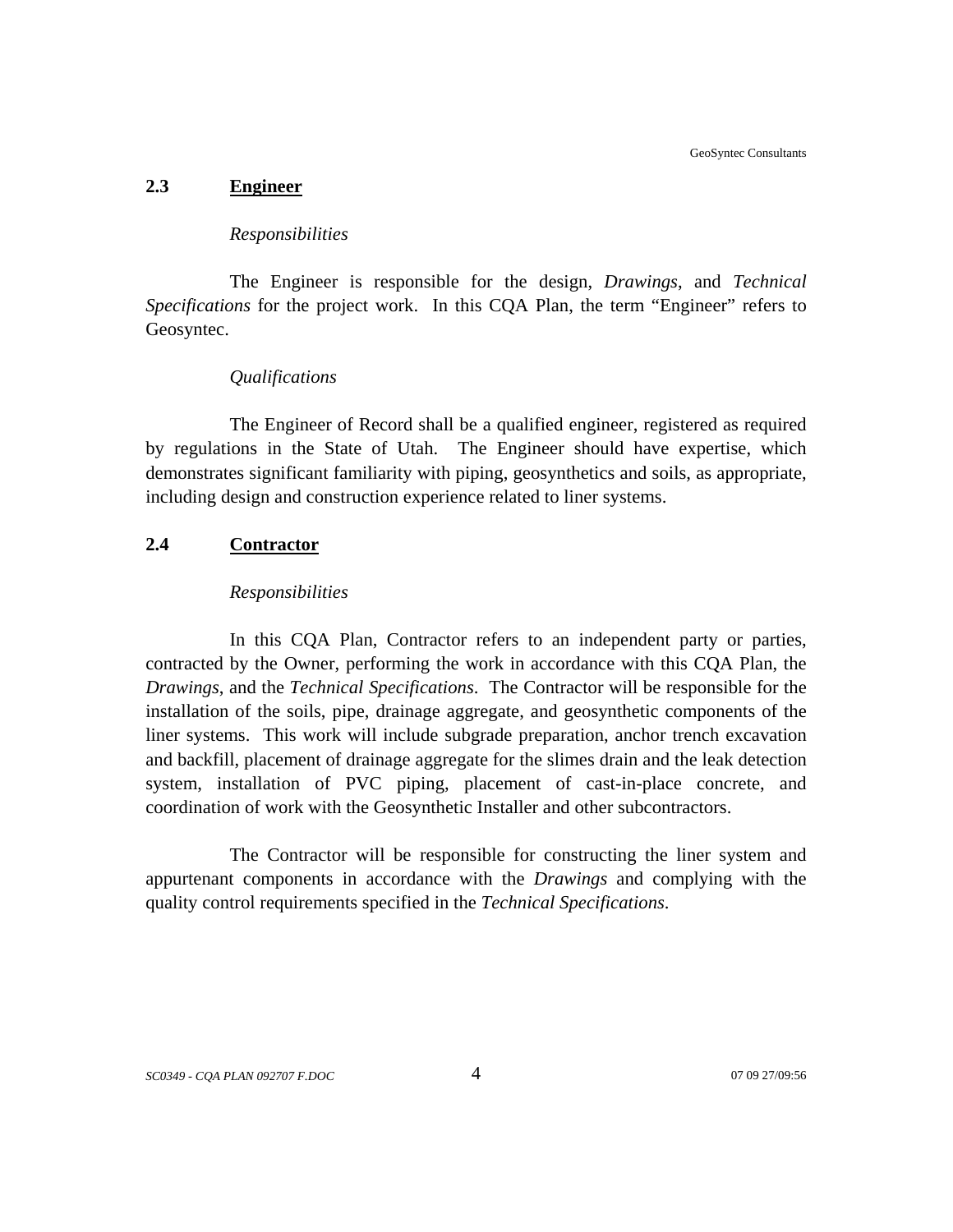# *Qualifications*

Qualifications of the Contractor are specific to the construction contract. The Contractor should have a demonstrated history of successful earthworks, piping, and liner system construction and shall maintain current state and federal licenses as appropriate.

# **2.5 Resin Supplier**

## *Responsibilities*

The Resin Supplier produces and delivers the resin to the Geosynthetics Manufacturer.

### *Qualifications*

Qualifications of the Resin Supplier are specific to the Manufacturer's requirements. The Resin Supplier will have a demonstrated history of providing resin with consistent properties.

#### **2.6 Manufacturers**

#### *Responsibilities*

The Manufacturers are responsible for the production of finished material (geomembrane, geotextile, geosynthetic clay liner, geonet, and pipe) from appropriate raw materials.

### *Qualifications*

The Manufacturer(s) will be able to provide sufficient production capacity and qualified personnel to meet the demands of the project. The Manufacturer(s) must be a well established firm(s) that meets the requirements identified in the *Technical Specifications*.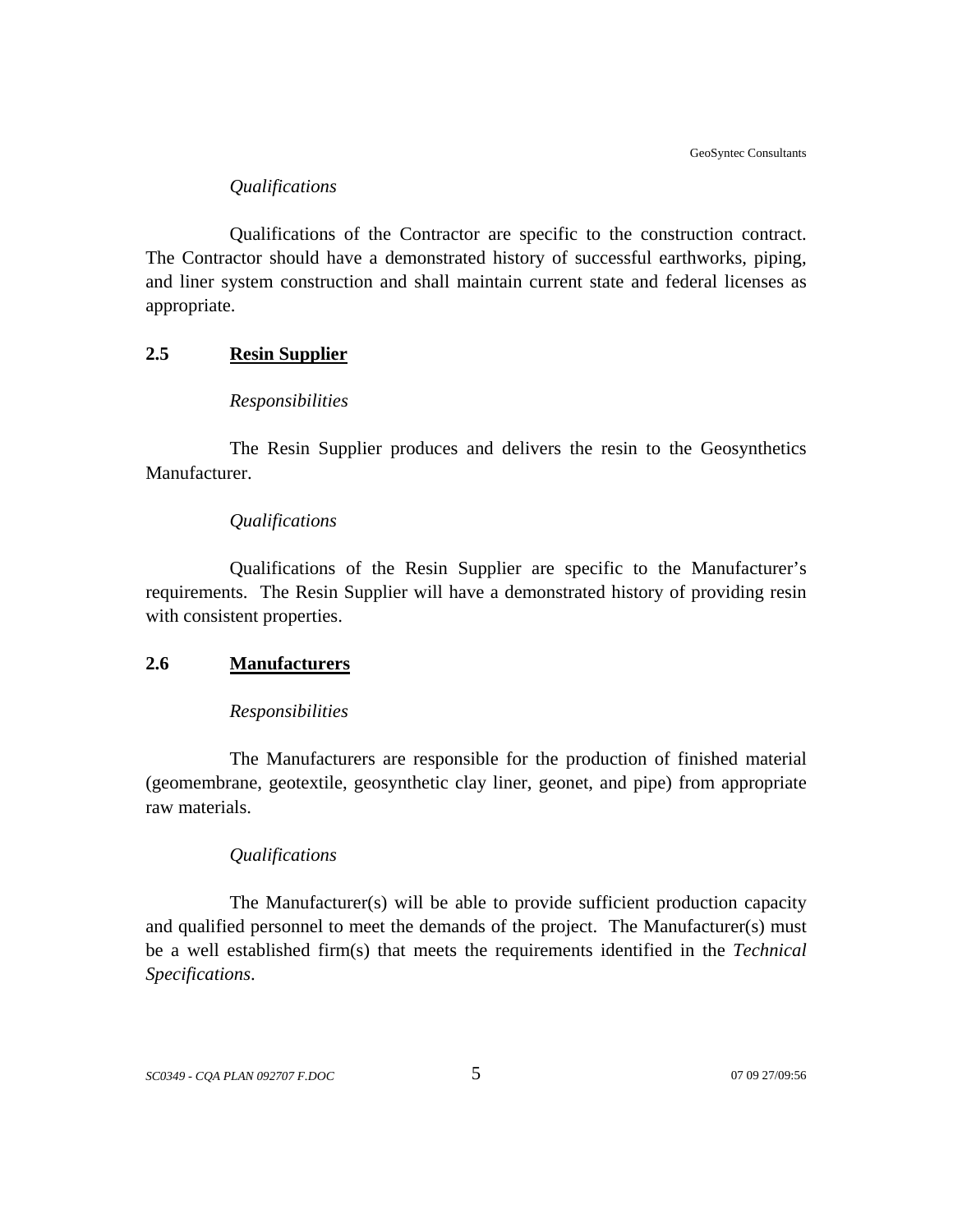## **2.7 Geosynthetic Installer**

### *Responsibilities*

The Geosynthetic Installer is responsible for field handling, storage, placement, seaming, ballasting or anchoring against wind uplift, and other aspects of the geosynthetic material installation. The Geosynthetic Installer may also be responsible for specialized construction tasks (i.e., including construction of anchor trenches for the geosynthetic materials).

#### *Qualifications*

The Geosynthetic Installer will be trained and qualified to install the geosynthetic materials of the type specified for this project. The Geosynthetic Installer shall meet the qualification requirements identified in the *Technical Specifications*.

# **2.8 CQA Consultant**

#### *Responsibilities*

The CQA Consultant is a party, independent from the Owner, Contractor, Manufacturer, and Geosynthetic Installer, who is responsible for observing, testing, and documenting activities related to the CQC and CQA of the earthwork, piping, and geosynthetic components used in the construction of the Project as required by this CQA Plan and the *Technical Specifications*. The CQA Consultant will also be responsible for issuing a CQA report at the completion of the Project construction, which documents construction and associated CQA activities. The CQA report will be signed and sealed by the CQA Officer who will be a Professional Engineer registered in the State of Utah.

#### *Qualifications*

The CQA Consultant shall be a well established firm specializing in geotechnical and geosynthetic engineering that possess the equipment, personnel, and licenses necessary to conduct the geotechnical and geosynthetic tests required by the project plans and *Technical Specifications*. The CQA Consultant will provide qualified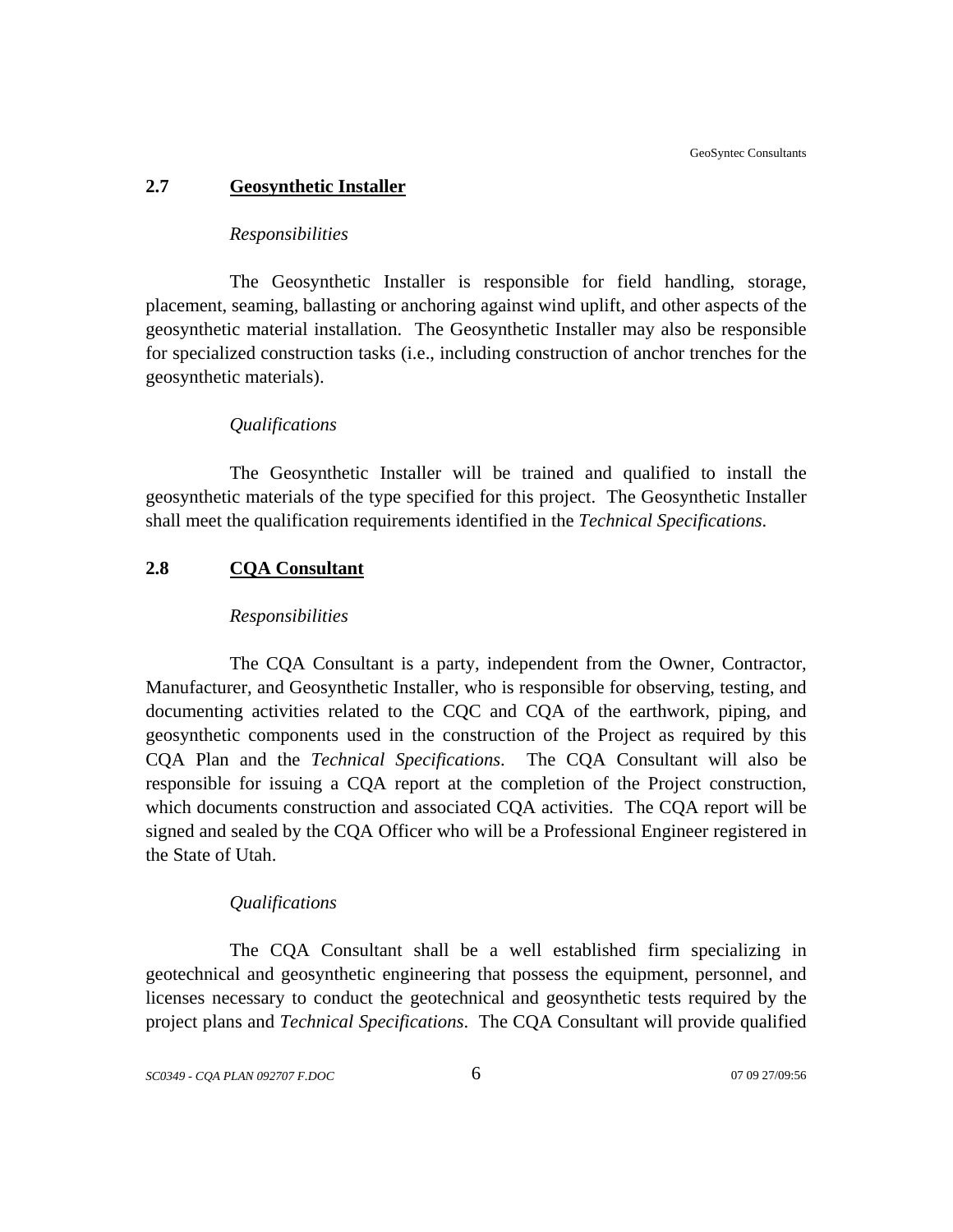staff for the project, as necessary, which will include, at a minimum, a CQA Officer and a CQA Site Manager. The CQA Officer will be a professionally licensed engineer as required by State of Utah regulations.

The CQA Consultant will be experienced with earthwork and installation of geosynthetic materials similar to those materials used in construction of the Project. The CQA Consultant will be experienced in the preparation of CQA documentation including CQA Plans, field documentation, field testing procedures, laboratory testing procedures, construction specifications, construction *Drawings*, and CQA reports.

The CQA Site Manager will be specifically familiar with the construction of earthworks, piping, and geosynthetic lining systems. The CQA Manager will be trained by the CQA Consultant in the duties as CQA Site Manager.

## **2.9 Surveyor**

### *Responsibilities*

The Surveyor is a party, independent from the Contractor, Manufacturer, and Geosynthetic Installer, that is responsible for surveying, documenting, and verifying the location of all significant components of the Work. The Surveyor's work is coordinated and employed by the Contractor. The Surveyor is responsible for issuing *Record Drawings* of the construction.

#### *Qualifications*

The Surveyor will be a well established surveying company with at least 3 years of surveying experience in the State of Utah. The Surveyor will be a licensed professional as required by the State of Utah regulations. The Surveyor shall be fully equipped and experienced in the use of total stations and the recent version of AutoCAD. All surveying will be performed under the direct supervision of the Contractor.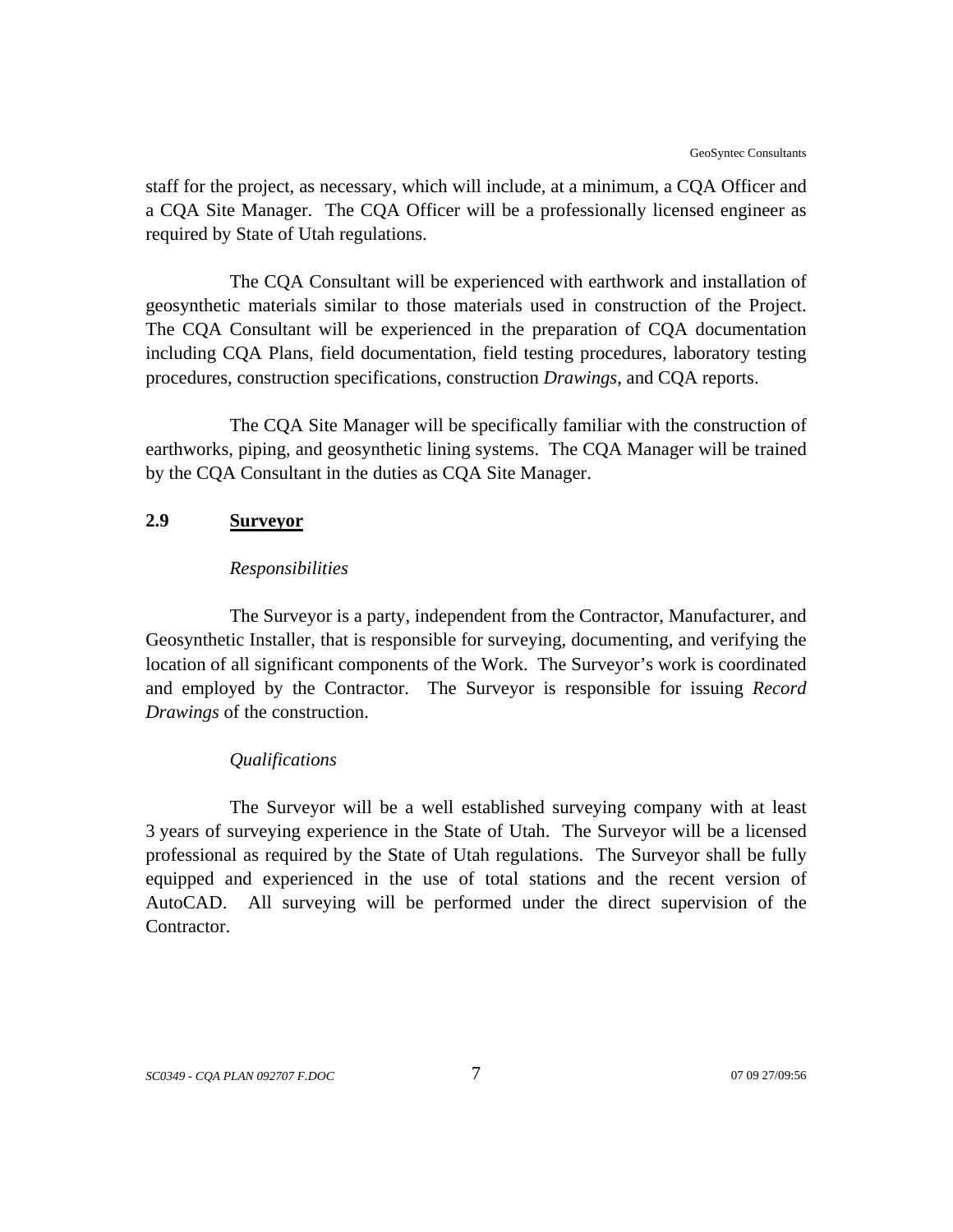## **2.10 CQA Laboratory**

## *Responsibilities*

The CQA Laboratory is a party, independent from the Contractor, Manufacturer, Geosynthetic Installer, that is responsible for conducting tests in accordance with ASTM and other applicable test standards on samples of geosynthetic materials, soil, and in the field and in either an on-site or off-site laboratory.

## *Qualifications*

The CQA Laboratory will have experience in testing soils and geosynthetic materials and will be familiar with ASTM and other applicable test standards. The CQA Laboratory will be capable of providing test results within a maximum of seven days of receipt of samples and will maintain that capability throughout the duration of earthworks construction and geosynthetic materials installation. The CQA Laboratory will also be capable of transmitting geosynthetic destructive test results within 24 hours of receipt of samples and will maintain that capability throughout the duration of geosynthetic material installation.

# **2.11 Lines of Communication**

The following organization chart indicates the lines of communication and authority related to this project.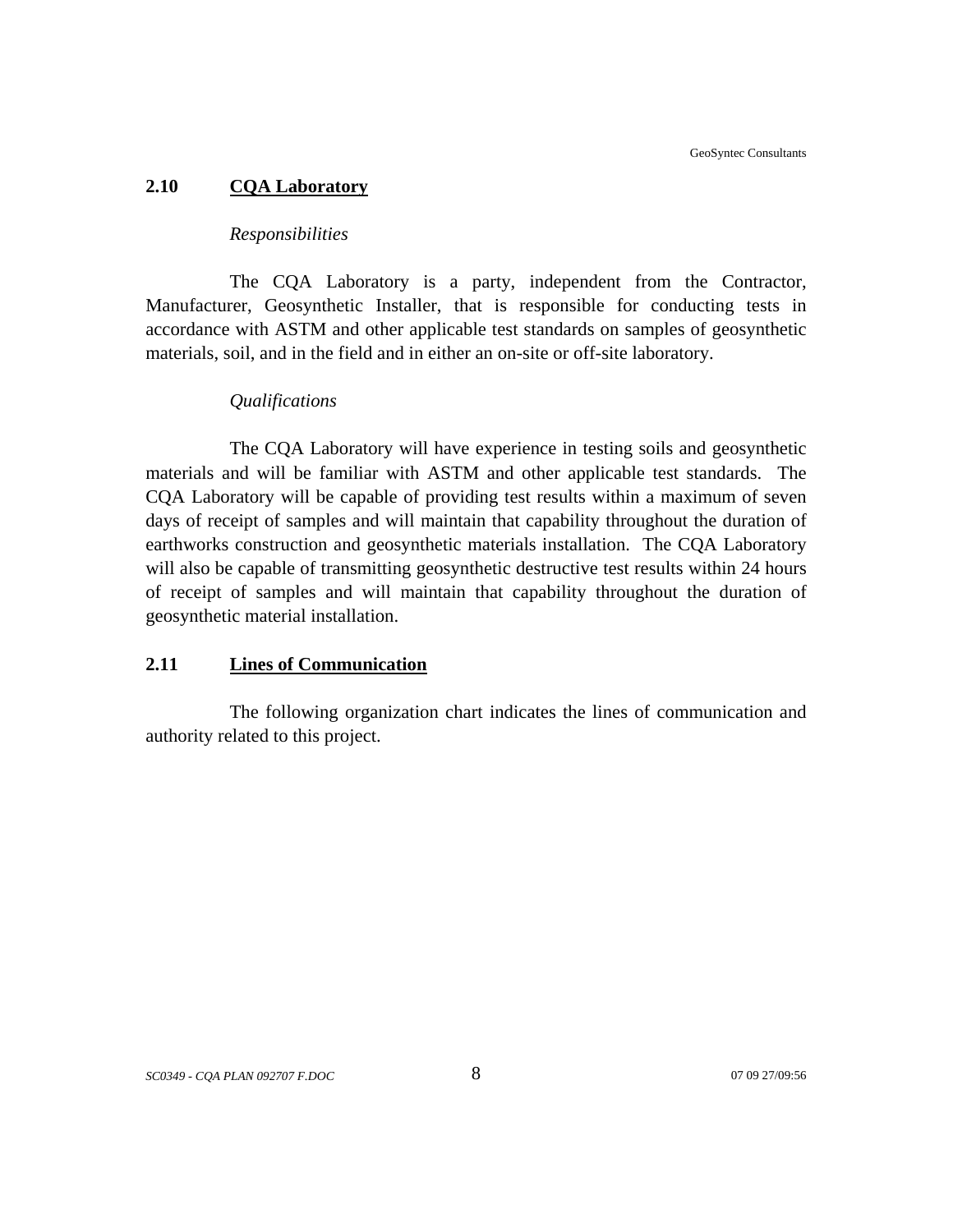



# **2.12 Deficiency Identification and Rectification**

If a defect is discovered in the work, the CQA Engineer will evaluate the extent and nature of the defect. If the defect is indicated by an unsatisfactory test result, the CQA Engineer will determine the extent of the deficient area by additional tests, observations, a review of records, or other means that the CQA Engineer deems appropriate.

After evaluating the extent and nature of a defect, the CQA Engineer will notify the Construction Manager and schedule appropriate re-tests when the work deficiency is corrected by the Contractor.

The Contractor will correct the deficiency to the satisfaction of the CQA Engineer. If a project specification criterion cannot be met, or unusual weather conditions hinder work, then the CQA Engineer will develop and present to the Design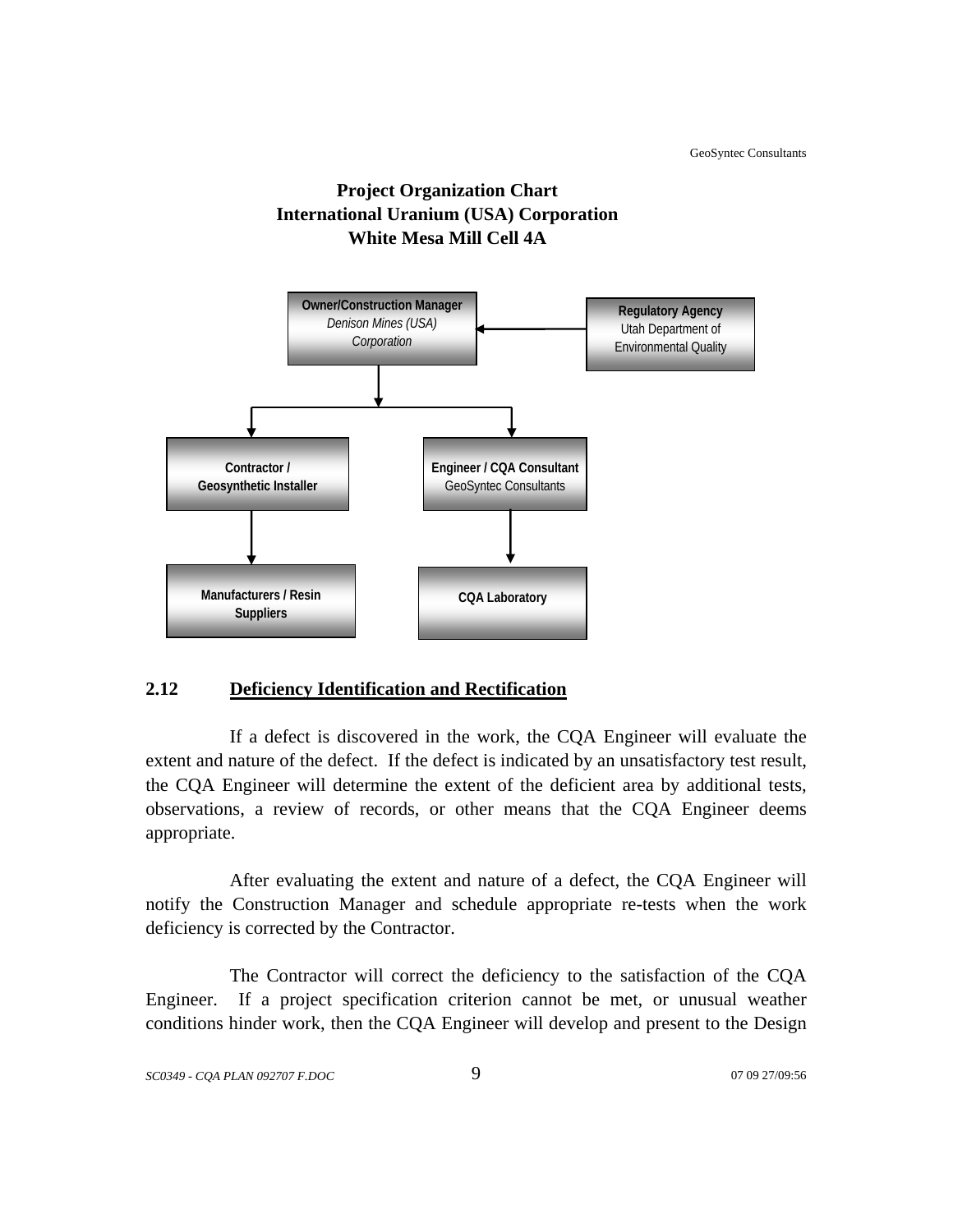Engineer suggested solutions for approval. Major modification to the Construction Drawings, Technical Specifications, or this CQA Plan must be provided to the regulatory agency for review prior to implementation.

Defect corrections will be monitored and documented by CQA personnel prior to subsequent work by the Contractor in the area of the deficiency.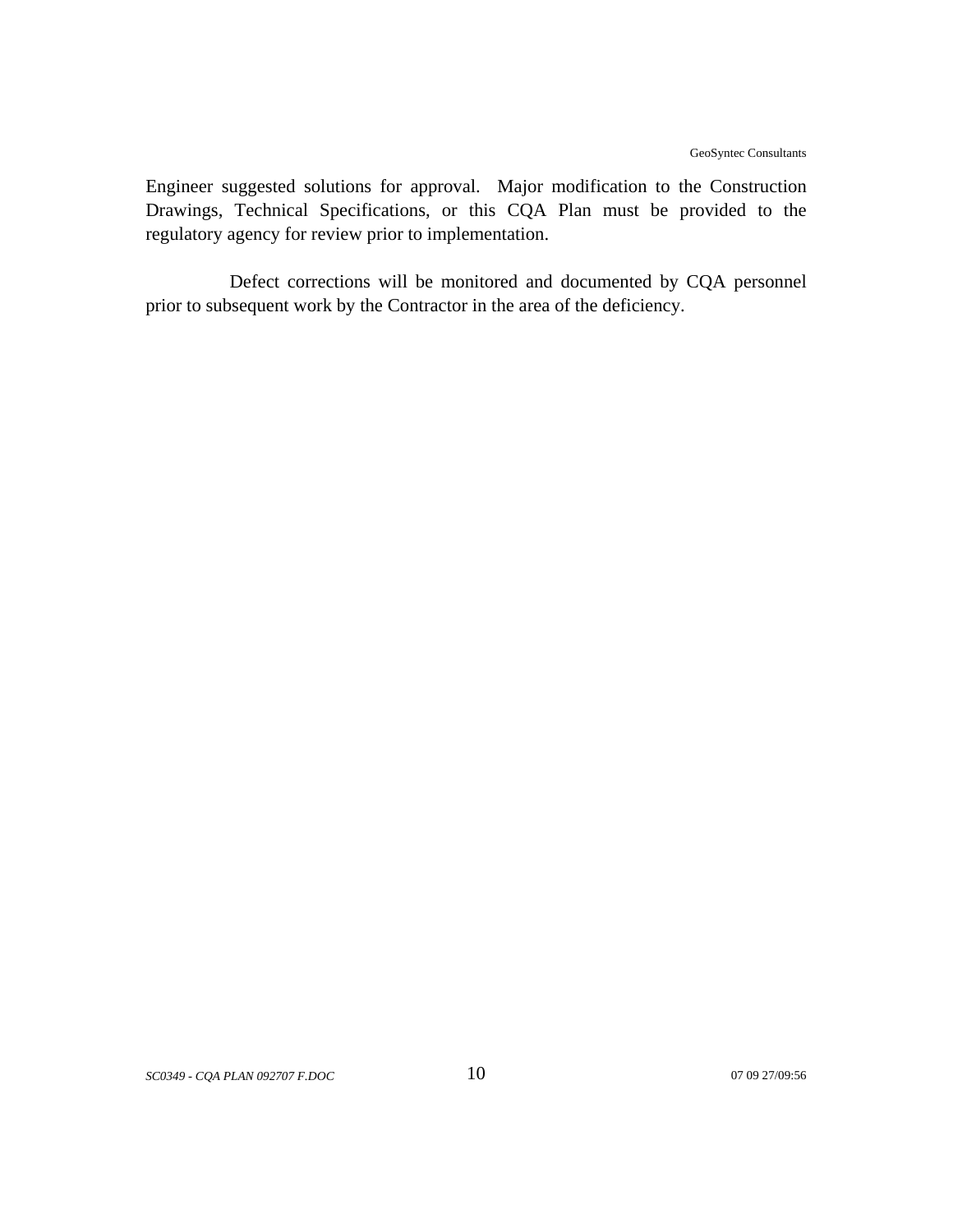# **3. CQA CONSULTANTS PERSONNEL ORGANIZATION AND DUTIES**

# **3.1 Overview**

The CQA Officer will provide supervision within the scope of work of the CQA Consultant. The scope of work for the CQA Consultant includes monitoring of construction activities including the following:

- subgrade preparation;
- installation of geosynthetic clay liner;
- installation of geomembrane;
- installation of geonet;
- installation of drainage aggregate;
- installation of piping; and
- installation of geotextile.

Duties of CQA personnel are discussed in the remainder of this section.

# **3.2 CQA Personnel**

The CQA Consultant's personnel will include:

- the CQA Officer, who works from the office of the CQA Consultant and who conducts periodic visits to the site as required; and
- the CQA Site Manager, who is located at the site.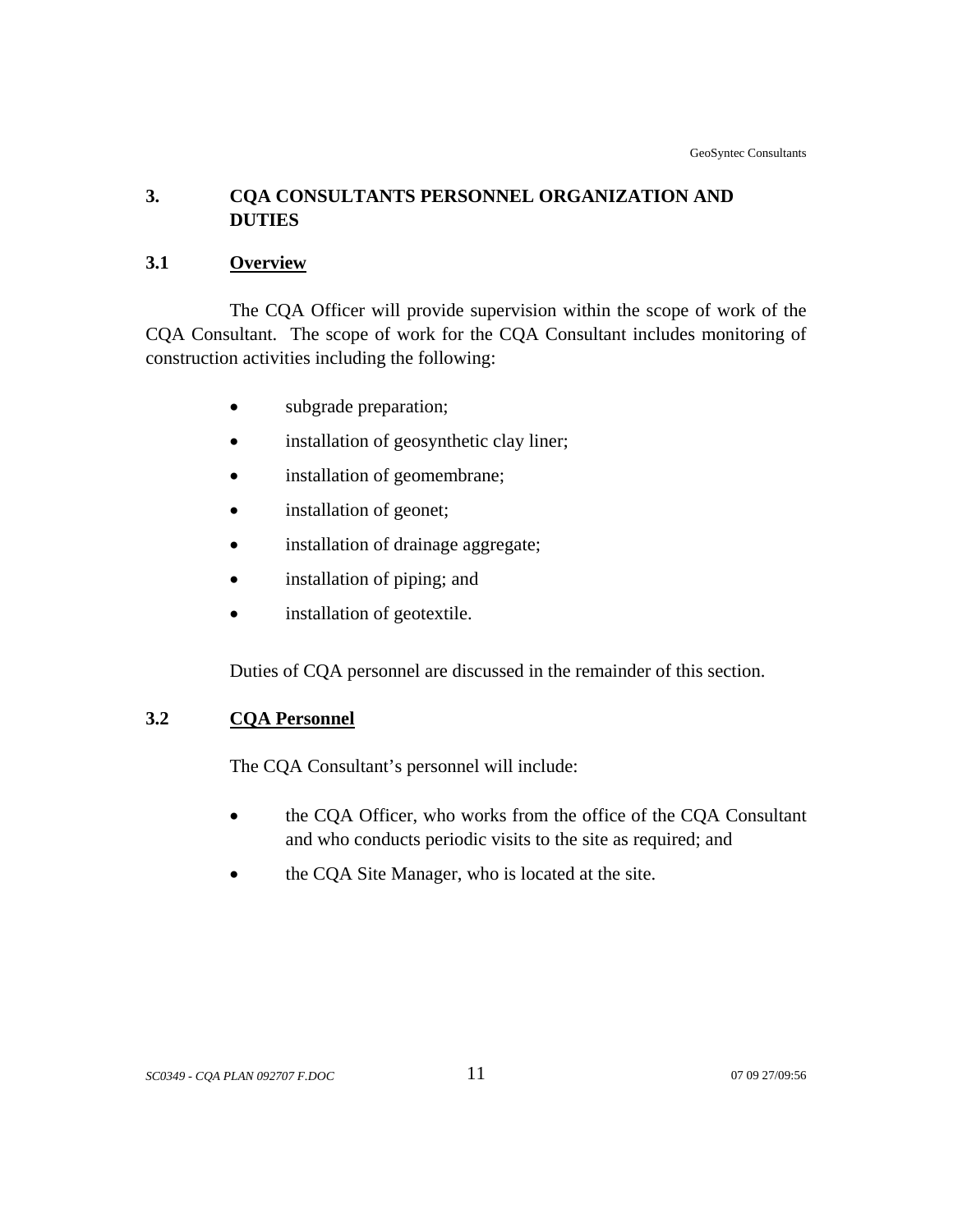# **3.3 CQA Officer**

The CQA Officer shall supervise and be responsible for monitoring and CQA activities relating to the construction of the earthworks, piping, and installation of the geosynthetic materials of the Project. Specifically, the CQA Officer:

- reviews the project design, this CQA Plan, *Drawings*, and *Technical Specifications*;
- reviews other site-specific documentation; unless otherwise agreed, such reviews are for familiarization and for evaluation of constructability only, and hence the CQA Officer and the CQA Consultant assume no responsibility for the liner system design;
- reviews and approves the Geosynthetic Installer's Quality Control (QC) Plan;
- attends Pre-Construction Meetings as needed;
- administers the CQA program (i.e., provides supervision of and manages on-site CQA personnel, reviews field reports, and provides engineering review of CQA related activities);
- provides quality control of CQA documentation and conducts site visits;
- reviews the *Record Drawings*; and
- with the COA Site Manager, prepares the COA report documenting that the project was constructed in accordance with the Construction Documents.

# **3.4 CQA Site Manager**

The CQA Site Manager:

- acts as the on-site representative of the CQA Consultant;
- attends CQA-related meetings (e.g., pre-construction, daily, weekly (or designates a representative to attend the meetings));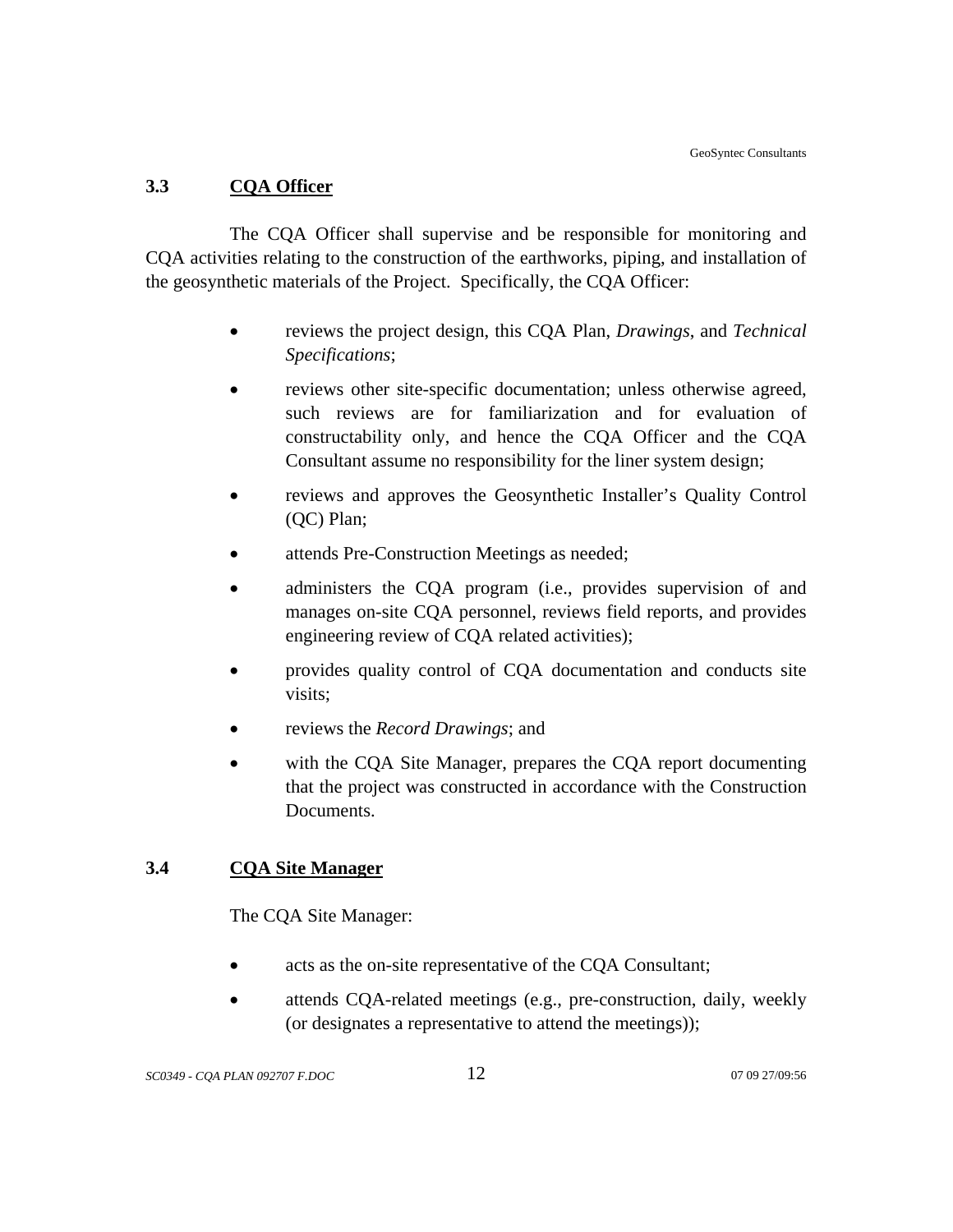- oversees the ongoing preparation of the *Record Drawings*;
- reviews test results provided by Contractor;
- assigns locations for testing and sampling;
- oversees the collection and shipping of laboratory test samples;
- reviews results of laboratory testing and makes appropriate recommendations;
- reviews the calibration and condition of on-site CQA equipment;
- prepares a daily summary report for the project;
- reviews the MQC documentation;
- reviews the Geosynthetic Installer's personnel Qualifications for conformance with those pre-approved for work on site;
- notes on-site activities in daily field reports and reports to the CQA Officer and Construction Manager;
- reports unresolved deviations from the CQA Plan, *Drawings*, and *Technical Specifications* to the Construction Manager; and
- assists with the preparation of the CQA report.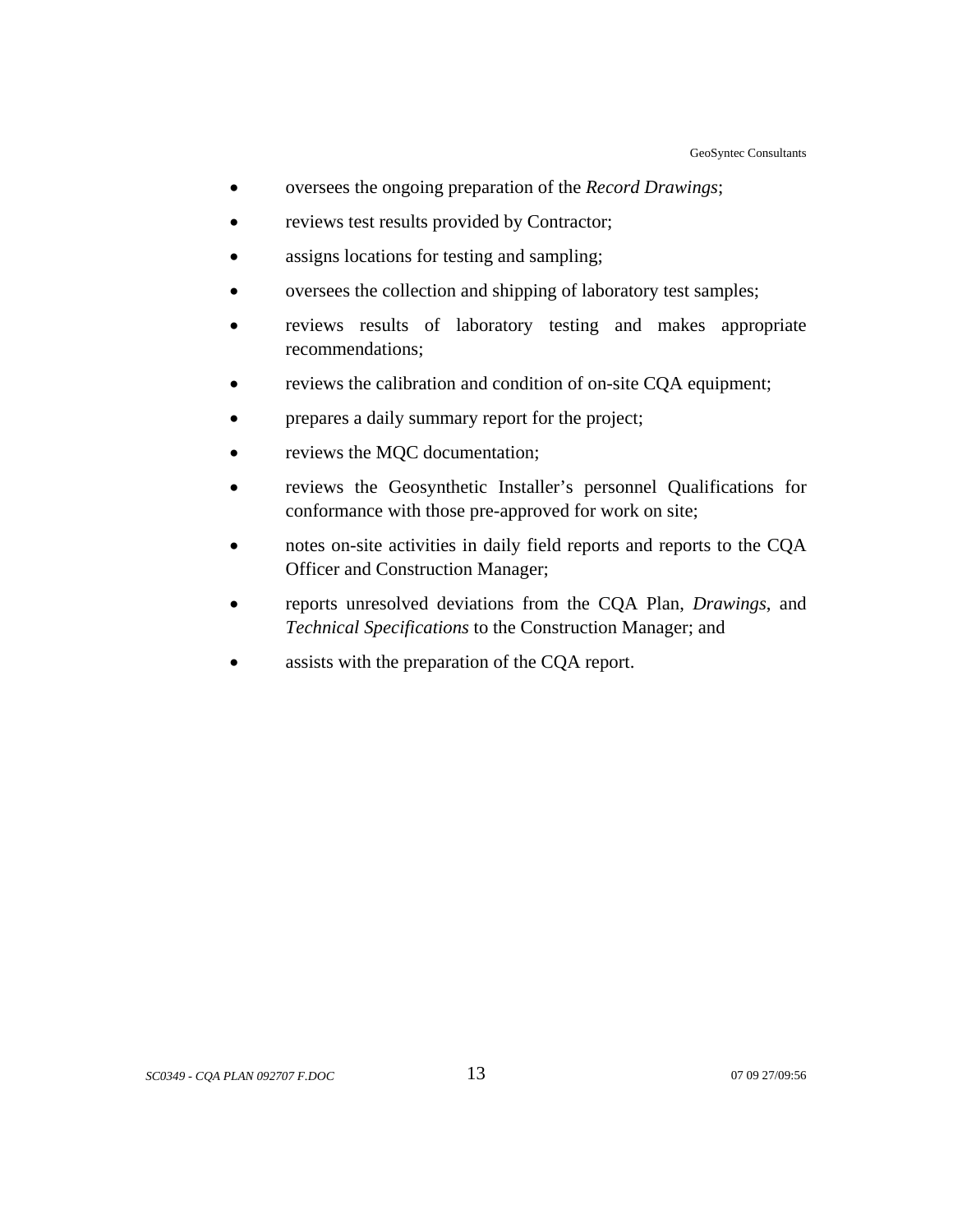# **4. SITE AND PROJECT CONTROL**

# **4.1 Project Coordination Meetings**

Meetings of key project personnel are necessary to assure a high degree of quality during installation and to promote clear, open channels of communication. Therefore, Project Coordination Meetings are an essential element in the success of the project. Several types of Project Coordination Meetings are described below, including: (i) pre-construction meetings; (ii) progress meetings; and (iii) problem or work deficiency meetings.

# **4.1.1 Pre-Construction Meeting**

A Pre-Construction Meeting will be held at the site prior to construction of the Project. At a minimum, the Pre-Construction Meeting will be attended by the Contractor, the Geosynthetic Installer's Superintendent, the CQA Consultant, and the Construction Manager.

Specific items for discussion at the Pre-Construction Meeting include the following:

- appropriate modifications or clarifications to the CQA Plan;
- the *Drawings* and *Technical Specifications*;
- the responsibilities of each party;
- lines of authority and communication;
- methods for documenting and reporting, and for distributing documents and reports;
- acceptance and rejection criteria;
- protocols for testing;
- protocols for handling deficiencies, repairs, and re-testing;
- the time schedule for all operations;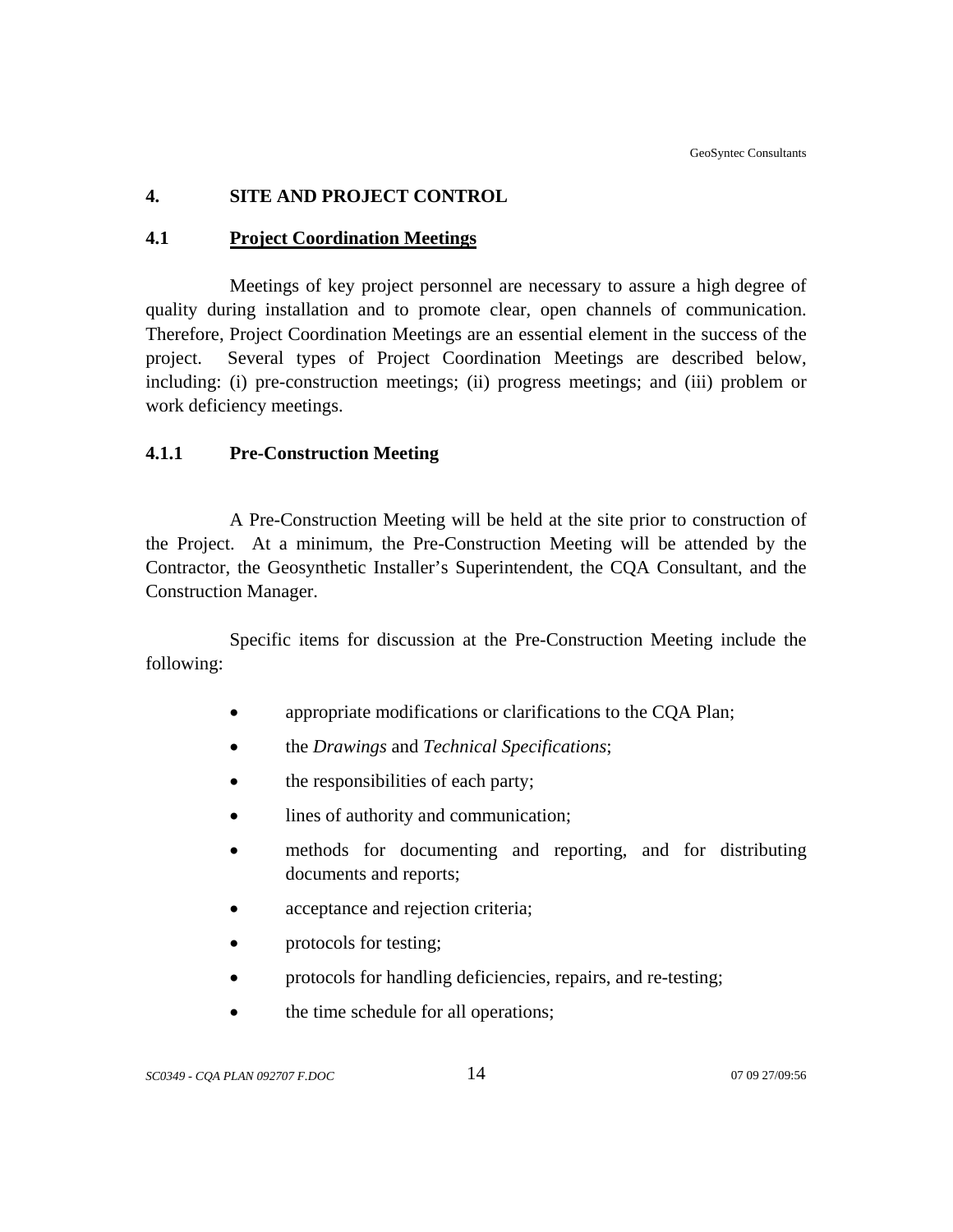- procedures for packaging and storing archive samples;
- panel layout and numbering systems for panels and seams;
- seaming procedures;
- repair procedures; and
- soil stockpiling locations.

The Construction Manager will conduct a site tour to observe the current site conditions and to review construction material and equipment storage locations. A person in attendance at the meeting will be appointed by the Construction Manager to record the discussions and decisions of the meeting in the form of meeting minutes. Copies of the meeting minutes will be distributed to all attendees.

## **4.1.2 Progress Meetings**

Progress meetings will be held between the CQA Site Manager, the Contractor, Construction Manager, and other concerned parties participating in the construction of the project. This meeting will include discussions on the current progress of the project, planned activities for the next week, and revisions to the work plan and/or schedule. The meeting will be documented in meeting minutes prepared by a person designated by the CQA Site Manager at the beginning of the meeting. Within 2 working days of the meeting, draft minutes will be transmitted to representatives of parties in attendance for review and comment. Corrections and/or comments to the draft minutes shall be made within 2 working days of receipt of the draft minutes to be incorporated in the final meeting minutes.

## **4.1.3 Problem or Work Deficiency Meeting**

A special meeting will be held when and if a problem or deficiency is present or likely to occur. The meeting will be attended by the Contractor, the Construction Manager, the CQA Site Manager, and other parties as appropriate. If the problem requires a design modification, the Engineer should either be present at, consulted prior to, or notified immediately upon conclusion of this meeting. The purpose of the work deficiency meeting is to define and resolve the problem or work deficiency as follows: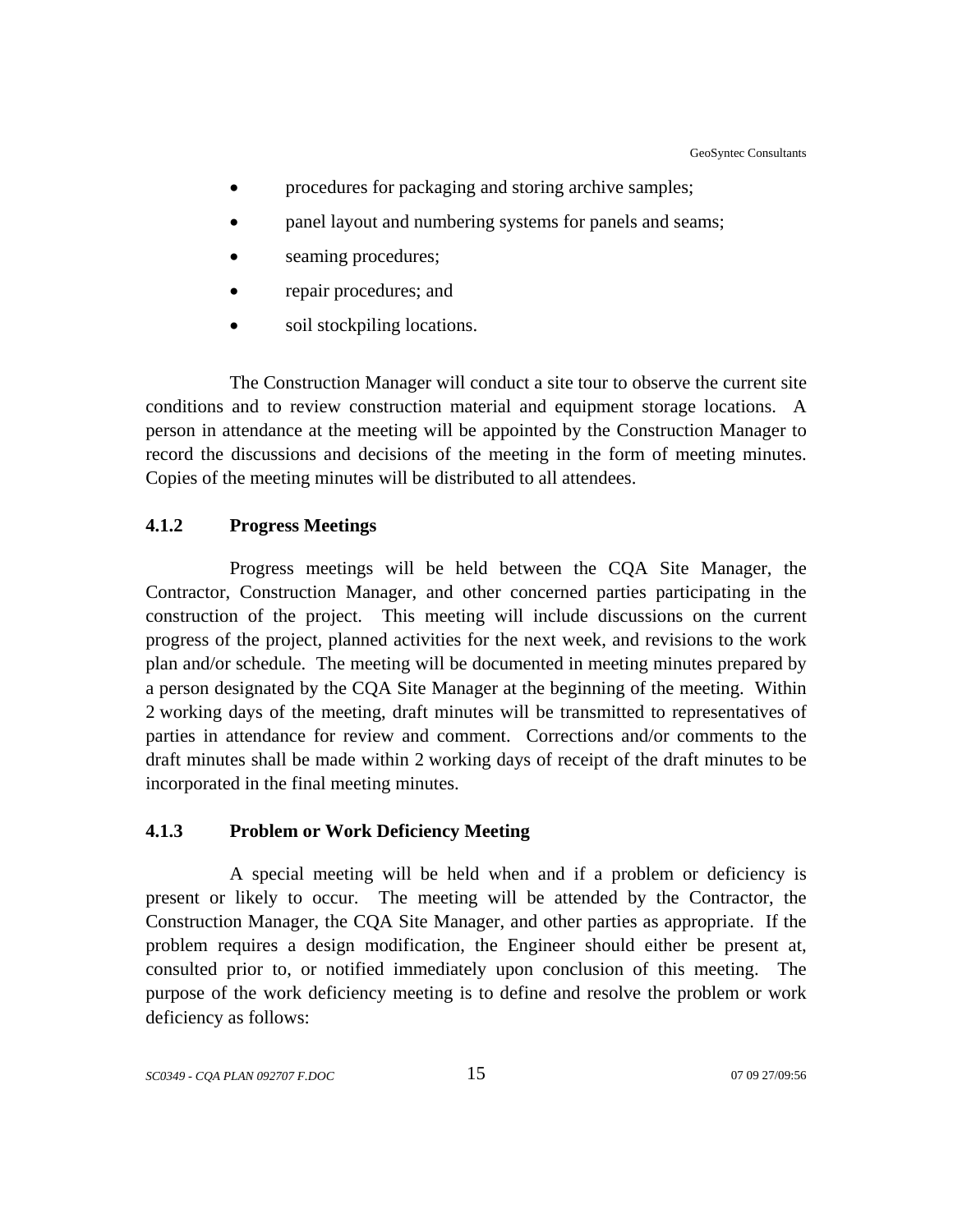- define and discuss the problem or deficiency;
- review alternative solutions;
- select a suitable solution agreeable to all parties; and
- implement an action plan to resolve the problem or deficiency.

The Construction Manager will appoint one attendee to record the discussions and decisions of the meeting. The meeting record will be documented in the form of meeting minutes and copies will be distributed to all affected parties. A copy of the minutes will be retained in facility records.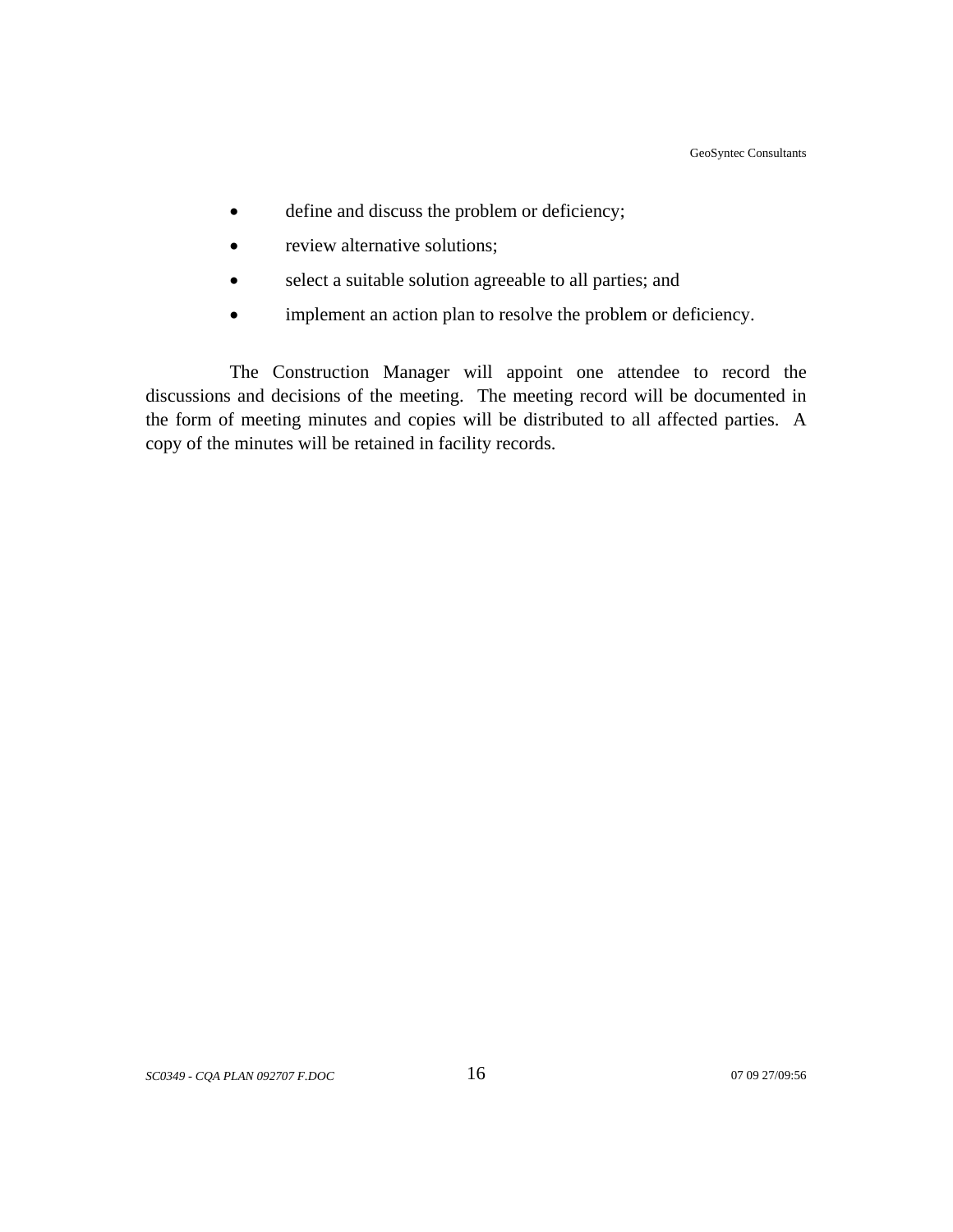# **5. DOCUMENTATION**

# **5.1 Overview**

An effective CQA Plan depends largely on recognition of all construction activities that should be monitored and on assigning responsibilities for the monitoring of each activity. This is most effectively accomplished and verified by the documentation of quality assurance activities. The CQA Consultant will document that quality assurance requirements have been addressed and satisfied.

The CQA Site Manager will provide the Construction Manager with signed descriptive remarks, data sheets, and logs to verify that monitoring activities have been carried out. The CQA Site Manager will also maintain, at the job site, a complete file of *Drawings* and *Technical Specifications*, a CQA Plan, checklists, test procedures, daily logs, and other pertinent documents.

# **5.2 Daily Recordkeeping**

Preparation of daily CQA documentation will consist of daily field reports prepared by the CQA Site Manager which may include CQA monitoring logs and testing data sheets. This information may be regularly submitted to and reviewed by the Construction Manager. Daily field reports will include documentation of the observed activities during each day of activity. The daily field reports may include monitoring logs and testing data sheets. At a minimum, these logs and data sheets will include the following information:

- the date, project name, location, and other identification;
- a summary of the weather conditions;
- a summary of locations where construction is occurring:
- equipment and personnel on the project;
- a summary of meetings held and attendees;
- a description of materials used and references of results of testing and documentation;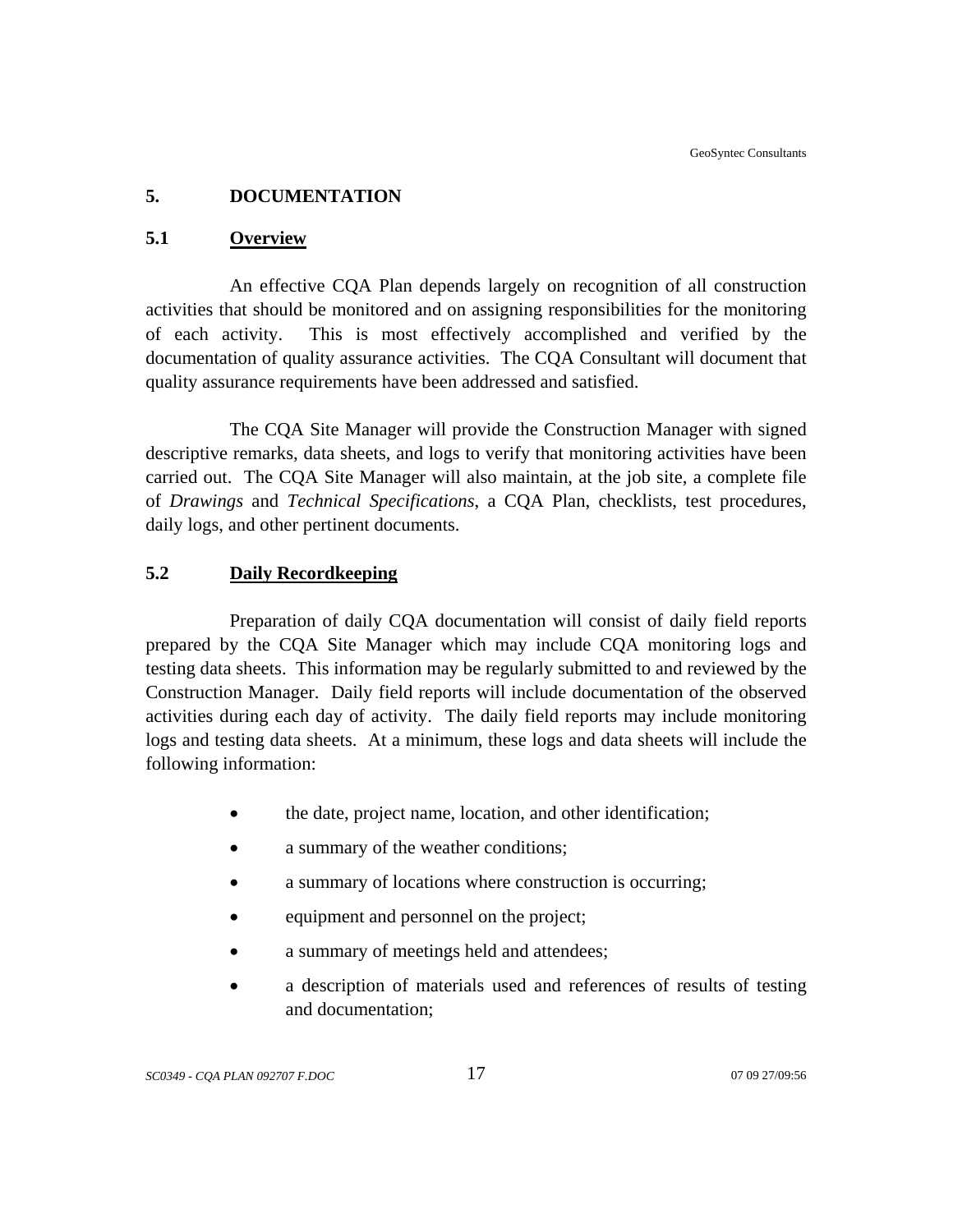- identification of deficient work and materials;
- results of re-testing corrected "deficient work;"
- an identifying sheet number for cross referencing and document control;
- descriptions and locations of construction monitored;
- type of construction and monitoring performed;
- description of construction procedures and procedures used to evaluate construction;
- a summary of test data and results;
- calibrations or re-calibrations of test equipment and actions taken as a result of re-calibration;
- decisions made regarding acceptance of units of work and/or corrective actions to be taken in instances of substandard testing results;
- a discussion of agreements made between the interested parties which may affect the work; and
- signature of the respective CQA Site Manager.

# **5.3 Construction Problems and Resolution Data Sheets**

Construction Problems and Resolution Data Sheets, to be submitted with the daily field reports prepared by the CQA Site Manager, describing special construction situations, will be cross-referenced with daily field reports, specific observation logs, and testing data sheets and will include the following information, where available:

- an identifying sheet number for cross-referencing and document control;
- a detailed description of the situation or deficiency;
- the location and probable cause of the situation or deficiency;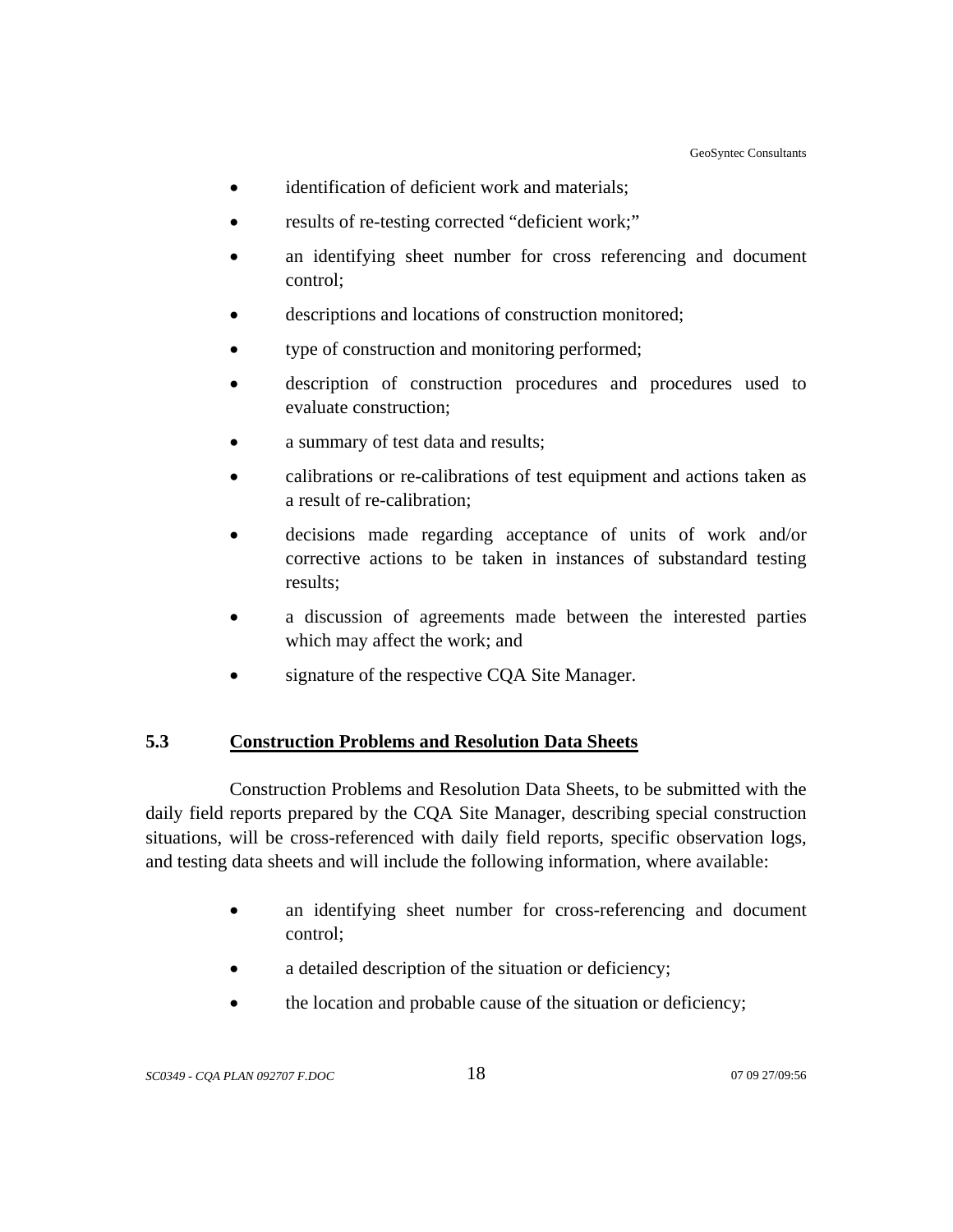- how and when the situation or deficiency was found or located;
- documentation of the response to the situation or deficiency;
- final results of responses;
- measures taken to prevent a similar situation from occurring in the future; and
- signature of the CQA Site Manager and a signature indicating concurrence by the Construction Manager.

The Construction Manager will be made aware of significant recurring nonconformance with the *Drawings*, *Technical Specifications*, or CQA Plan. The cause of the nonconformance will be determined and appropriate changes in procedures or specifications will be recommended. These changes will be submitted to the Construction Manager for approval. When this type of evaluation is made, the results will be documented and any revision to procedures or specifications will be approved by the Contractor and Engineer.

A summary of supporting data sheets, along with final testing results and the CQA Site Manager's approval of the work, will be required upon completion of construction.

# **5.4 Photographic Documentation**

Photographs will be taken and documented in order to serve as a pictorial record of work progress, problems, and mitigation activities. These records will be presented to the Construction Manager upon completion of the project. Photographic reporting data sheets, where used, will be cross-referenced with observation and testing data sheet(s), and/or construction problem and solution data sheet(s).

# **5.5 Design and/or Specifications Changes**

Design and/or specifications changes may be required during construction. In such cases, the CQA Site Manager will notify the Engineer. Design and/or specification changes will be made with the written agreement of the Engineer and will take the form of an addendum to the *Drawings* and *Technical Specifications*.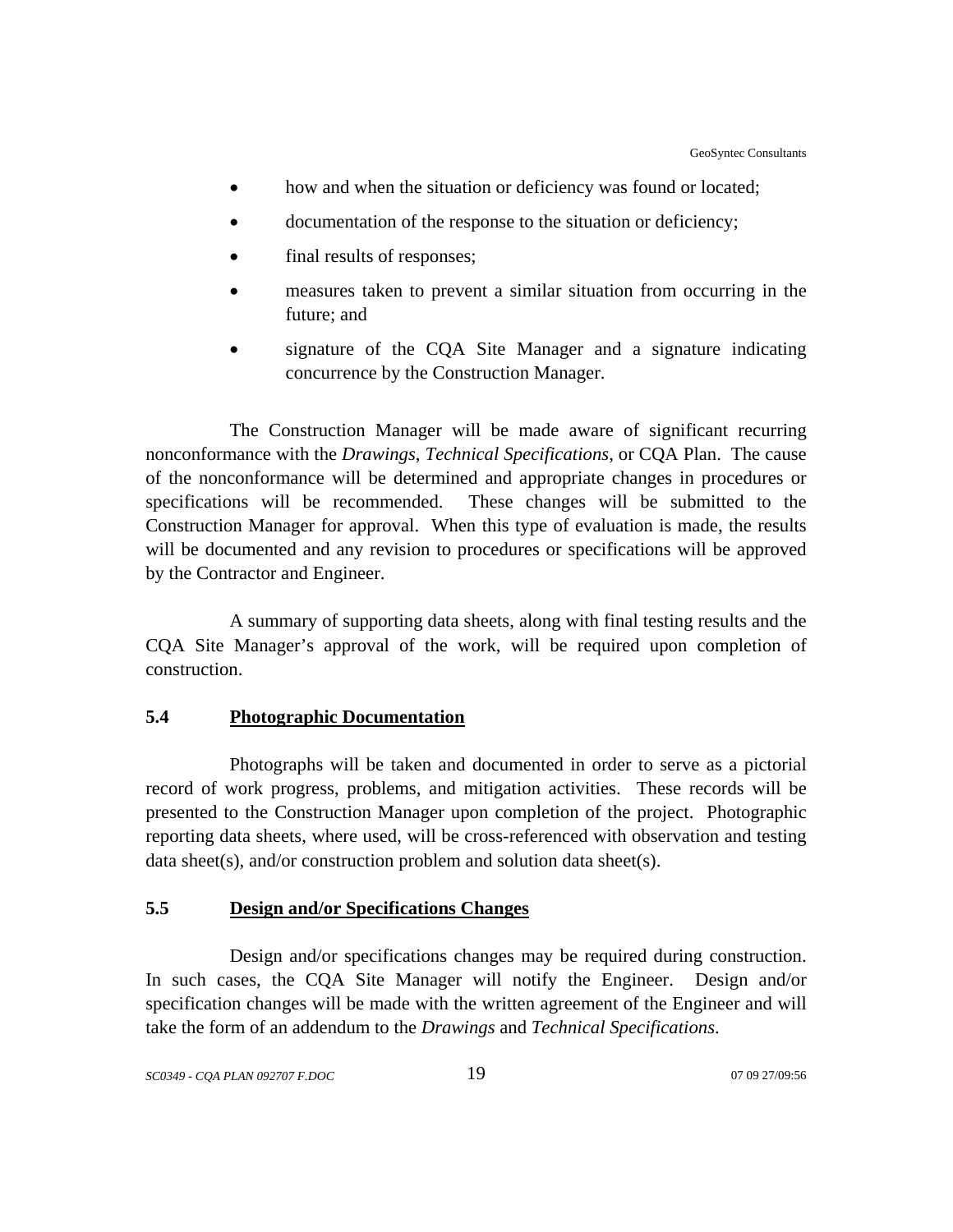# **5.6 CQA Report**

At the completion of the Project, the CQA Consultant will submit to the Owner a CQA report signed and sealed by the Professional Engineer licensed in the State of Utah. The CQA report will acknowledge: (i) that the work has been performed in compliance with the *Drawings* and *Technical Specifications*; (ii) physical sampling and testing has been conducted at the appropriate frequencies; and (iii) that the summary document provides the necessary supporting information. At a minimum, this report will include:

- MQC documentation;
- a summary report describing the CQA activities and indicating compliance with the *Drawings* and *Technical Specifications* which is signed and sealed by the CQA Officer;
- a summary of CQA/CQC testing, including failures, corrective measures, and retest results;
- Contractor and Installer personnel resumes and qualifications as necessary;
- documentation that the geomembrane trial seams were performed in accordance with the CQA Plan and *Technical Specifications*;
- documentation that field seams were non-destructively tested using a method in accordance with the applicable test standards;
- documentation that nondestructive testing was monitored by the CQA Consultant, that the CQA Consultant informed the Geosynthetic Installer of any required repairs, and that the CQA Consultant monitored the seaming and patching operations for uniformity and completeness;
- records of sample locations, the name of the individual conducting the tests, and the results of tests;
- *Record Drawings* as provided by the Surveyor;
- daily field reports.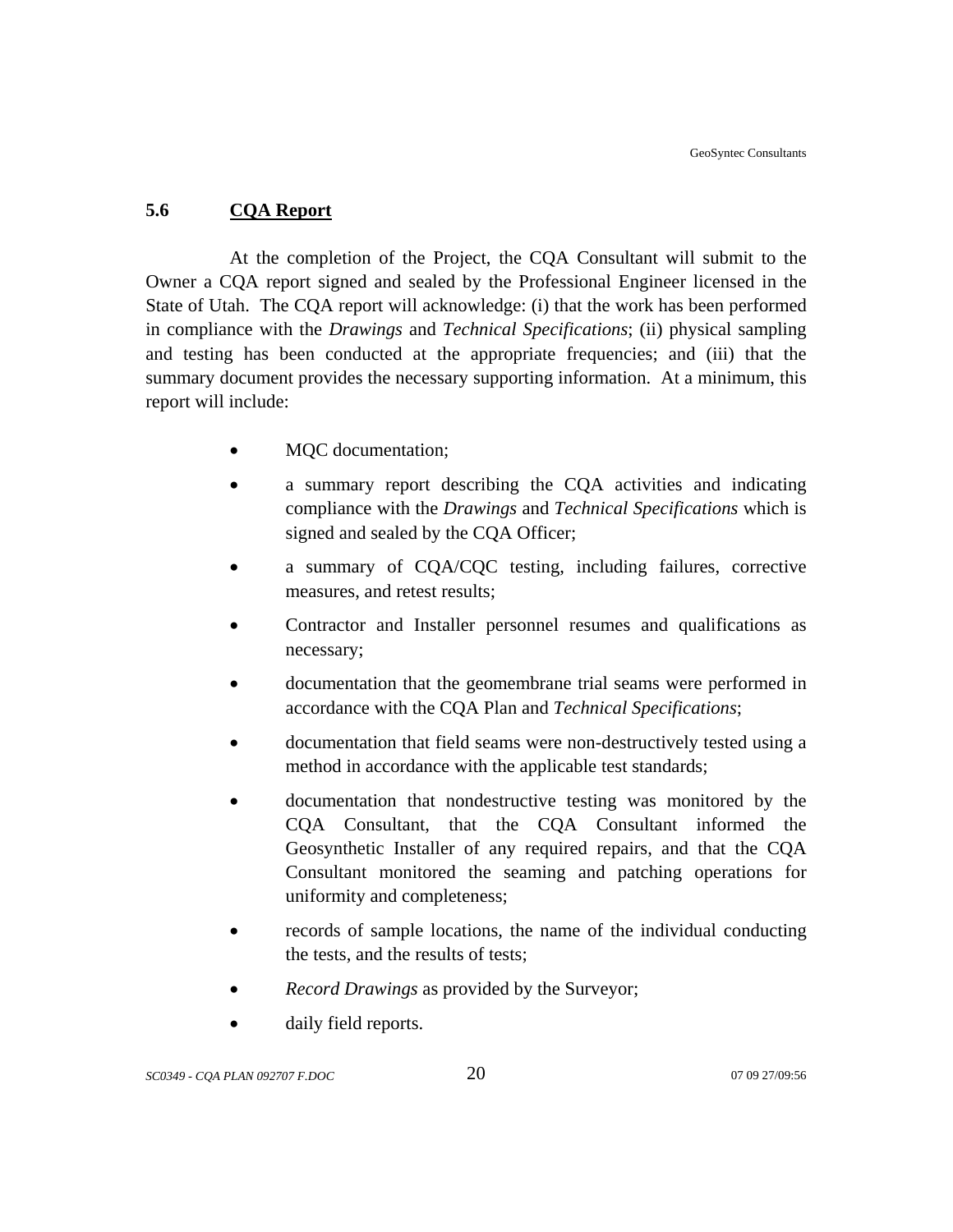The *Record Drawings* will include scale drawings depicting the location of the construction and details pertaining to the extent of construction (e.g., plan dimensions and appropriate elevations). *Record Drawings* and required base maps will be prepared by a qualified Professional Land Surveyor registered in the State of Utah. These documents will be reviewed by the CQA Consultant and included as part of the CQA Report.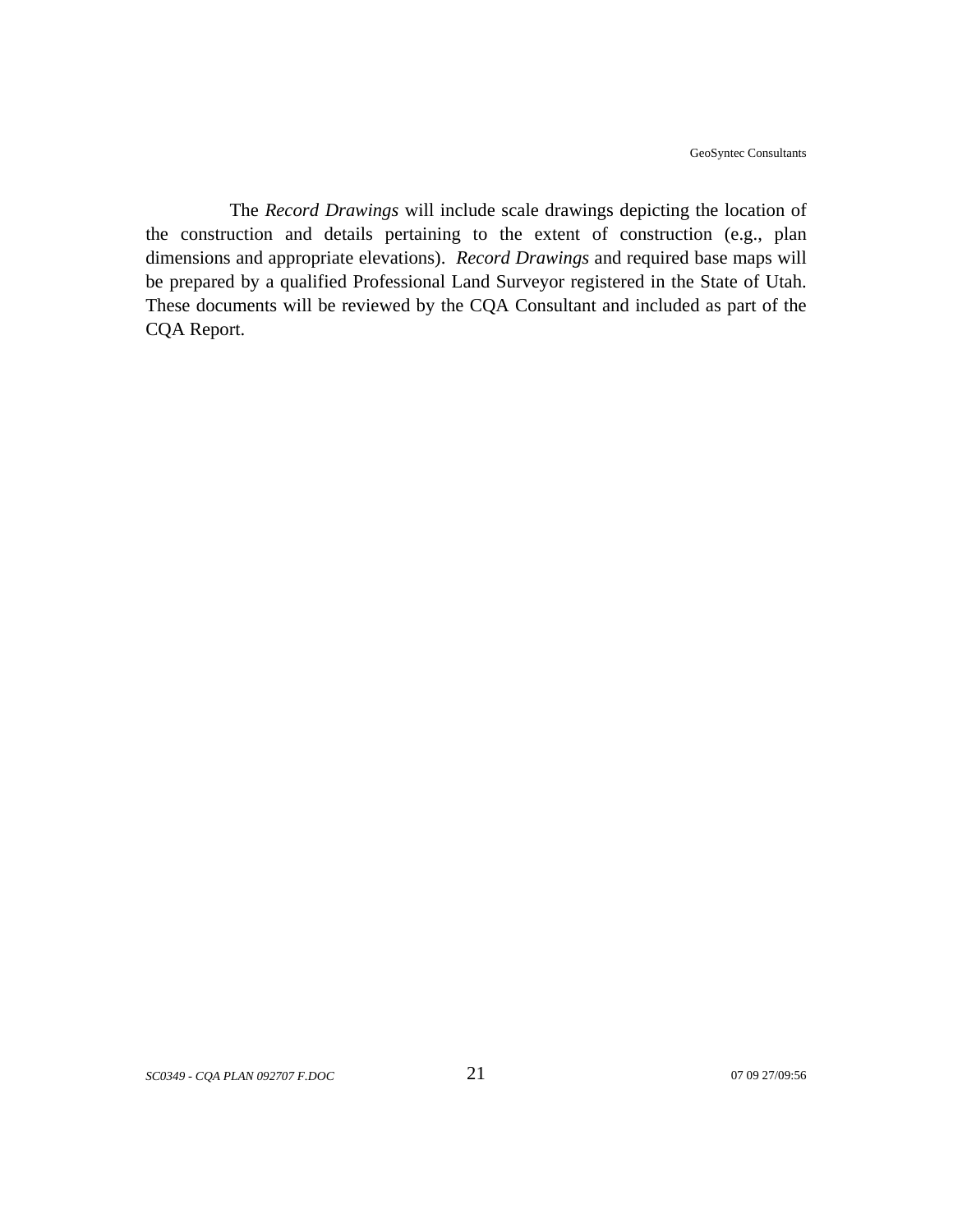# **6. EARTHWORK**

## **6.1 Introduction**

This section prescribes the CQA activities to be performed to monitor that prepared subgrade is constructed in accordance with *Drawings* and *Technical Specifications*. The prepared subgrade construction procedures to be monitored by the CQA Consultant, if required, shall include:

- vegetation removal;
- subgrade preparation;
- fine-grading; and
- anchor trench excavation and backfill.

# **6.2 Subgrade Soil Testing Activities**

Testing of subgrade soil to be used for subgrade, if required to attain grade, will be performed for material conformance. The CQA Laboratory will perform the conformance testing and CQC testing. Subgrade soil testing will be conducted in accordance with the current versions of the corresponding American Society for Testing and Materials (ASTM) test procedures. The test methods indicated in Table 1 are those that will be used for this testing unless the test methods are updated or revised prior to construction. Revisions to the test methods will be reviewed and approved by the Engineer and the CQA Site Manager prior to their usage.

# **6.2.1 Sample Frequency**

The frequency of subgrade soil testing for material qualification and material conformance will conform to the minimum frequencies presented in Table 1A. The frequency of subgrade soil testing shall conform to the minimum frequencies presented in Table 1B. The actual frequency of testing required will be increased by the CQA Site Manager, as necessary, if variability of materials is noted at the site, during adverse conditions, or to isolate failing areas of the construction.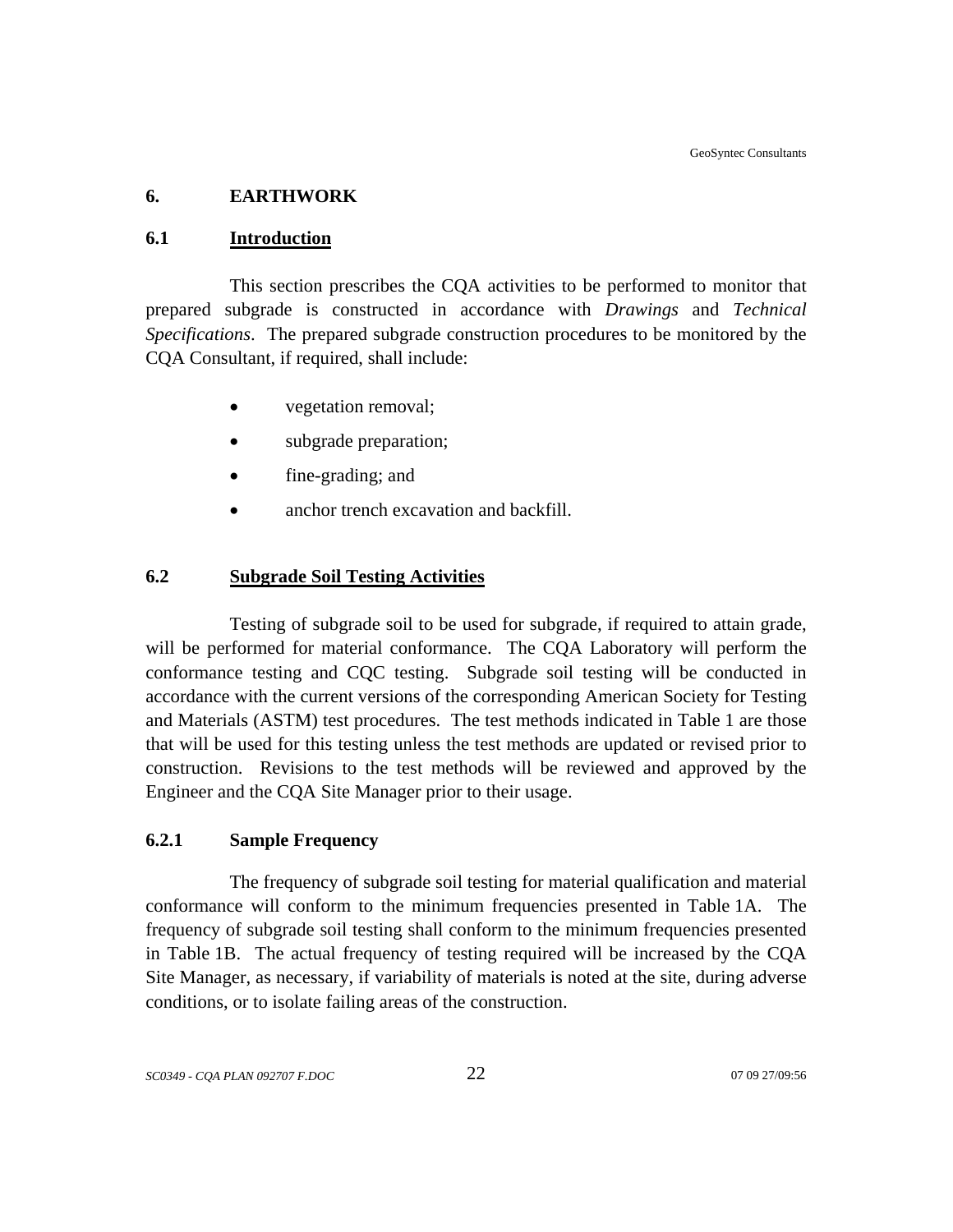## **6.2.2 Sample Selection**

Sampling locations will be selected by the CQA Site Manager. Conformance samples will be obtained from borrow pits and/or stockpiles of material. The Contractor must plan the work and make subgrade soil available for sampling in a timely and organized manner so that the test results can be obtained before the material is installed. The CQA Site Manager must document sample locations so that failing areas can be immediately isolated. The CQA Site Manager will follow standard sampling procedures to obtain representative samples of the proposed subgrade soil materials.

# **6.3 CQA Monitoring Activities**

## **6.3.1 Vegetation Removal**

The CQA Site Manager will monitor and document that vegetation is sufficiently cleared and grubbed in areas where geosynthetics are to be placed. Vegetation removal shall be performed as described in the *Technical* Specification and the *Drawings*.

## **6.3.2 Grading**

 Construction of the Cell 4A liner system will require minor re-grading in certain areas. The CQA Site Manager shall monitor and document that site re-grading performed meets the requirements of the *Technical Specifications* and the *Drawings*. At a minimum, the CQA Site Manager shall monitor that:

- the subgrade surface is free of sharp rocks, debris, and other undesirable materials;
- the subgrade surface is smooth and uniform by visually monitoring proof rolling activities; and
- the subgrade surface meets the lines and grades shown on the *Drawings*.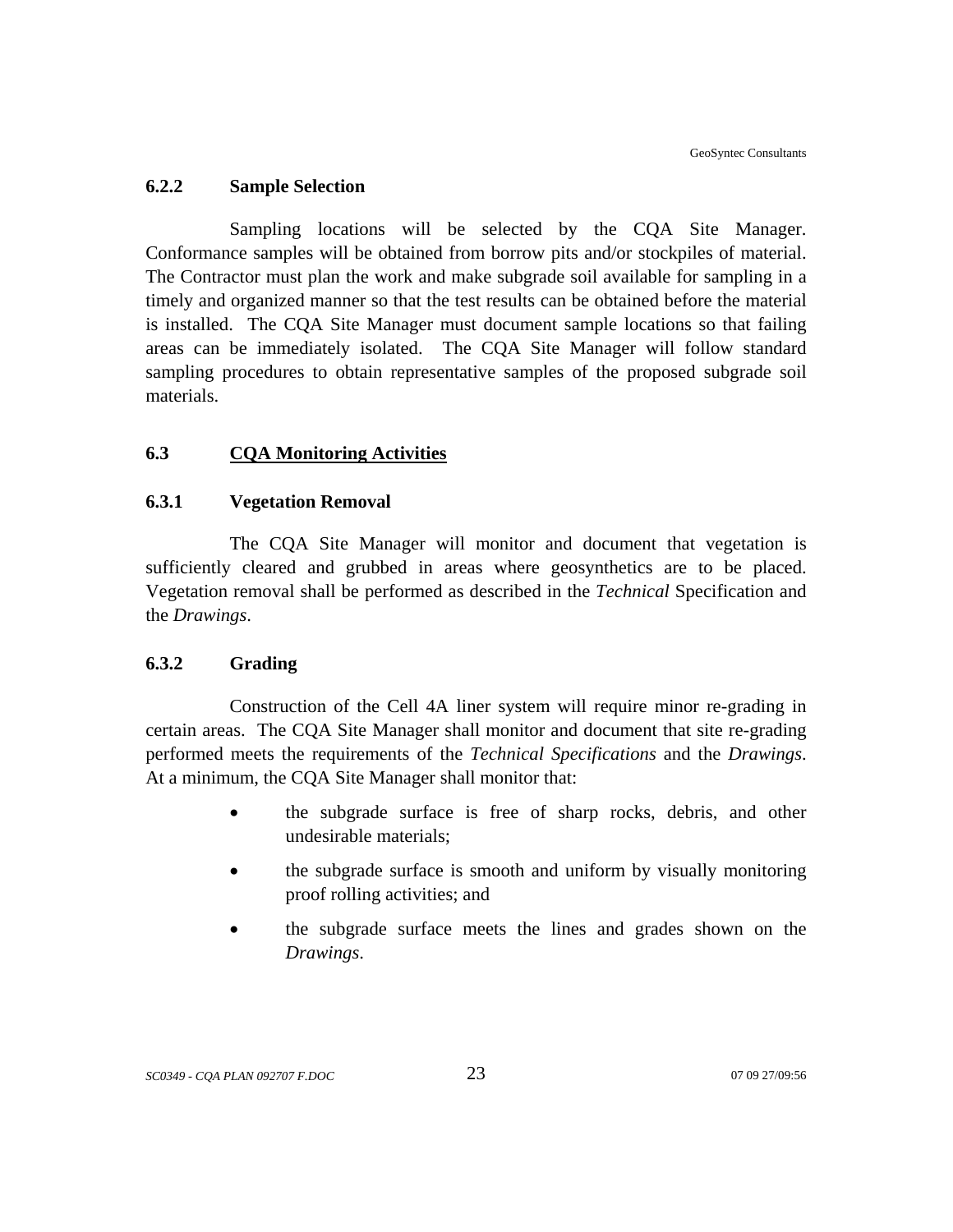# **6.3.3 Subgrade Soil**

During construction, the CQA Site Manager will monitor the subgrade soil placement and compaction methods are consistent with the requirements specified in the *Technical Specifications* and the *Drawings*. The CQA Site Manager will monitor, at a minimum, that:

- the subgrade soil is free of debris and other undesirable materials and that particles are no larger than 6-inches in longest dimension;
- the subgrade soil is constructed to the lines and grades shown on the *Drawings*; and
- compaction requirements are met as specified in the *Technical Specifications.*

# **6.3.4 Anchor Trench Construction**

During construction, the CQA Site Manager will monitor the anchor trench excavation and backfill methods are consistent with the requirements specified in the *Technical Specifications* and the *Drawings*. The CQA Site Manager will monitor, at a minimum, that:

- the anchor trench is free of sharp rocks, debris and other undesirable materials and that particles are no larger than 6-inches in longest dimension;
- the anchor trench is constructed to the lines and grades shown on the *Drawings*; and
- compaction requirements are met, through visual observations, as specified in the *Technical Specifications.*

# **6.4 Deficiencies**

If a defect is discovered in the earthwork product, the CQA Site Manager will immediately determine the extent and nature of the defect. If the defect is indicated by an unsatisfactory test result, the CQA Site Manager will determine the extent of the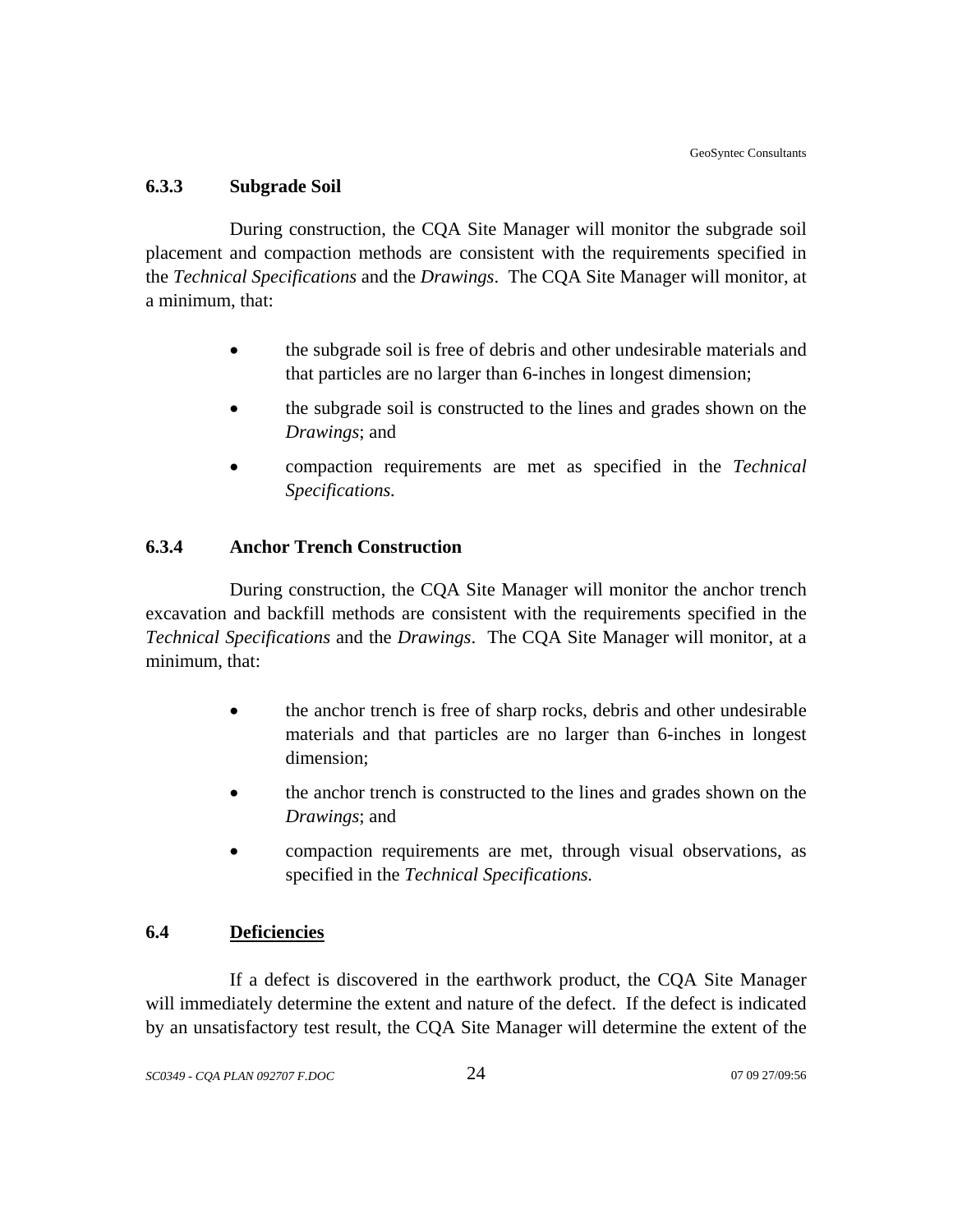defective area by additional tests, observations, a review of records, or other means that the CQA Site Manager deems appropriate. If the defect is related to adverse site conditions, such as overly wet soils or non-conforming particle sizes, the CQA Site Manager will define the limits and nature of the defect.

## **6.4.1 Notification**

After evaluating the extent and nature of a defect, the CQA Site Manager will notify the Construction Manager and Contractor and schedule appropriate reevaluation when the work deficiency is to be corrected.

## **6.4.2 Repairs and Re-Testing**

The Contractor will correct deficiencies to the satisfaction of the CQA Site Manager. If a project specification criterion cannot be met, or unusual weather conditions hinder work, then the CQA Site Manager will develop and present to the Construction Manager suggested solutions for his approval.

Re-evaluations by the CQA Site Manager shall continue until it is verified that defects have been corrected before any additional work is performed by the Contractor in the area of the deficiency.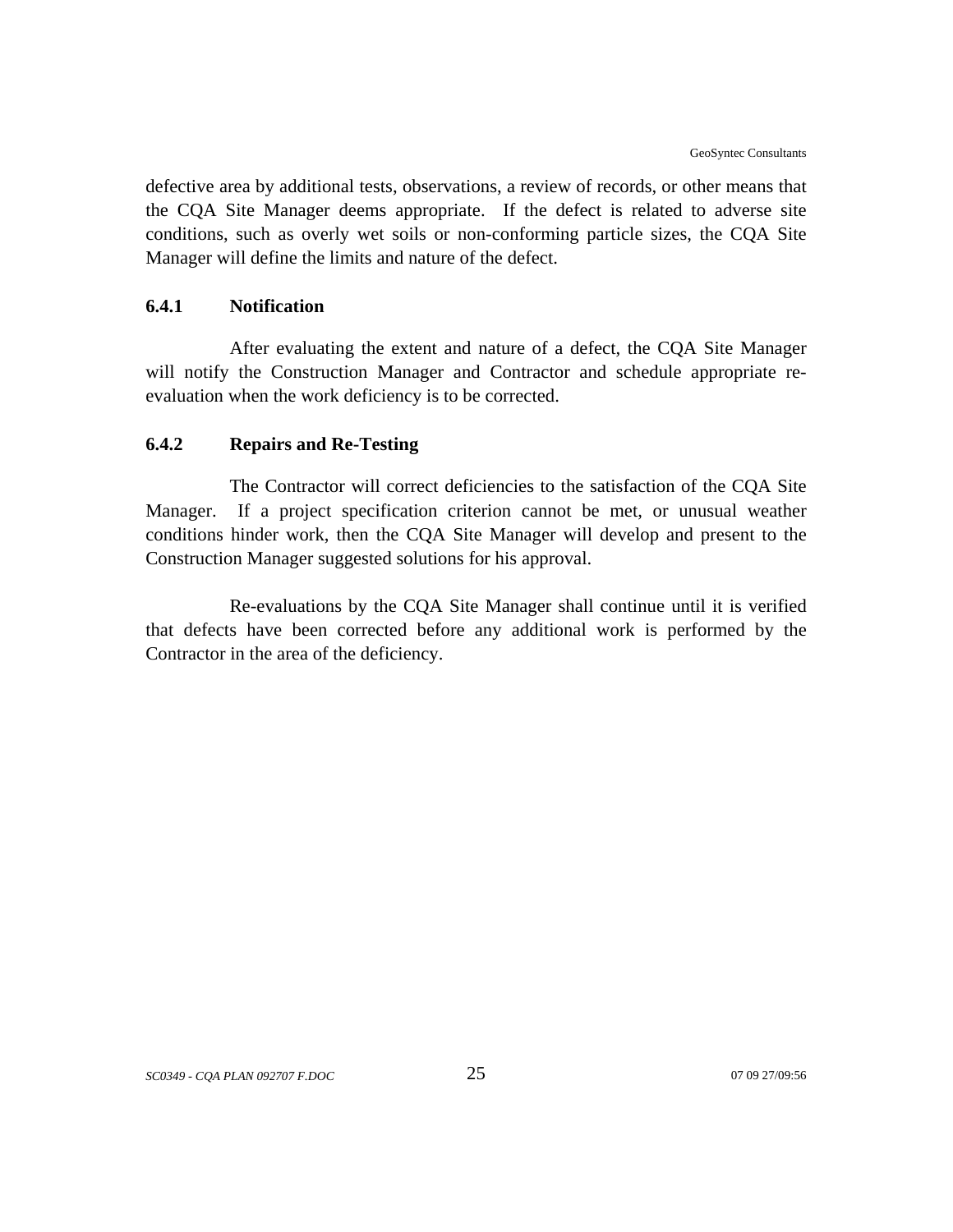# **7. DRAINAGE AGGREGATE**

# **7.1 Introduction**

This section prescribes the CQA activities to be performed to monitor that drainage aggregates are constructed in accordance with *Drawings* and *Technical Specifications*. The drainage aggregates construction procedures to be monitored by the CQA Consultant include drainage aggregate placement.

# **7.2 Testing Activities**

Aggregate testing will be performed for material qualification and material conformance. These two stages of testing are defined as follows:

- Material qualification tests are used to evaluate the conformance of a proposed aggregate source with the *Technical Specifications* for qualification of the source prior to construction.
- Aggregate conformance testing is used to evaluate the conformance of a particular batch of aggregate from a qualified source to the *Technical Specifications* prior to installation of the aggregate.

The Contractor will be responsible for submitting material qualification test results to the Construction Manager and to the CQA Site Manager for review. The CQA Laboratory will perform the conformance testing and CQC testing. Aggregate testing will be conducted in accordance with the current versions of the corresponding American Society for Testing and Materials (ASTM) test procedures. The test methods indicated in Table 2 are those that will be used for this testing unless the test methods are updated or revised prior to construction. Revisions to the test methods will be reviewed and approved by the Engineer and the CQA Site Manager prior to their usage.

# **7.2.1 Sample Frequency**

The frequency of aggregate testing for material qualification and material conformance will conform to the minimum frequencies presented in Table 2A. The frequency of aggregate testing shall conform to the minimum frequencies presented in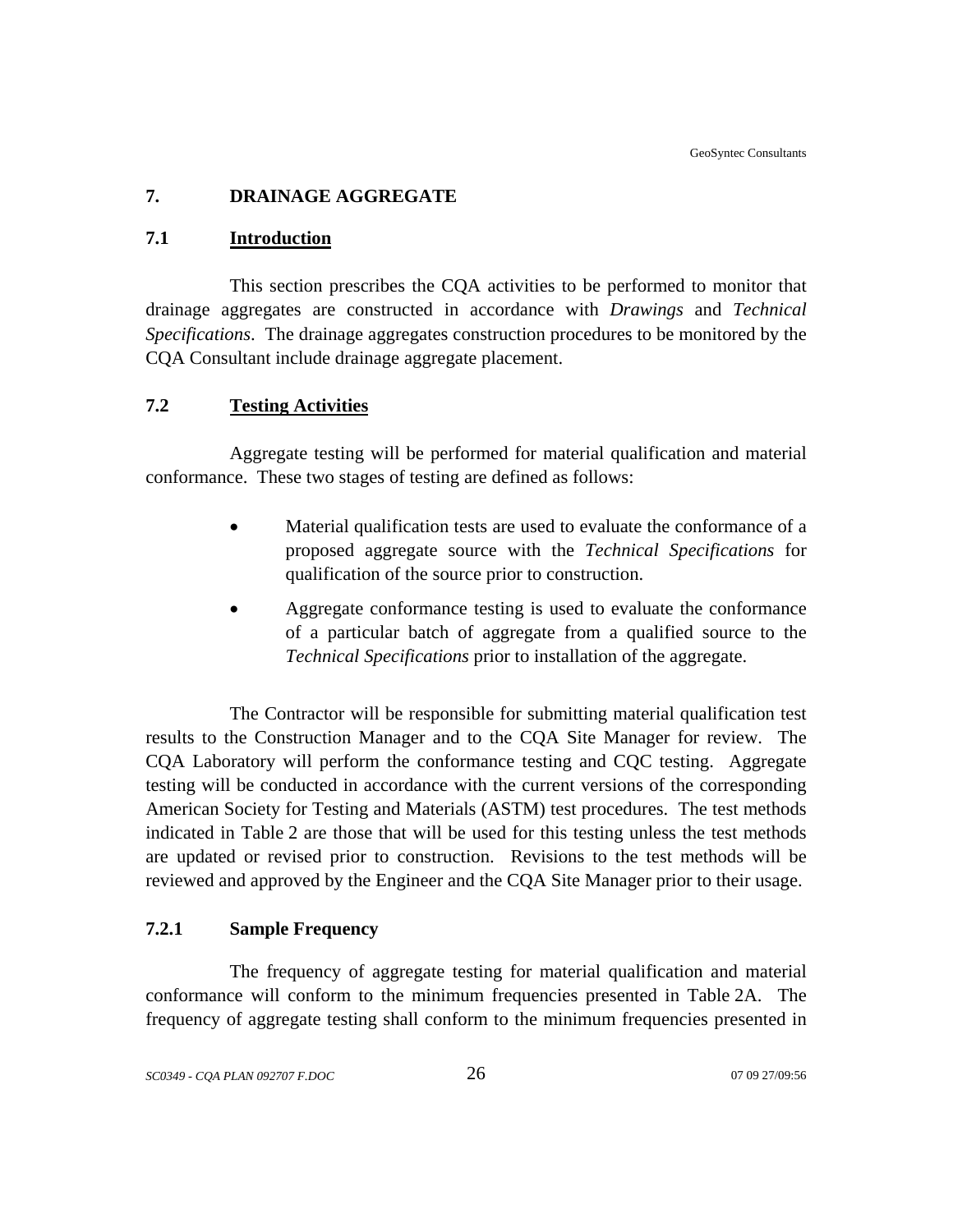Table 2B. The actual frequency of testing required will be increased by the CQA Site Manager, as necessary, if variability of materials is noted at the site, during adverse conditions, or to isolate failing areas of the construction.

# **7.2.2 Sample Selection**

With the exception of qualification samples, sampling locations will be selected by the CQA Site Manager. Conformance samples will be obtained from borrow pits and/or stockpiles of material. The Contractor must plan the work and make aggregate available for sampling in a timely and organized manner so that the test results can be obtained before the material is installed. The CQA Site Manager must document sample locations so that failing areas can be immediately isolated. The CQA Site Manager will follow standard sampling procedures to obtain representative samples of the proposed aggregate materials.

# **7.3 CQA Monitoring Activities**

## **7.3.1 Drainage Aggregate**

The CQA Site Manager will monitor and document the installation of the drainage aggregates. In general, monitoring of the installation of drainage aggregate includes the following activities:

- reviewing documentation of the material qualification test results provided by the Contractor;
- sampling and testing for conformance of the materials to the *Technical Specifications*;
- documenting that the drainage aggregates are installed using the specified equipment and procedures;
- documenting that the drainage aggregates are constructed to the lines and grades shown on the *Drawings*; and
- monitoring that the construction activities do not cause damage to underlying geosynthetic materials.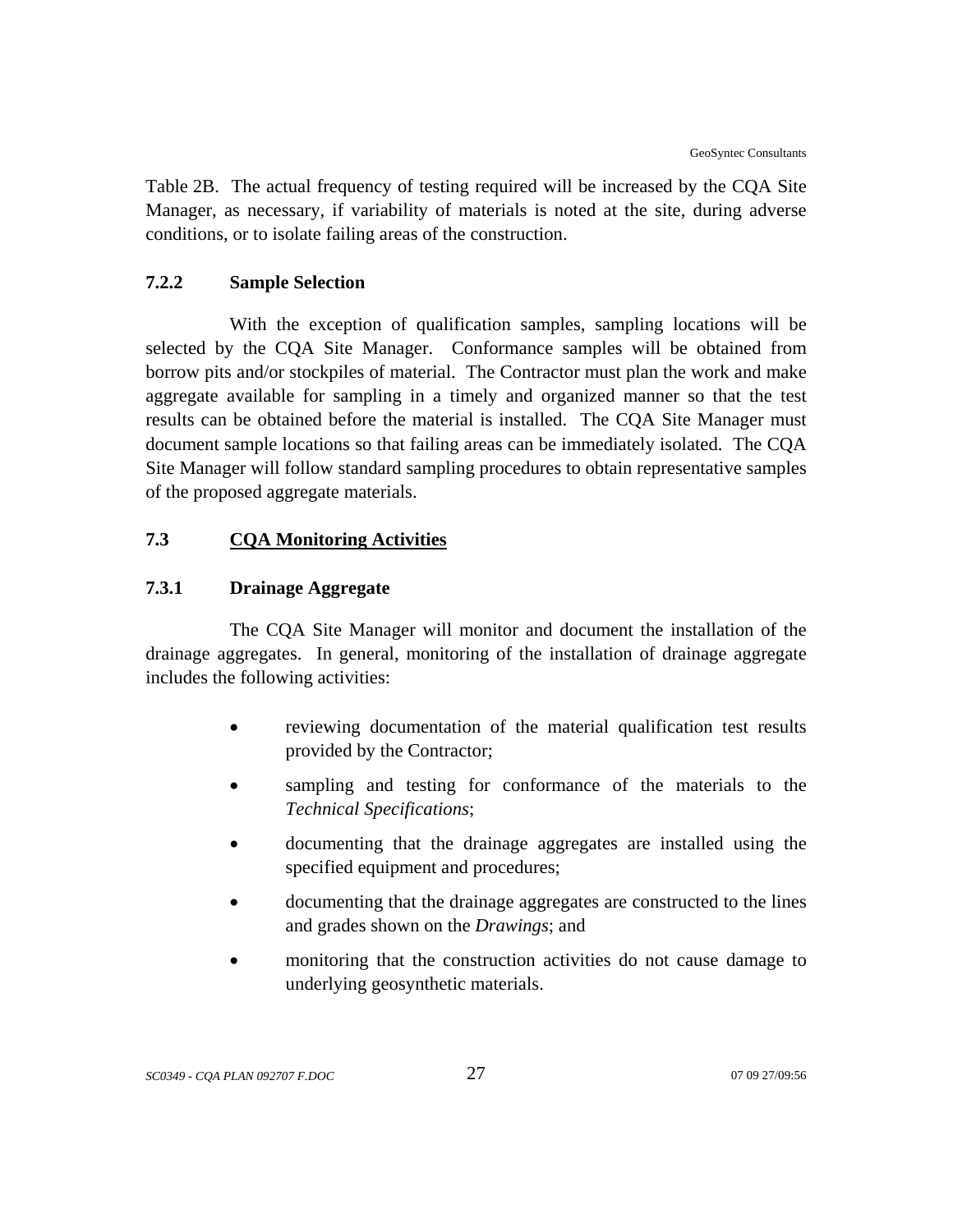## **7.4 Deficiencies**

If a defect is discovered in the drainage aggregates, the CQA Site Manager will evaluate the extent and nature of the defect. If the defect is indicated by an unsatisfactory test result, the CQA Site Manager will determine the extent of the deficient area by additional tests, observations, a review of records, or other means that the CQA Site Manager deems appropriate.

# **7.4.1 Notification**

After evaluating the extent and nature of a defect, the CQA Site Manager will notify the Construction Manager and Contractor and schedule appropriate re-tests when the work deficiency is to be corrected.

# **7.4.2 Repairs and Re-testing**

The Contractor will correct the deficiency to the satisfaction of the CQA Site Manager. If a project specification criterion cannot be met, or unusual weather conditions hinder work, then the CQA Site Manager will develop and present to the Construction Manager suggested solutions for approval.

Re-tests recommended by the CQA Site Manager shall continue until it is verified that the defect has been corrected before any additional work is performed by the Contractor in the area of the deficiency. The CQA Site Manager will also verify that installation requirements are met and that submittals are provided.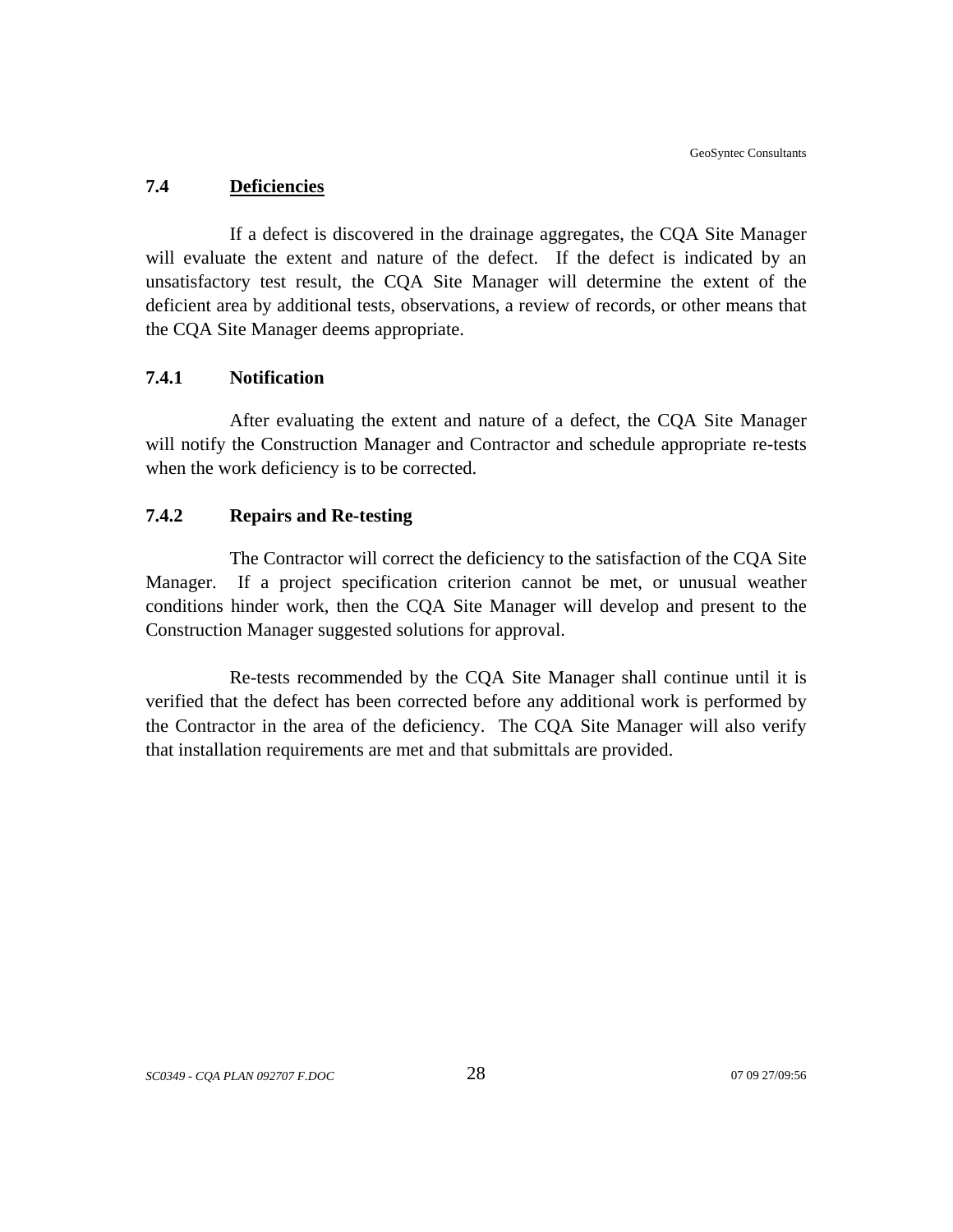## **8. POLYVINYL CHLORIDE (PVC) PIPE AND STRIP COMPOSITE**

### **8.1 Material Requirements**

PVC pipe, fittings, and strip composite must conform to the requirements of the *Technical Specifications*. The CQA Consultant will document that the PVC pipe, fittings, and strip composite meet those requirements.

## **8.2 Manufacturer**

## **8.2.1 Submittals**

Prior to the installation of PVC pipe and strip composite, the Manufacturer will provide to the CQA Consultant:

> • a properties' sheet including, at a minimum, all specified properties, measured using test methods indicated in the *Technical Specifications*, or equivalent; and

The CQA Consultant will document that:

- the property values certified by the Manufacturer meet the *Technical Specifications*; and
- the measurements of properties by the Manufacturer are properly documented and that the test methods used are acceptable.

## **8.3 Handling and Laying**

Care will be taken during transportation of the pipe such that it will not be cut, kinked, or otherwise damaged. Ropes, fabric, or rubber-protected slings and straps will be used when handling pipes. Chains, cables, or hooks inserted into the pipe ends will not be used. Two slings spread apart will be used for lifting each length of pipe. Pipe or fittings will not be dropped onto rocky or unprepared ground.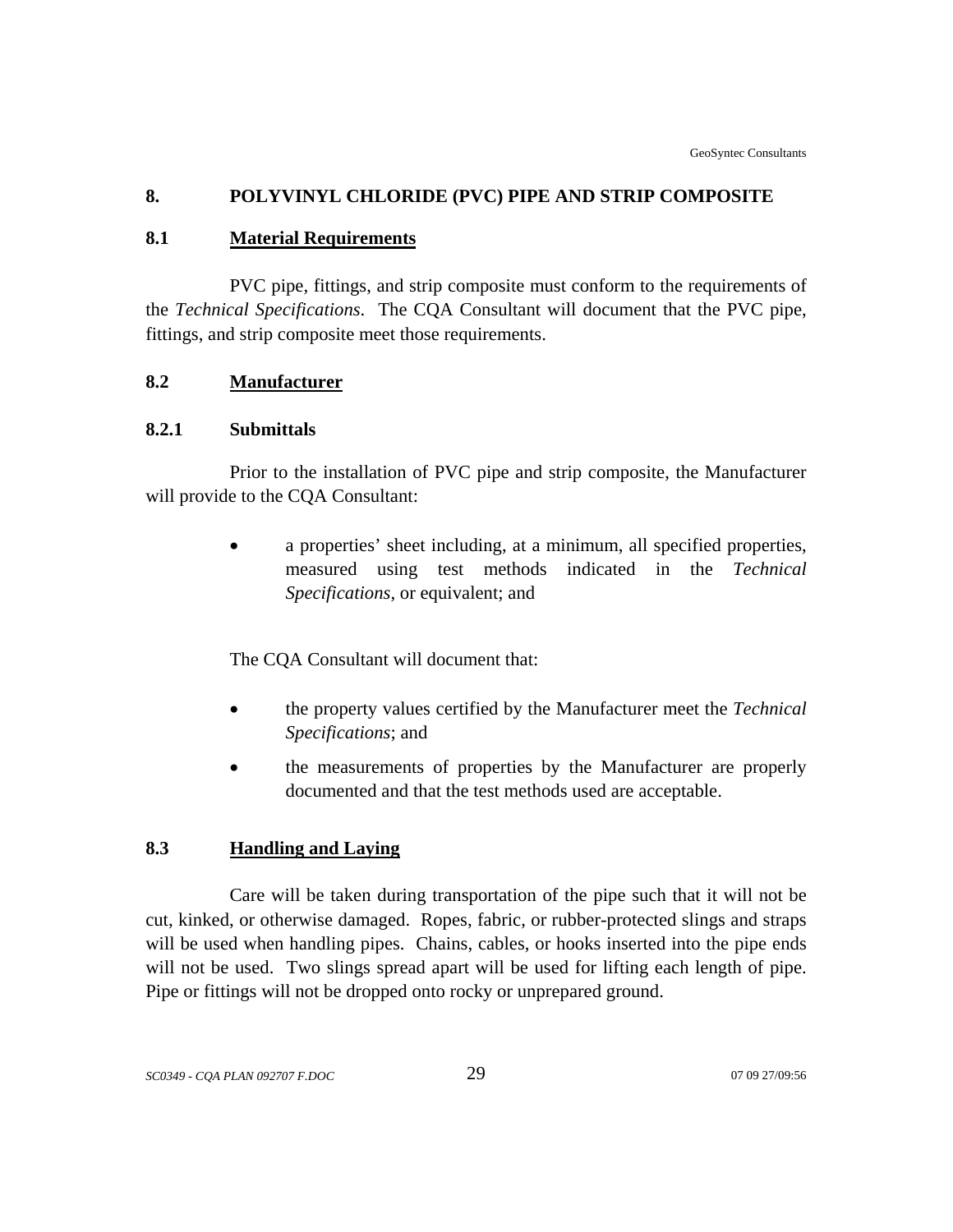Pipes will be handled and stored in accordance with the Manufacturer's recommendation. The handling of joined pipe will be in such a manner that the pipe is not damaged by dragging it over sharp and cutting objects. Slings for handling the pipe will not be positioned at joints. Sections of the pipes with deep cuts and gouges will be removed and the ends of the pipe rejoined.

## **8.4 Perforations**

The CQA Site Manager shall monitor and document that the perforations of the PVC pipe conform to the requirements of the *Drawings* and the *Technical Specifications*.

### **8.5 Joints**

The CQA Monitor shall monitor and document that pipe and fittings are joined by the methods indicated in the *Technical Specifications*.

## **8.6 Strip Composite**

The CQA Site Monitor shall monitor and document that the strip composite and sandbags meet and are installed in accordance with the requirements outlined on the drawings and in the *Technical Specifications.*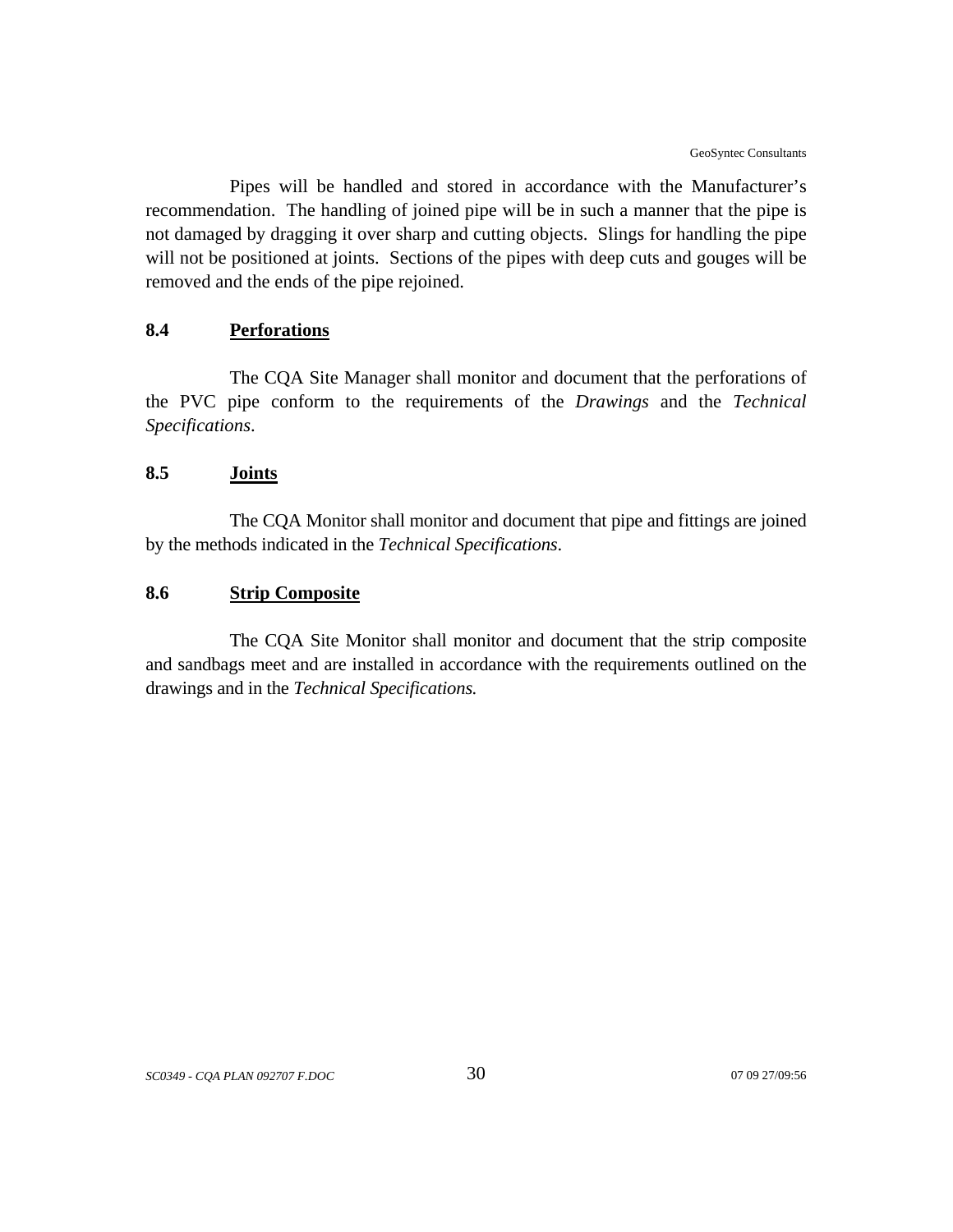## **9. GEOMEMBRANE**

#### **9.1 General**

This section discusses and outlines the CQA activities to be performed for high density polyethylene (HDPE) geomembrane installation. The CQA Site Manager will review the *Drawings*, *Technical Specifications,* and any approved Addenda regarding this material.

## **9.2 Geomembrane Material Conformance**

#### **9.2.1 Introduction**

The CQA Site Manager will document that the geomembrane delivered to the site meets the requirements of the *Technical Specifications* prior to installation. The CQA Site Manager will:

- review the manufacturer's submittals for compliance with the *Technical Specifications*;
- document the delivery and proper storage of geomembrane rolls; and
- conduct conformance testing of the rolls before the geomembrane is installed.

The following sections describe the CQA activities required to verify the conformance of geomembrane.

## **9.2.2 Review of Quality Control**

### 9.2.2.1 Material Properties Certification

The Manufacturer will provide the Construction Manager and the CQA Site Manager with the following: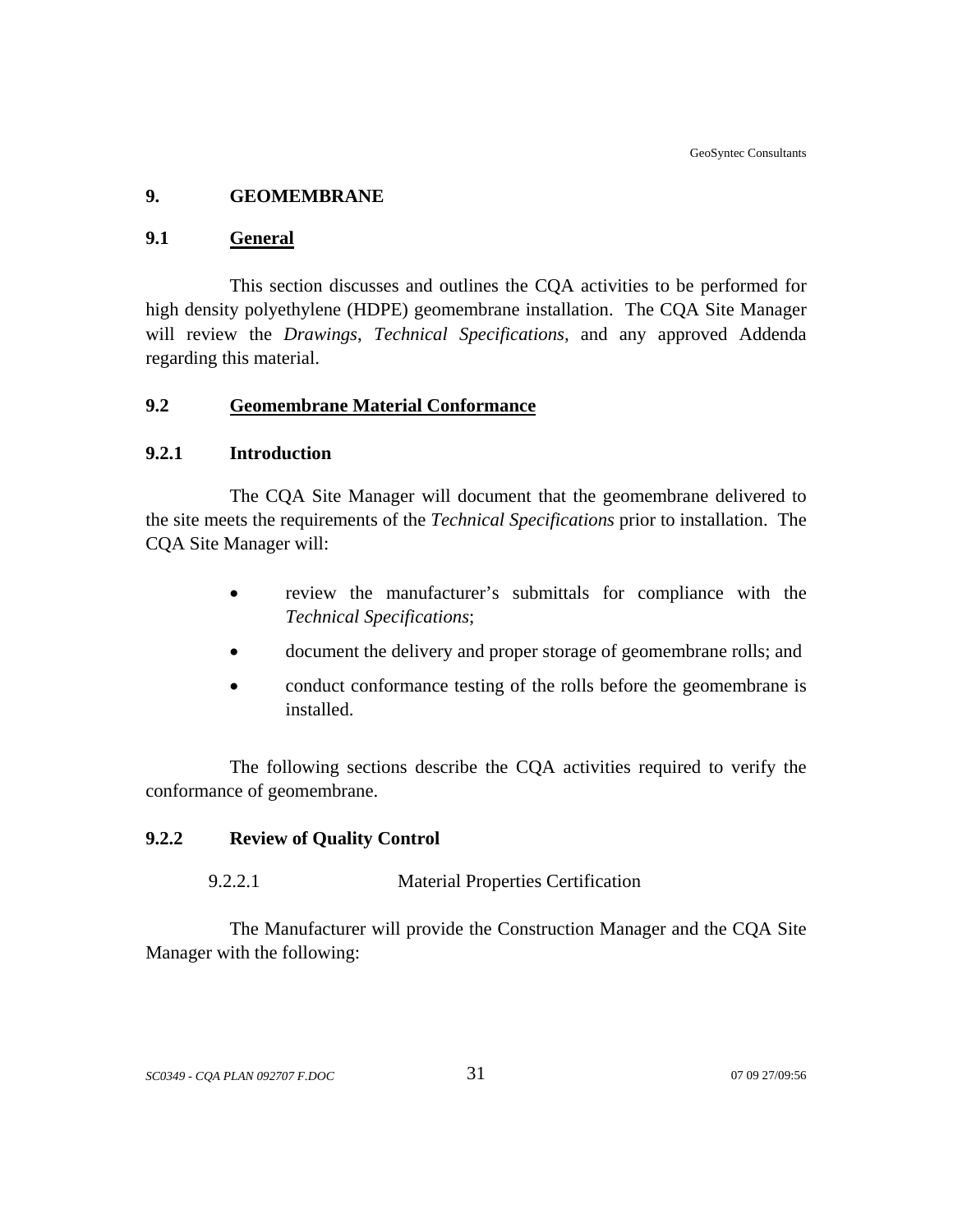- Property data sheets, including, at a minimum, all specified properties, measured using test methods indicated in the *Technical Specifications*, or equivalent;
- sampling procedures and results of testing.

The CQA Site Manager will document that:

- the property values certified by the Manufacturer meet all of the requirements of the *Technical Specifications*; and
- the measurements of properties by the Manufacturer are properly documented and that the test methods used are acceptable.

## 9.2.2.2 Geomembrane Roll MQC Certification

Prior to shipment, the Manufacturer will provide the Construction Manager and the CQA Site Manager with MQC certificates for every roll of geomembrane provided. The MQC certificates will be signed by a responsible party employed by the Geomembrane Manufacturer, such as the production manager. The MQC certificates shall include:

- roll numbers and identification; and
- results of MQC tests as a minimum, results will be given for thickness, specific gravity, carbon black content, carbon black dispersion, tensile properties, and puncture resistance evaluated in accordance with the methods indicated in the *Technical Specifications* or equivalent methods approved by the Construction Manager.

The CQA Site Manager will document that: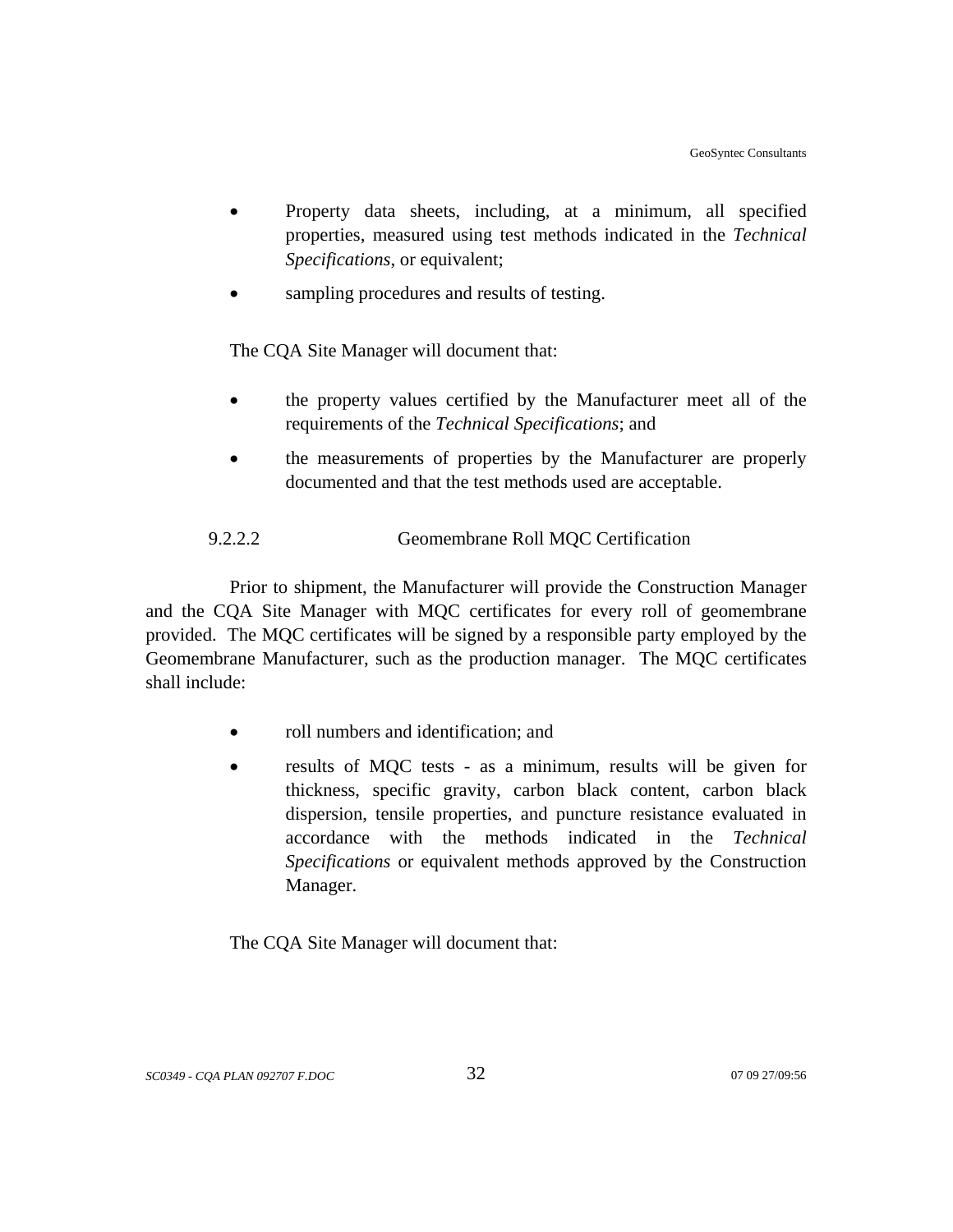- that MQC certificates have been provided at the specified frequency, and that the certificates identify the rolls related to the roll represented by the test results; and
- review the MOC certificates and monitor that the certified roll properties meet the specifications.

## **9.2.3 Conformance Testing**

The CQA Site Manager shall obtain conformance samples (at the manufacturing facility or site) at the specified frequency and forward them to the Geosynthetics CQA Laboratory for testing to monitor conformance to both the *Technical Specifications* and the list of properties certified by the Manufacturer. The test procedures will be as indicated in Table 3. Where optional procedures are noted in the test method, the requirements of the *Technical Specifications* will prevail.

Samples will be taken across the width of the roll and will not include the first linear 3 ft of material. Unless otherwise specified, samples will be 3 ft long by the roll width. The CQA Site Manager will mark the machine direction on the samples with an arrow along with the date and roll number. The required minimum sampling frequencies are provided in Table 3.

The CQA Site Manager will examine results from laboratory conformance testing and will report any non-conformance to the Construction Manager and the Geosynthetic Installer. The procedures prescribed in the *Technical Specifications* will be followed in the event of a failing conformance test.

## **9.3 Delivery**

### **9.3.1 Transportation and Handling**

The CQA Site Manager will document that the transportation and handling does not pose a risk of damage to the geomembrane.

Upon delivery of the rolls of geomembrane, the CQA Site Manager will document that the rolls are unloaded and stored on site as required by the *Technical*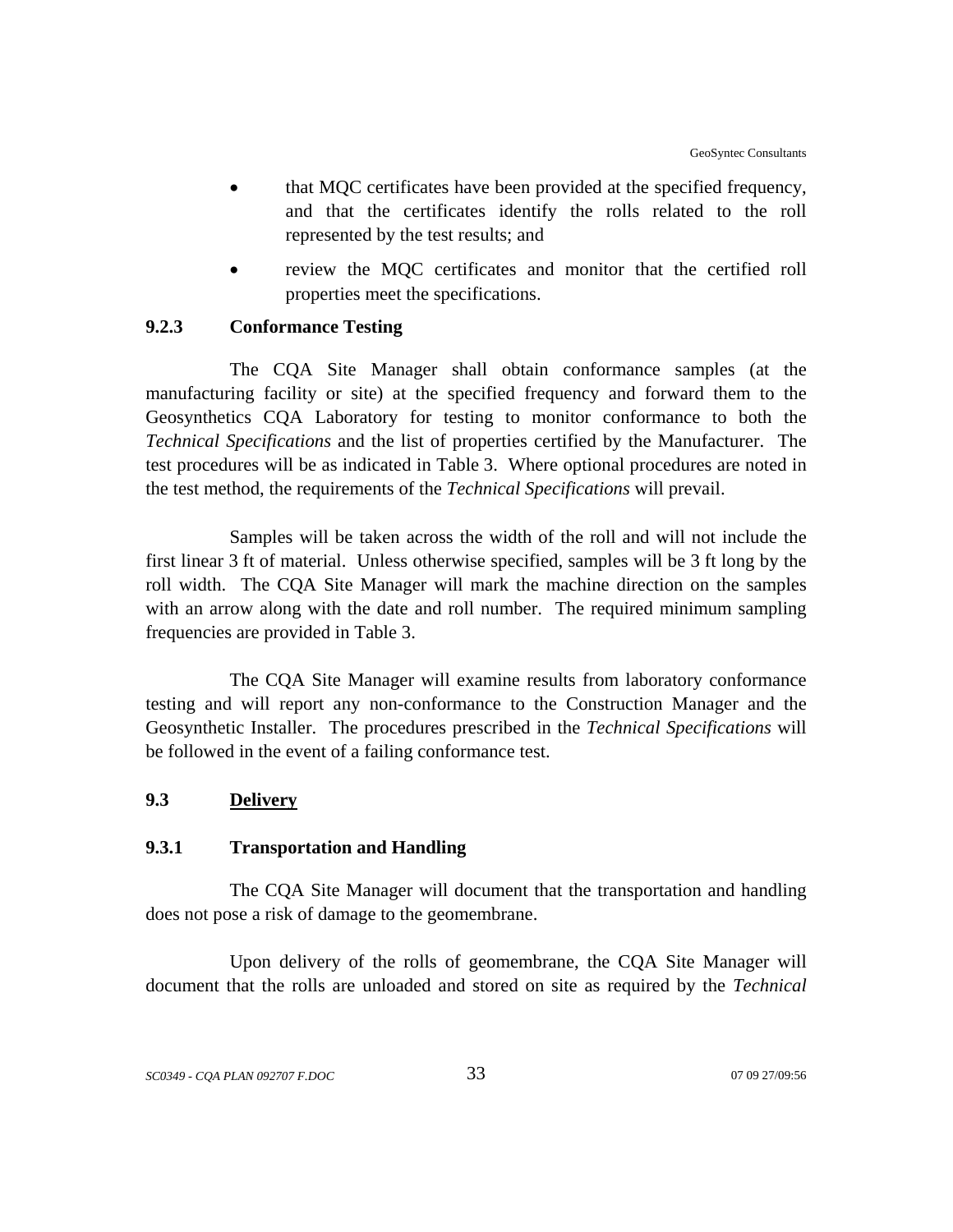*Specifications*. Damage caused by unloading will be documented by the CQA Site Manager and the damaged material shall not be installed.

## **9.3.2 Storage**

The Geosynthetic Installer will be responsible for the storage of the geomembrane on site. The Contractor will provide storage space in a location (or several locations) such that on-site transportation and handling are optimized, if possible, to limit potential damage.

The CQA Site Manager will document that storage of the geomembrane provides adequate protection against sources of damage.

## **9.4 Geomembrane Installation**

## **9.4.1 Introduction**

The CQA Consultant will document that the geomembrane installation is carried out in accordance with the *Drawings, Technical Specifications,* and Manufacturer's recommendations.

#### **9.4.2 Earthwork**

9.4.2.1 Surface Preparation

The CQA Site Manager will document that:

- the prepared subgrade meets the requirements of the *Technical Specifications* and has been approved; and
- placement of the overlying materials does not damage, create large wrinkles, or induce excessive tensile stress in any underlying geosynthetic materials.

The Geosynthetic Installer will certify in writing that the surface on which the geomembrane will be installed is acceptable. The Certificate of Acceptance, as presented in the *Technical Specifications*, will be signed by the Geosynthetic Installer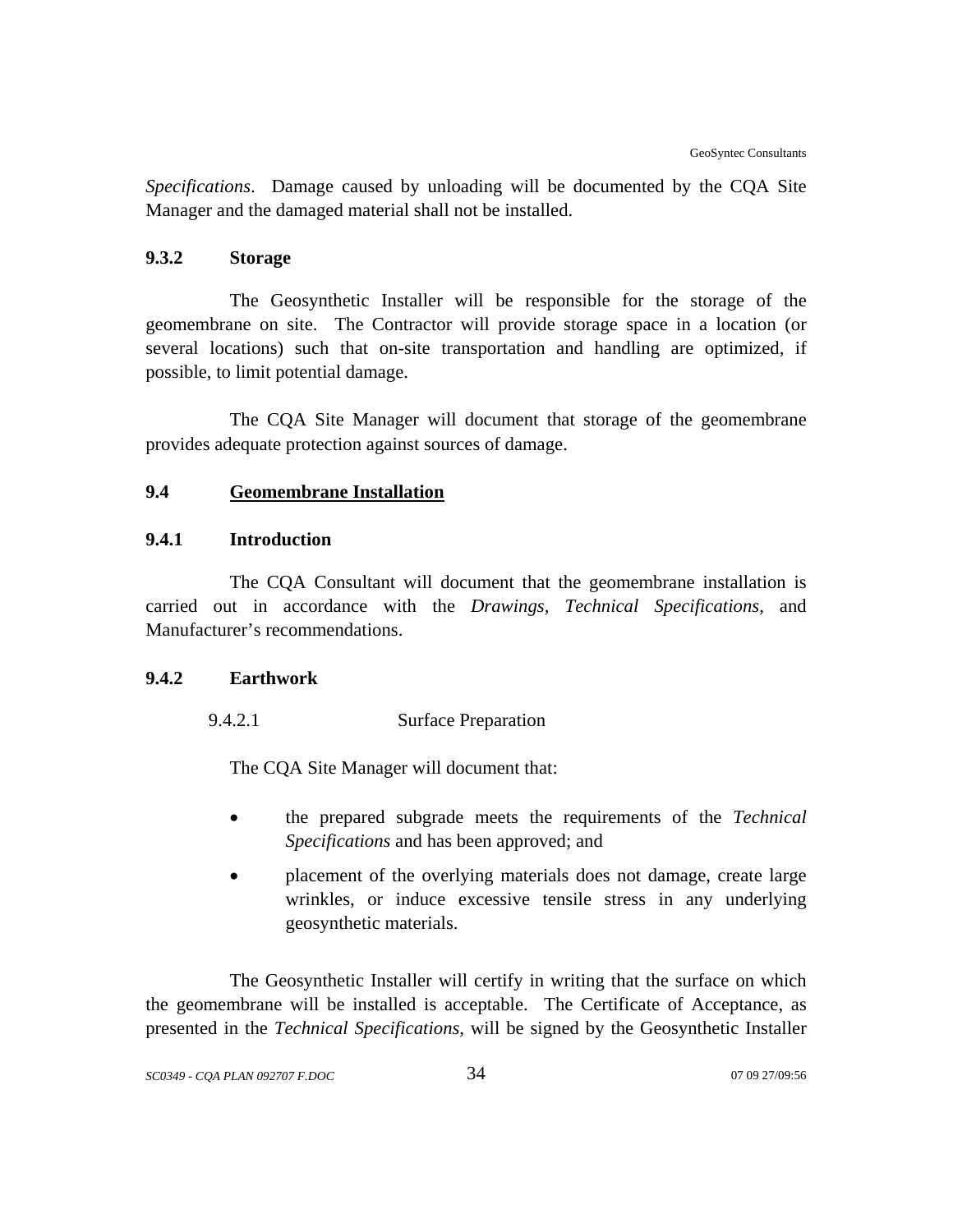and given to the CQA Site Manager prior to commencement of geomembrane installation in the area under consideration.

After the subgrade has been accepted by the Geosynthetic Installer, it will be the Geosynthetic Installer's responsibility to indicate to the Construction Manager any change in the subgrade soil condition that may require repair work. If the CQA Site Manager concurs with the Geosynthetic Installer, then the CQA Site Manager shall monitor and document that the subgrade soil is repaired before geosynthetic installation begins.

At any time before and during the geomembrane installation, the CQA Site Manager will indicate to the Construction Manager locations that may not provide adequate support to the geomembrane.

#### 9.4.2.2 Geosynthetic Termination

The CQA Site Manager will document that the geosynthetic terminations (Anchor Trench) have been constructed in accordance with the *Drawings*. Backfilling above the terminations will be conducted in accordance with the *Technical Specifications*.

#### **9.4.3 Geomembrane Placement**

9.4.3.1 Panel Identification

A field panel is the unit area of geomembrane which is to be seamed in the field, i.e., a field panel is a roll or a portion of roll cut in the field. It will be the responsibility of the CQA Site Manager to document that each field panel is given an "identification code" (number or letter-number) consistent with the Panel Layout Drawing. This identification code will be agreed upon by the Construction Manager, Geosynthetic Installer and CQA Site Manager. This field panel identification code will be as simple and logical as possible. Roll numbers established in the manufacturing plant must be traceable to the field panel identification code.

The CQA Site Manager will establish documentation showing correspondence between roll numbers, and field panel identification codes. The field panel identification code will be used for all CQA records.

*SC0349 - CQA PLAN 092707 F.DOC* 35 07 09 27/09:56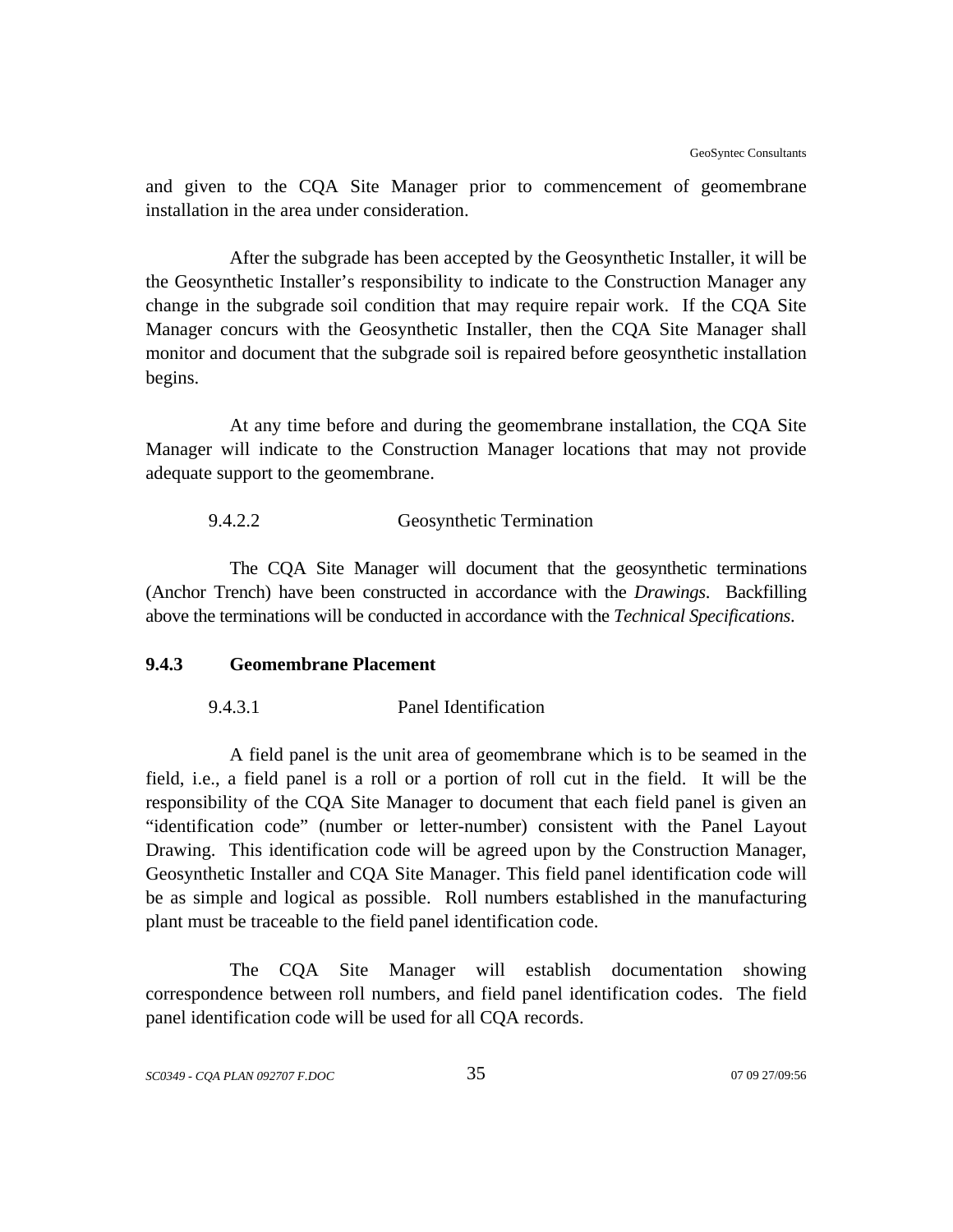GeoSyntec Consultants

# 9.4.3.2 Field Panel Placement

#### *Location*

The CQA Site Manager will document that field panels are installed at the location indicated in the Geosynthetic Installer's Panel Layout Drawing, as approved or modified by the Construction Manager.

## *Installation Schedule*

Field panels may be installed using one of the following schedules:

- all field panels are placed prior to field seaming in order to protect the subgrade from erosion by rain;
- field panels are placed one at a time and each field panel is seamed after its placement (in order to minimize the number of unseamed field panels exposed to wind); and
- any combination of the above.

If a decision is reached to place all field panels prior to field seaming, it is usually beneficial to begin at the high point area and proceed toward the low point with "shingle" overlaps to facilitate drainage in the event of precipitation. It is also usually beneficial to proceed in the direction of prevailing winds. Accordingly, an early decision regarding installation scheduling should be made if and only if weather conditions can be predicted with reasonable certainty. Otherwise, scheduling decisions must be made during installation, in accordance with varying conditions. In any event, the Geosynthetic Installer is fully responsible for the decision made regarding placement procedures.

The CQA Site Manager will evaluate every change in the schedule proposed by the Geosynthetic Installer and advise the Construction Manager on the acceptability of that change. The CQA Site Manager will document that the condition of the subgrade soil has not changed detrimentally during installation.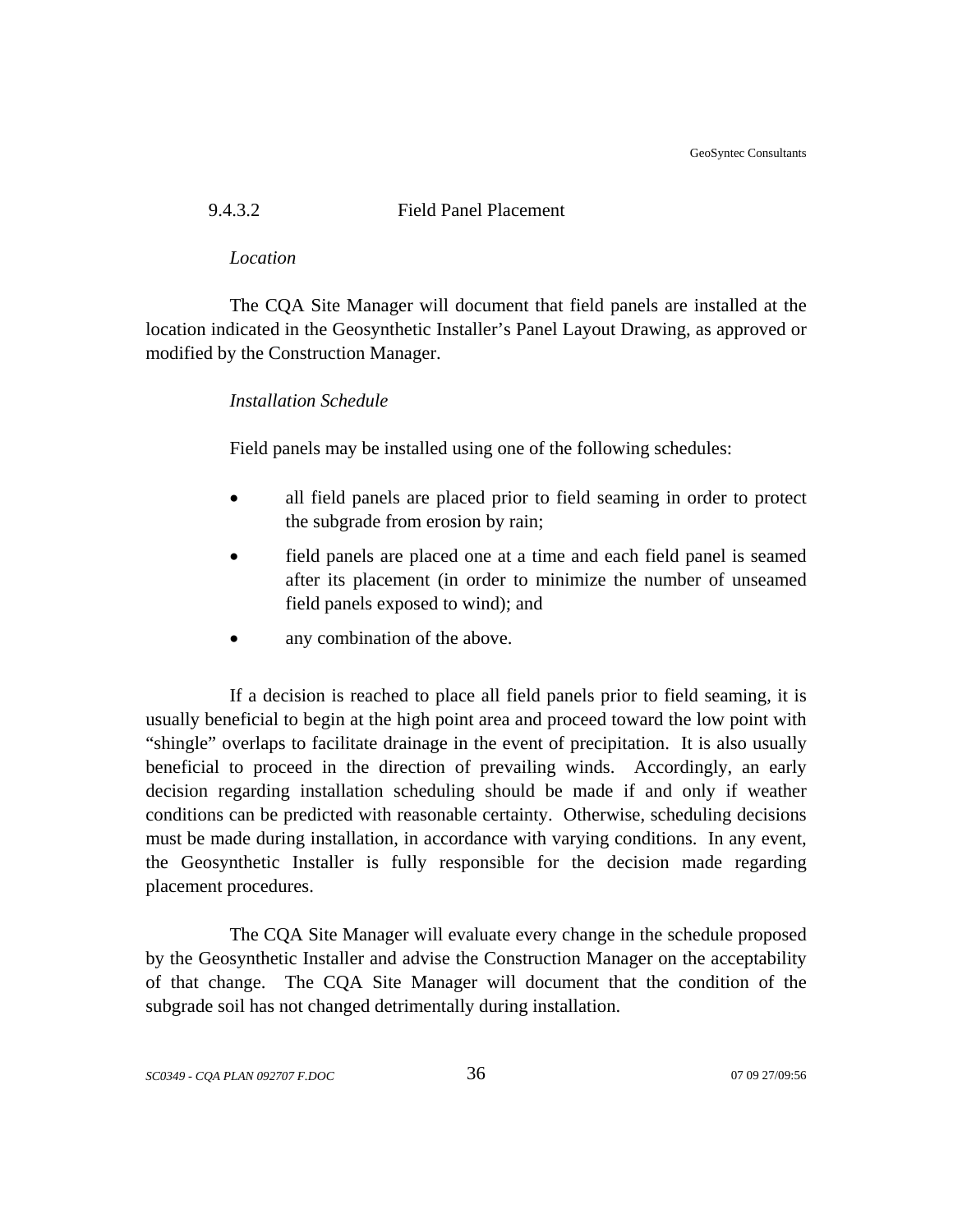The CQA Site Manager will record the identification code, location, and date of installation of each field panel.

## *Weather Conditions*

Geomembrane placement will not proceed unless otherwise authorized when the ambient temperature is below 40°F or above 122°F. In addition, wind speeds and direction will be monitored for potential impact to geosynthetic installation. Geomembrane placement will not be performed during any precipitation, in the presence of excessive moisture (e.g., fog, dew), and/or in an area of ponded water.

The CQA Site Manager will document that the above conditions are fulfilled. Additionally, the CQA Site Manager will document that the subgrade soil has not been damaged by weather conditions. The Geosynthetics Installer will inform the Construction Manager if the above conditions are not fulfilled.

# *Method of Placement*

The CQA Site Manager will document the following:

- equipment used does not damage the geomembrane by handling, trafficking, excessive heat, leakage of hydrocarbons or other means;
- the surface underlying the geomembrane has not deteriorated since previous acceptance, and is still acceptable immediately prior to geomembrane placement;
- geosynthetic elements immediately underlying the geomembrane are clean and free of debris;
- personnel working on the geomembrane do not smoke, wear damaging shoes, or engage in other activities which could damage the geomembrane;
- the method used to unroll the panels does not cause scratches or crimps in the geomembrane and does not damage the supporting soil;
- the method used to place the panels minimizes wrinkles (especially differential wrinkles between adjacent panels); and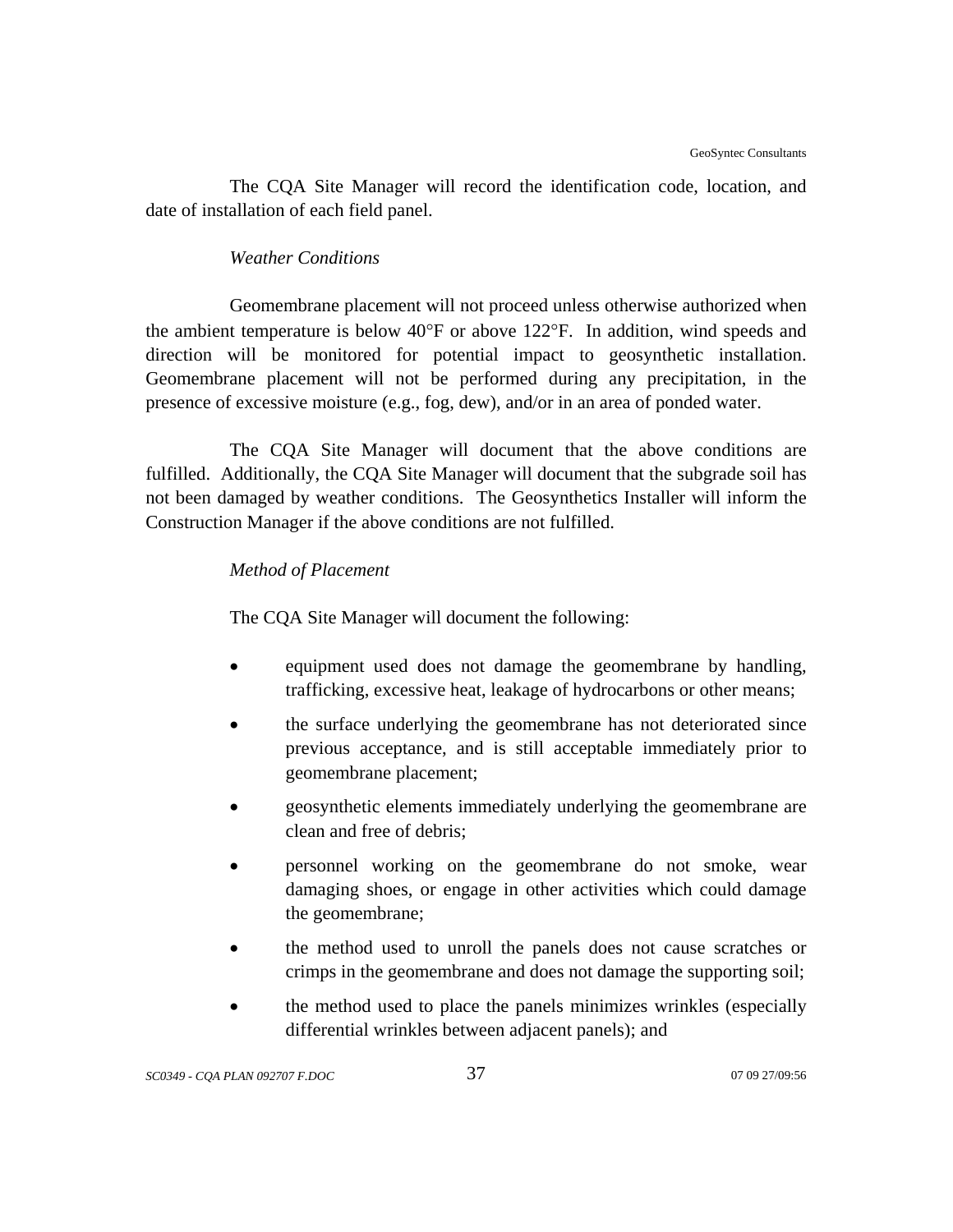adequate temporary loading and/or anchoring (e.g., sand bags, tires), not likely to damage the geomembrane, has been placed to prevent uplift by wind (in case of high winds, continuous loading, e.g., by adjacent sand bags, is recommended along edges of panels to minimize risk of wind flow under the panels).

The CQA Site Manager will inform the Construction Manager if the above conditions are not fulfilled.

Damaged panels or portions of damaged panels that have been rejected will be marked and their removal from the work area recorded by the CQA Site Manager. Repairs will be made in accordance with procedures described in Section 9.4.5.

## **9.4.4 Field Seaming**

This section details CQA procedures to document that seams are properly constructed and tested in accordance with the Manufacturer's specifications and industry standards.

#### 9.4.4.1 Requirements of Personnel

All personnel performing seaming operations will be qualified by experience or by successfully passing seaming tests, as outlined in the *Technical Specifications*. The most experienced seamer, the "master seamer", will provide direct supervision over less experienced seamers.

The Geosynthetic Installer will provide the Construction Manager and the CQA Site Manager with a list of proposed seaming personnel and their experience records. These documents will be reviewed by the Construction Manager and the Geosynthetics CQA Manager.

#### 9.4.4.2 Seaming Equipment and Products

Approved processes for field seaming are fillet extrusion welding and double-track fusion welding.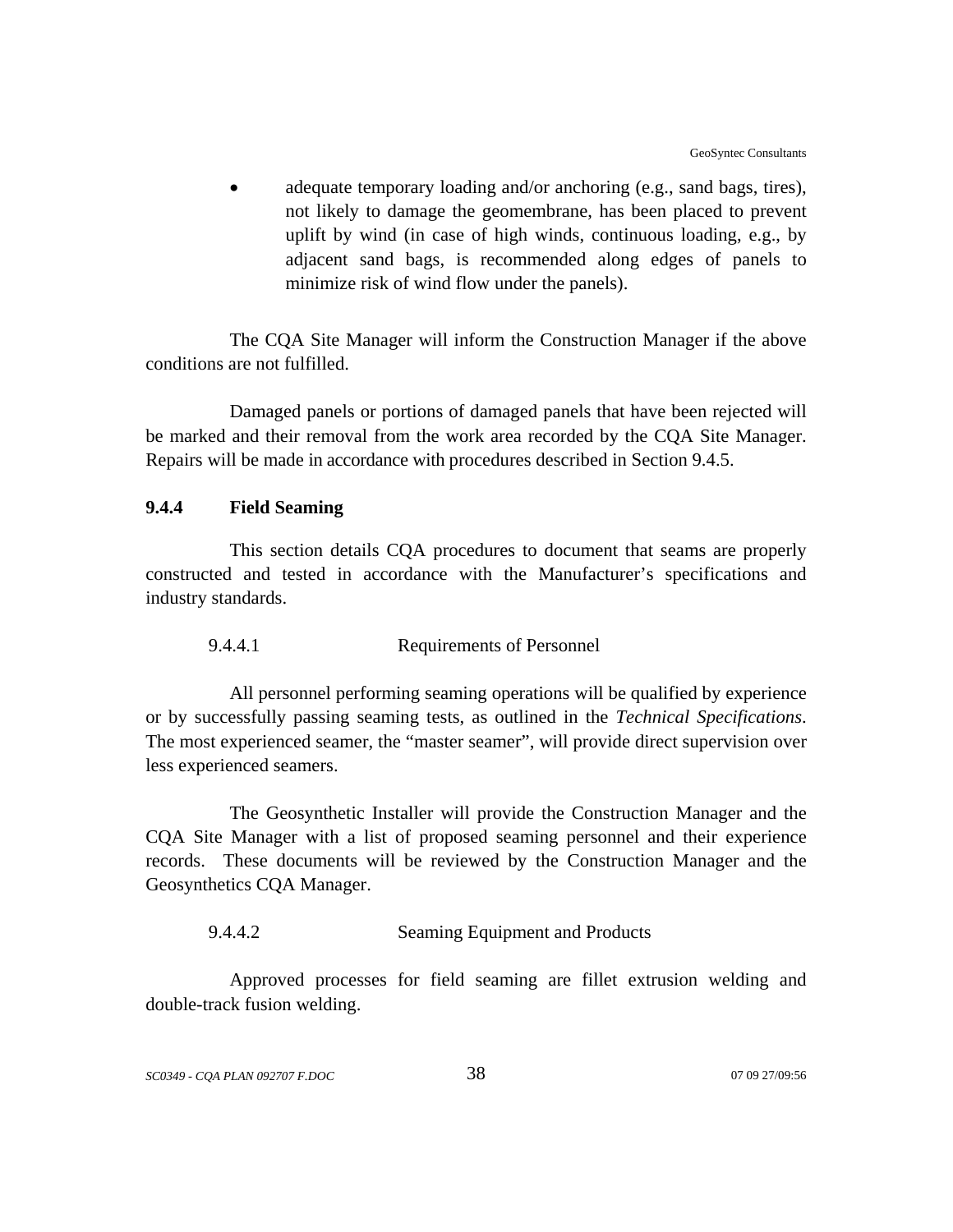## *Fillet Extrusion Process*

The fillet extrusion-welding apparatus will be equipped with gauges giving the temperature in the apparatus.

The Geosynthetic Installer will provide documentation regarding the extrusion welding rod to the CQA Site Manager, and will certify that the extrusion welding rod is compatible with the *Technical Specification*, and in any event, is comprised of the same resin as the geomembrane.

The CQA Site Manager will log apparatus temperatures, ambient temperatures, and geomembrane surface temperatures at appropriate intervals.

The CQA Site Manager will document that:

- the Geosynthetic Installer maintains, on site, the number of spare operable seaming apparatus decided at the Pre-construction Meeting;
- equipment used for seaming is not likely to damage the geomembrane;
- the extruder is purged prior to beginning a seam until all heatdegraded extrudate has been removed from the barrel;
- the electric generator is placed on a smooth base such that no damage occurs to the geomembrane;
- a smooth insulating plate or fabric is placed beneath the hot welding apparatus after usage; and
- the geomembrane is protected from damage in heavily trafficked areas.

## *Fusion Process*

The fusion-welding apparatus must be automated vehicular-mounted devices. The fusion-welding apparatus will be equipped with gauges giving the applicable temperatures and pressures.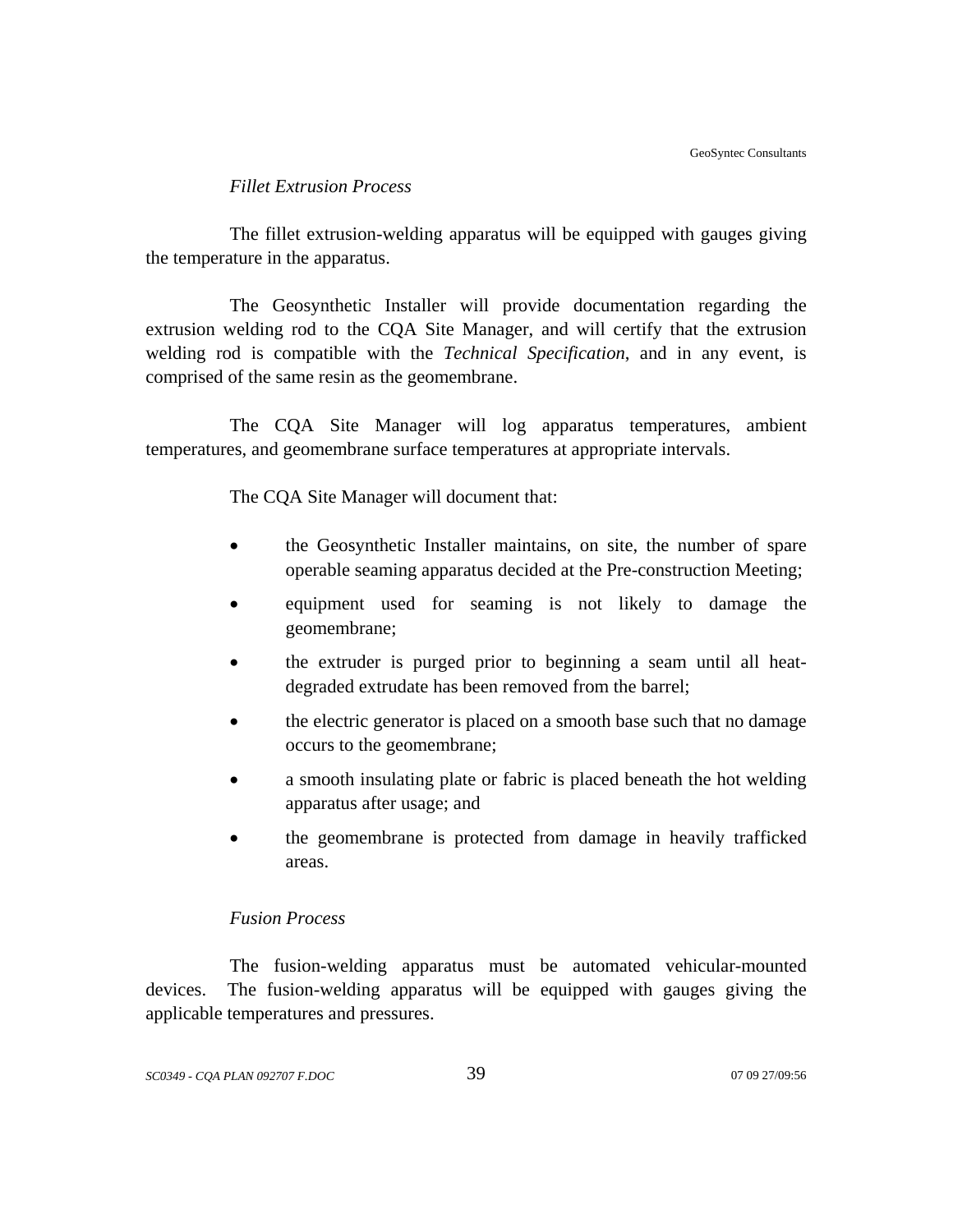The CQA Site Manager will log ambient, seaming apparatus, and geomembrane surface temperatures as well as seaming apparatus speeds.

The CQA Site Manager will also document that:

- the Geosynthetic Installer maintains on-site the number of spare operable seaming apparatus decided at the Pre-construction Meeting;
- equipment used for seaming is not likely to damage the geomembrane;
- for cross seams, the edge of the cross seam is ground to a smooth incline (top and bottom) prior to welding;
- the electric generator is placed on a smooth cushioning base such that no damage occurs to the geomembrane from ground pressure or fuel leaks;
- a smooth insulating plate or fabric is placed beneath the hot welding apparatus after usage; and
- the geomembrane is protected from damage in heavily trafficked areas.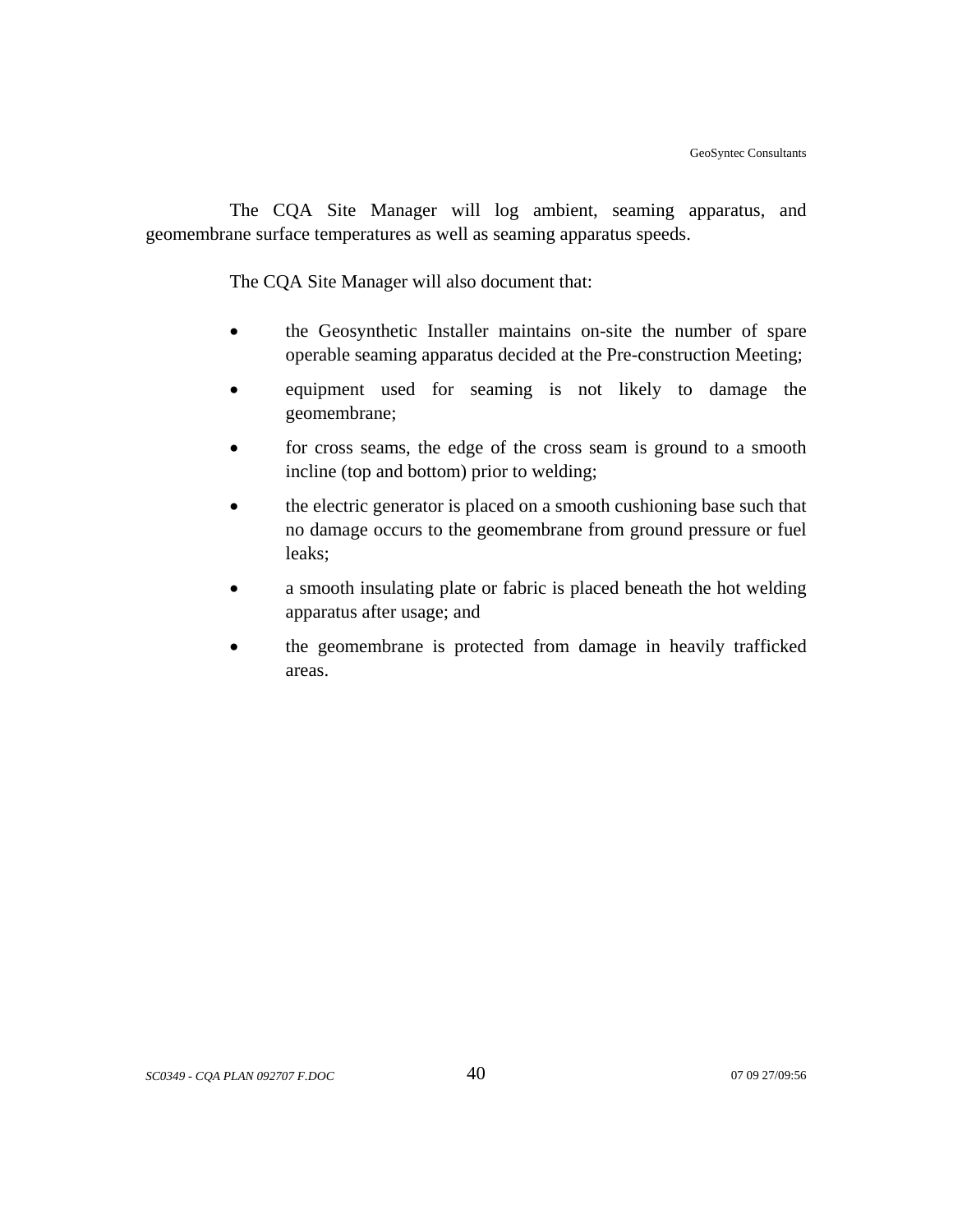GeoSyntec Consultants

## 9.4.4.3 Seam Preparation

The CQA Site Manager will document that:

- prior to seaming, the seam area is clean and free of moisture, dust, dirt, debris, and foreign material; and
- seams are aligned with the fewest possible number of wrinkles and "fishmouths."

## 9.4.4.4 Weather Conditions for Seaming

The normally required weather conditions for seaming are as follows unless authorized in writing by the Engineer:

> seaming will only be approved between ambient temperatures of 40°F and 122°F.

If the Geosynthetic Installer wishes to use methods that may allow seaming at ambient temperatures below 40°F or above 122°F, the Geosynthetic Installer will demonstrate and certify that such methods produce seams which are entirely equivalent to seams produced within acceptable temperature, and that the overall quality of the geomembrane is not adversely affected.

The CQA Site Manager will document that these seaming conditions are fulfilled and will advise the Geosynthetics Installer if they are not.

9.4.4.5 Overlapping and Temporary Bonding

The CQA Site Manager will document that:

- the panels of geomembrane have a finished overlap of a minimum of 3 in. for both extrusion and fusion welding;
- no solvent or adhesive bonding materials are used; and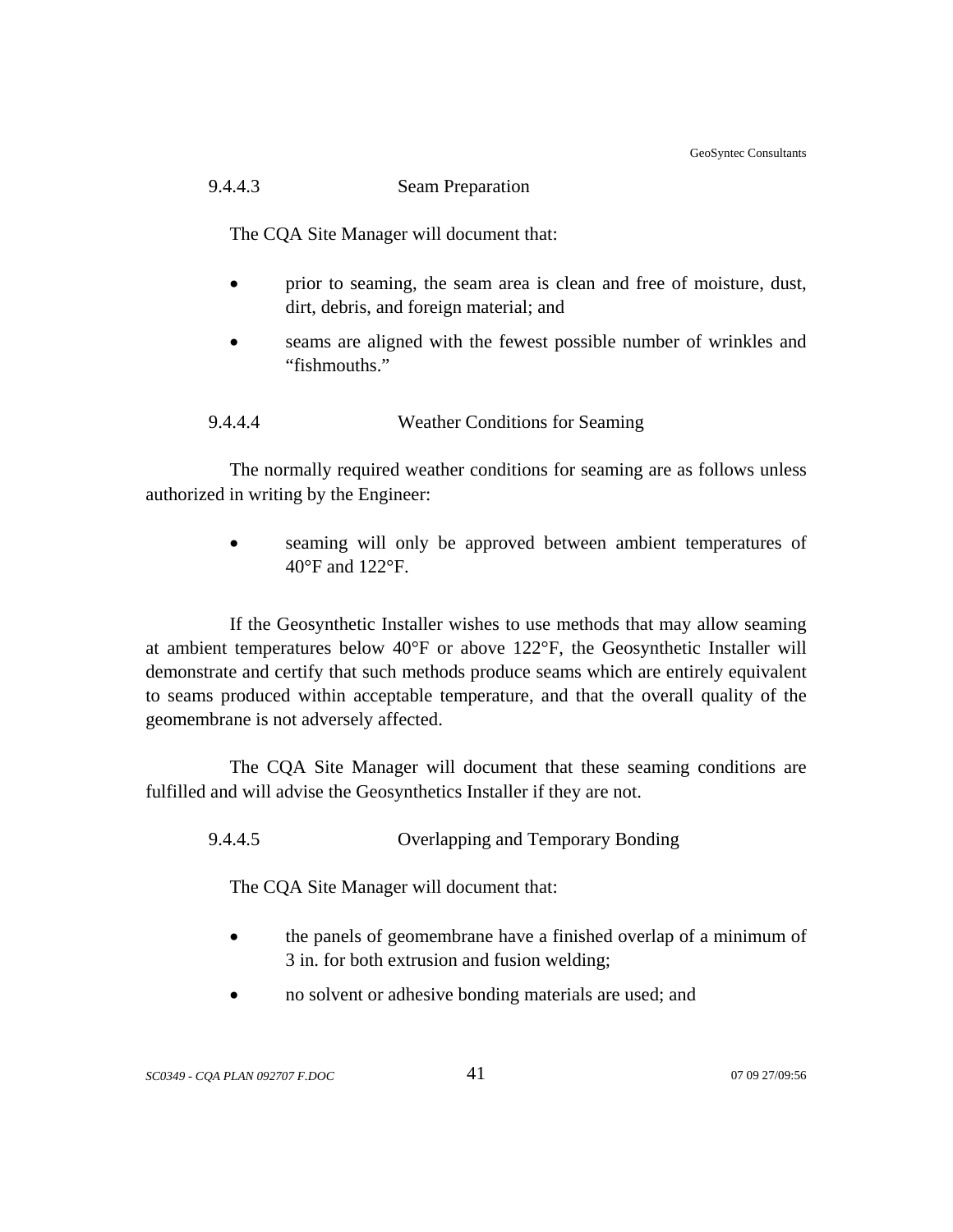• the procedures utilized to temporarily bond adjacent panels together does not damage the geomembrane.

The CQA Site Manager will log appropriate temperatures and conditions, and will log and report non-compliances to the Construction Manager.

#### 9.4.4.6 Trial Seams

Trial seams shall be prepared with the procedures and dimensions as indicated in the *Technical Specifications*. The CQA Site Manager will observe trial seam procedures and will document the results of trial seams on trial seam logs. Each trial seam samples will be assigned a number. The CQA Site Manager, will log the date, time, machine temperature(s), seaming unit identification, name of the seamer, and pass or fail description for each trial seam sample tested.

Separate trial seaming logs shall be maintained for fusion welded and extrusion welded trial seams.

9.4.4.7 General Seaming Procedure

Unless otherwise specified, the general production seaming procedure used by the Geosynthetic Installer will be as follows:

- Fusion-welded seams are continuous, commencing at one end to the seam and ending at the opposite end.
- Cleaning, overlap, and shingling requirements shall be maintained.
- If seaming operations are carried out at night, adequate illumination will be provided at the Geosynthetic Installer's expense.
- Seaming will extend to the outside edge of panels to be placed in the anchor trench.

The CQA Site Manager shall document geomembrane seaming operations on seaming logs. Seaming logs shall include, at a minimum: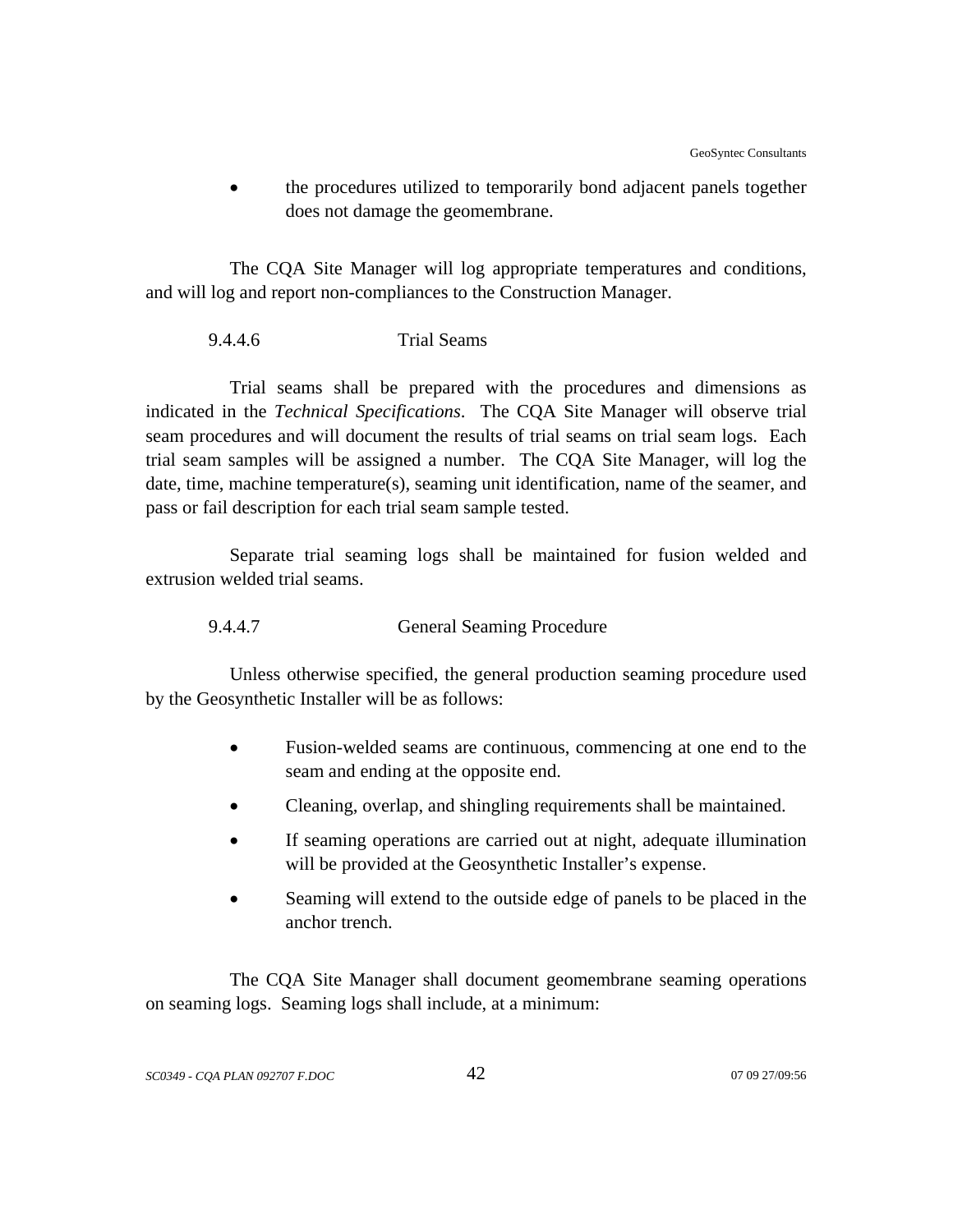- Seam identifications (typically associated with panels being joined);
- Seam starting time and date;
- Seam ending time and date;
- Seam length;
- Identification of person performing seam; and
- Identification of seaming equipment.

 Separate logs shall be maintained for fusion and extrusion welded seams. In addition, the CQA Site Manager shall monitor during seaming that:

- Fusion-welded seams are continuous, commencing at one end of the seam and ending at the opposite end.
- Cleaning, overlap, and shingling requirements are maintained.

| 9.4.4.8 | Nondestructive Seam Continuity Testing |  |
|---------|----------------------------------------|--|
|         |                                        |  |

## *Concept*

The Geosynthetic Installer will non-destructively test field seams over their length using a vacuum test unit, air pressure test (for double fusion seams only), or other method approved by the Construction Manager. The purpose of nondestructive tests is to check the continuity of seams. It does not provide information on seam strength. Continuity testing will be carried out as the seaming work progresses, not at the completion of field seaming.

The CQA Site Manager will:

- observe continuity testing;
- record location, date, name of person conducting the test, and the results of tests; and
- inform the Geosynthetic Installer of required repairs.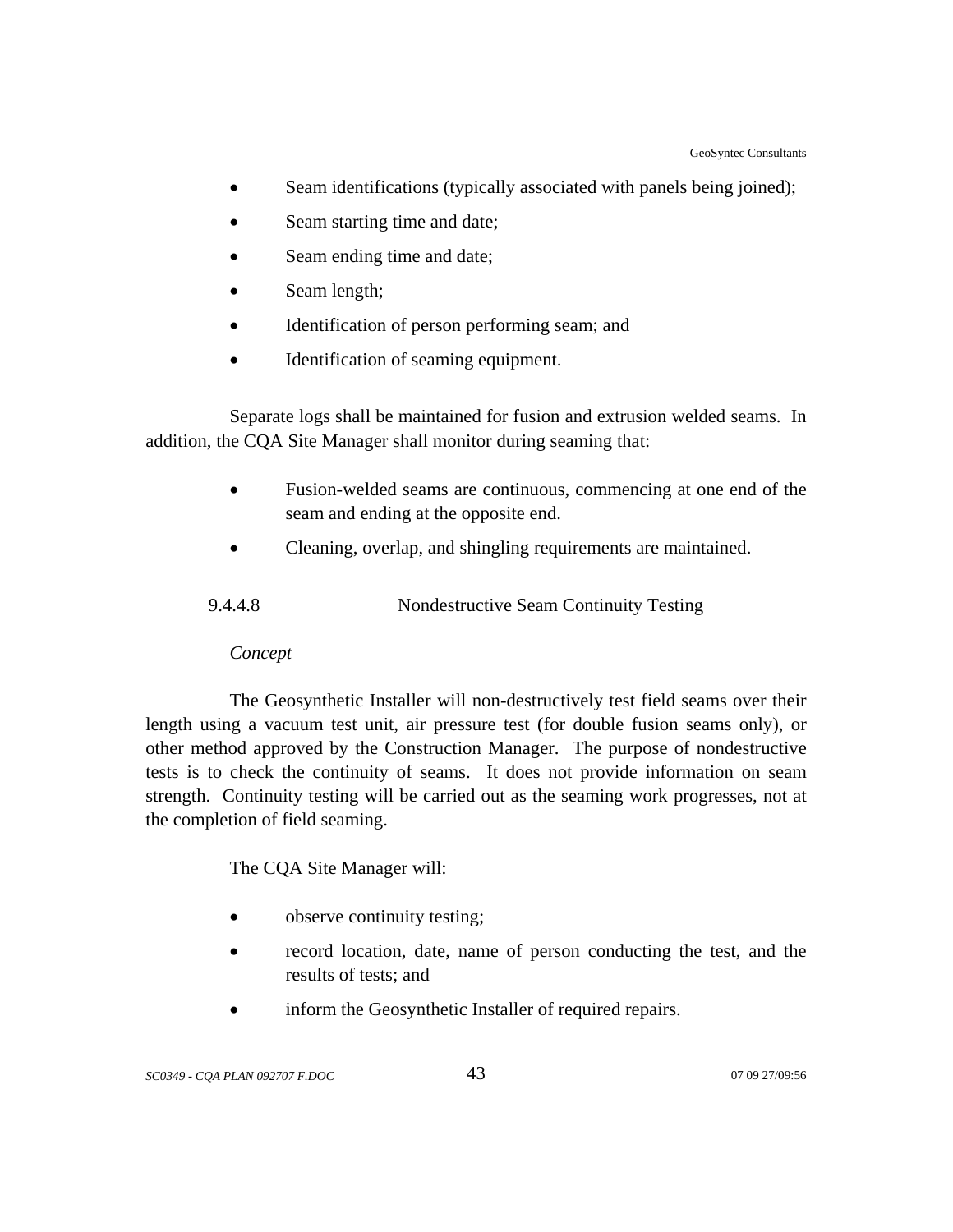The Geosynthetic Installer will complete any required repairs in accordance with Section 9.4.5.

The CQA Site Manager will:

- observe the repair and re-testing of the repair;
- mark on the geomembrane that the repair has been made; and
- document the results.

The following procedures will apply to locations where seams cannot be non-destructively tested:

All such seams will be cap-stripped with the same geomembrane.

- If the seam is accessible to testing equipment prior to final installation, the seam will be non-destructively tested prior to final installation.
- If the seam cannot be tested prior to final installation, the seaming and cap-stripping operations will be observed by the CQA Site Manager and Geosynthetic Installer for uniformity and completeness.

The seam number, date of observation, name of tester, and outcome of the test or observation will be recorded by the CQA Site Manager.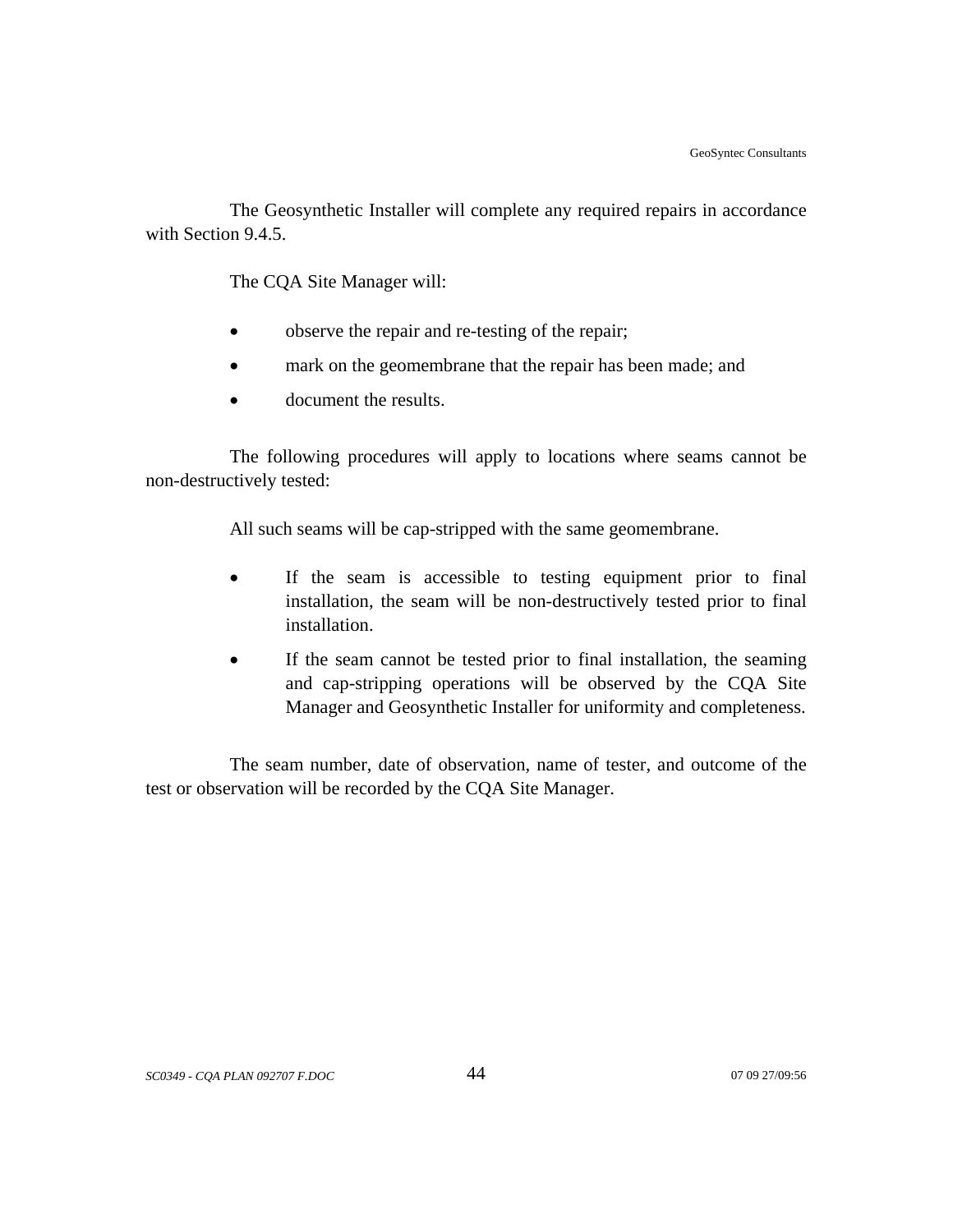#### *Vacuum Testing*

Vacuum testing shall be performed utilizing the equipment and procedures specified in the Technical Specifications. The CQA Site Manager shall observe the vacuum testing procedures and document that they are performed in accordance with the *Technical Specifications*. The result of vacuum testing shall be recorded on the CQA seaming logs. Results shall include, at a minimum, the personnel performing the vacuum test and the result of the test (pass or fail), and the test date. Seams failing the vacuum test shall be repaired in accordance with the procedures listed in the *Technical Specifications*. The CQA Site Manager shall document seam repairs in the seaming logs.

#### *Air Pressure Testing*

Air channel pressure testing shall be performed on double-track seams created with a fusion welding device, utilizing the equipment and procedures specified in the *Technical Specifications*. The CQA Site Manager shall observe the vacuum testing procedures and document that they are performed in accordance with the *Technical Specifications*. The result of air channel pressure testing shall be recorded on the CQA seaming logs. Results shall include, at a minimum, personnel performing the air pressure test, the starting air pressure and time, the final air pressure and time, the drop in psi during the test, and the result of the test (pass or fail). Seams failing the air pressure test shall be repaired in accordance with the procedures listed in the *Technical Specifications*. The CQA Site Manager shall document seam repairs in the seaming logs.

### 9.4.4.9 Destructive Testing

*Concept*

Destructive seam testing will be performed on site and at the independent CQA laboratory in accordance with the *Drawings* and the *Technical Specifications*. Destructive seam tests will be performed at selected locations. The purpose of these tests is to evaluate seam strength. Seam strength testing will be done as the seaming work progresses, not at the completion of all field seaming.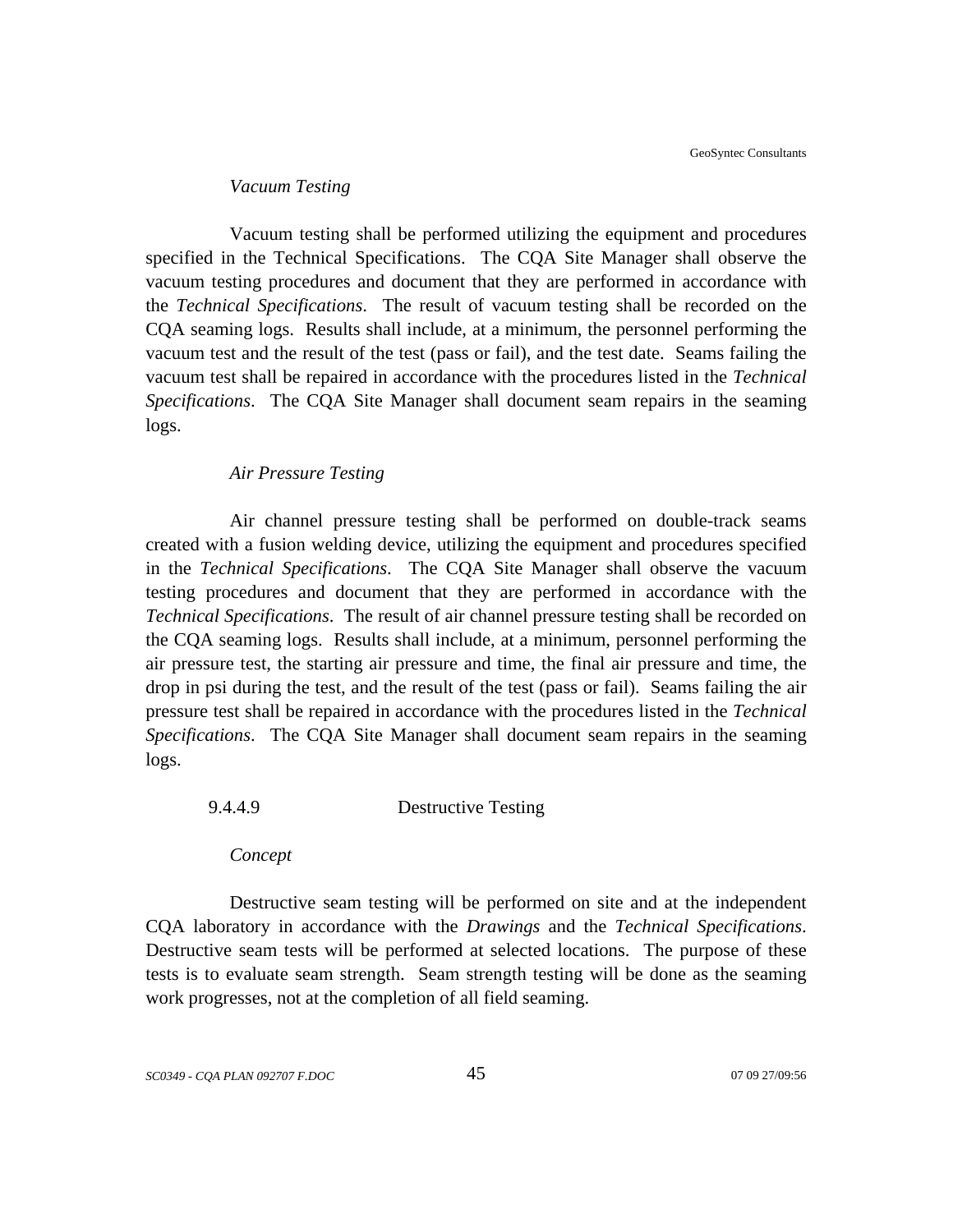#### *Location and Frequency*

The CQA Site Manager will select locations where seam samples will be cut out for laboratory testing. Those locations will be established as follows.

- The frequency of geomembrane seam testing is a minimum of one destructive sample per 500 feet of weld. The minimum frequency is to be evaluated as an average taken throughout the entire facility.
- A minimum of one test per seaming machine over the duration of the project.
- Additional test locations may be selected during seaming at the CQA Site Manager's discretion. Selection of such locations may be prompted by suspicion of excess crystallinity, contamination, offset welds, or any other potential cause of imperfect welding.

The Geosynthetic Installer will not be informed in advance of the locations where the seam samples will be taken.

## *Sampling Procedure*

Samples will be marked by the CQA Site Manager following the procedures listed in the *Technical Specifications*. Preliminary samples will be taken from either side of the marked sample and tested before obtaining the full sample per the requirements of the *Technical Specifications*. Samples shall be obtained by the Geosynthetic Installer. Samples shall be obtained as the seaming progresses in order to have laboratory test results before the geomembrane is covered by another material. The CQA Site Manager will:

- observe sample cutting and monitor that corners are rounded;
- assign a number to each sample, and mark it accordingly;
- record sample location on the Panel Layout Drawing; and
- record reason for taking the sample at this location (e.g., statistical routine, suspicious feature of the geomembrane).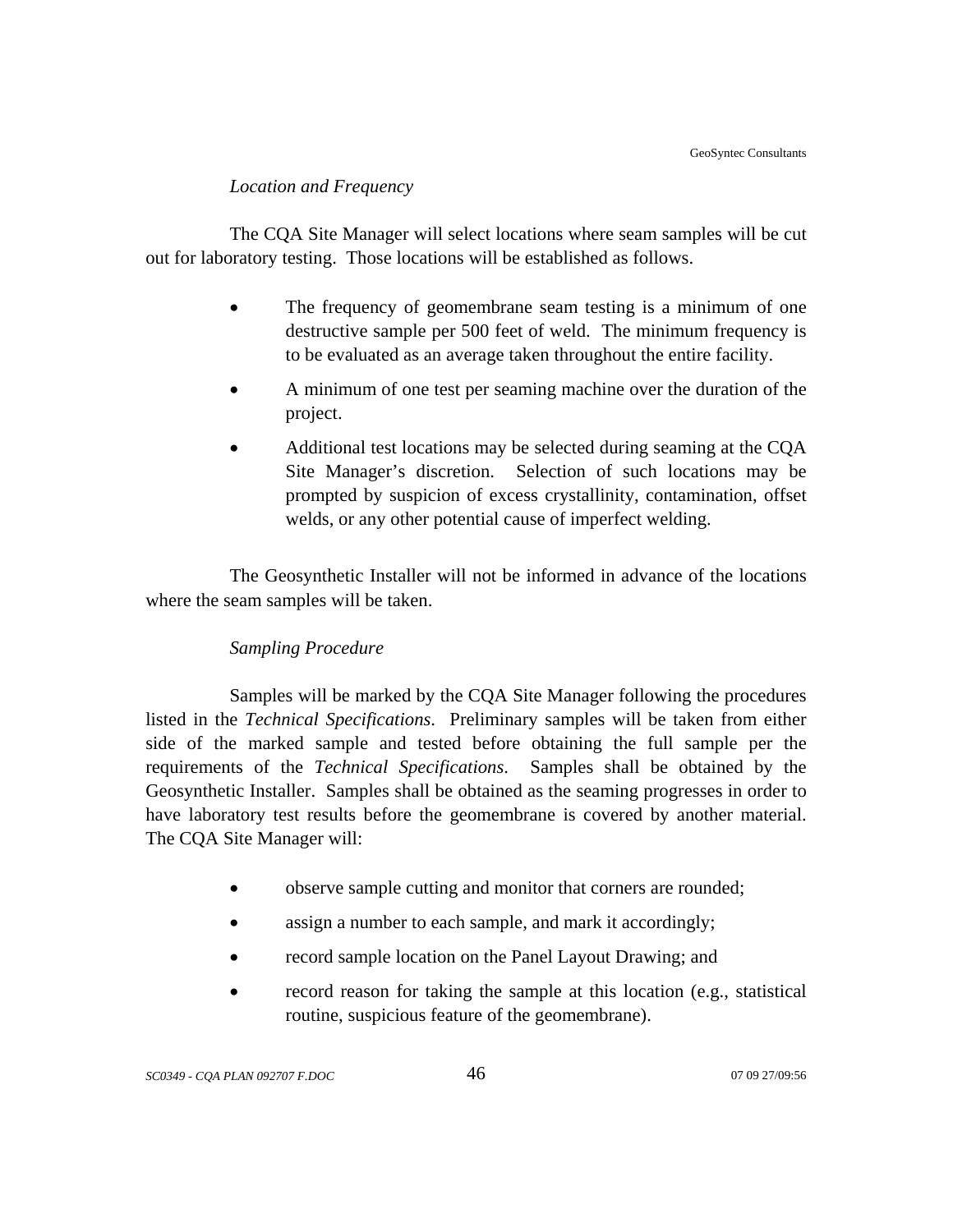Holes in the geomembrane resulting from destructive seam sampling will be immediately repaired in accordance with repair procedures described in Section 9.4.5. The continuity of the new seams in the repaired area will be tested in accordance with Section 9.4.4.8.

## *Size and Distribution of Samples*

The destructive sample will be  $12$  in.  $(0.3 \text{ m})$  wide by  $42$  in.  $(1.1 \text{ m})$  long with the seam centered lengthwise. The sample will be cut into three parts and distributed as follows:

- one portion, measuring 12 in.  $\times$  12 in. (0.30 cm  $\times$  30 cm), to the Geosynthetic Installer for field testing;
- one portion, measuring 12 in.  $\times$  18 in. (30 cm  $\times$  45 cm), for CQA Laboratory testing; and
- one portion, measuring 12 in.  $\times$  12 in. (30 cm  $\times$  30 cm), to the Construction Manager for archive storage.

Final evaluation of the destructive sample sizes and distribution will be made at the Pre-Construction Meeting.

## *Field Testing*

Field testing will be performed by the Geosynthetic Installer using a gauged tensiometer. Prior to field testing the Geosynthetic Installer shall submit a calibration certificate for gauge tensiometer to the CQA Consultant for review. Calibration must have been performed within one year of use on the current project. The destructive sample shall be tested according to the requirements of the *Technical Specifications*. The specimens shall not fail in the seam and shall meet the strength requirements outlined in the *Technical Specifications*. If any field test specimen fails, then the procedures outlined in *Procedures for Destructive Test Failures* of this section will be followed.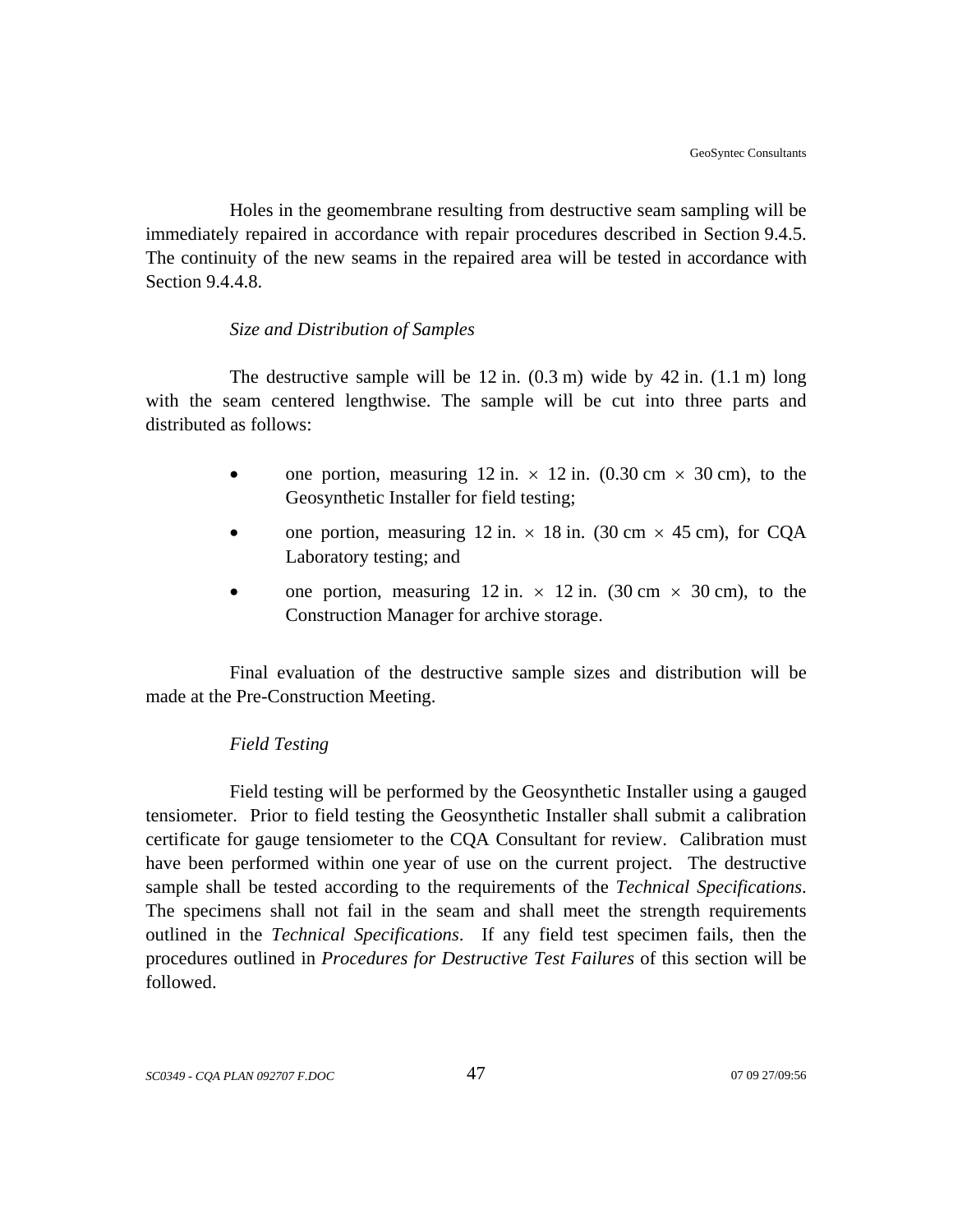The CQA Site Manager will witness field tests and mark samples and portions with their number. The CQA Site Manager will also document the date and time, ambient temperature, number of seaming unit, name of seamer, welding apparatus temperatures and pressures, and pass or fail description.

#### *CQA Laboratory Testing*

Destructive test samples will be packaged and shipped, if necessary, under the responsibility of the CQA Site Manager in a manner that will not damage the test sample. The Construction Manager will be responsible for storing the archive samples. This procedure will be outlined at the Pre-construction Meeting. Samples will be tested by the CQA Laboratory. The CQA Laboratory will be selected by the CQA Site Manager with the concurrence of the Engineer.

Testing will include "Bonded Seam Strength" and "Peel Adhesion." The minimum acceptable values to be obtained in these tests are given in the *Technical Specifications*. At least five specimens will be tested for each test method. Specimens will be selected alternately, by test, from the samples (i.e., peel, shear, peel, shear...). A passing test will meet the minimum required values in at least four out of five specimens.

The CQA Laboratory will provide test results no more than 24 hours after they receive the samples. The CQA Site Manager will review laboratory test results as soon as they become available, and make appropriate recommendations to the Construction Manager.

#### *Geosynthetic Installer's Laboratory Testing*

The Geosynthetic Installer's laboratory test results will be presented to the Construction Manager and the CQA Site Manager for comments.

#### *Procedures for Destructive Test Failure*

The following procedures will apply whenever a sample fails a destructive test, whether that test conducted by the CQA Laboratory, the Geosynthetic Installer's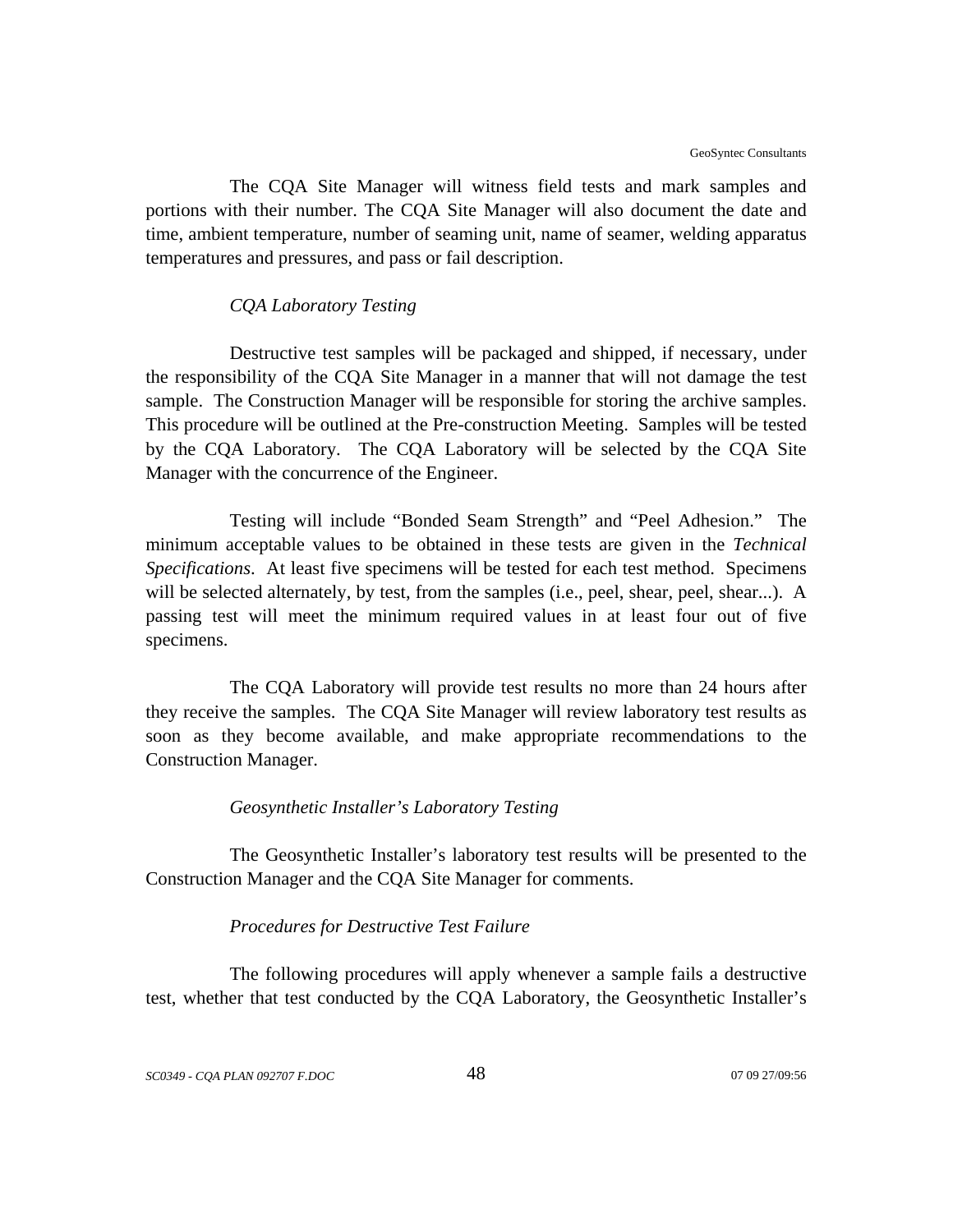laboratory, or by gauged tensiometer in the field. The Geosynthetic Installer has two options:

- The Geosynthetic Installer can reconstruct the seam between two passed test locations.
- The Geosynthetic Installer can trace the welding path to an intermediate location at 10 ft (3 m) minimum from the point of the failed test in each direction and take a small sample for an additional field test at each location. If these additional samples pass the test, then full laboratory samples are taken. If these laboratory samples pass the tests, then the seam is reconstructed between these locations. If either sample fails, then the process is repeated to establish the zone in which the seam should be reconstructed.

Acceptable seams must be bounded by two locations from which samples passing laboratory destructive tests have been taken. Repairs will be made in accordance with Section 9.4.5.

The CQA Site Manager will document actions taken in conjunction with destructive test failures.

## **9.4.5 Defects and Repairs**

This section prescribes CQA activities to document that defects, tears, rips, punctures, damage, or failing seams shall be repaired.

9.4.5.1 Identification

Seams and non-seam areas of the geomembrane shall be examined by the CQA Site Manager for identification of defects, holes, blisters, undispersed raw materials and signs of contamination by foreign matter. Because light reflected by the geomembrane helps to detect defects, the surface of the geomembrane shall be clean at the time of examination.

9.4.5.2 Evaluation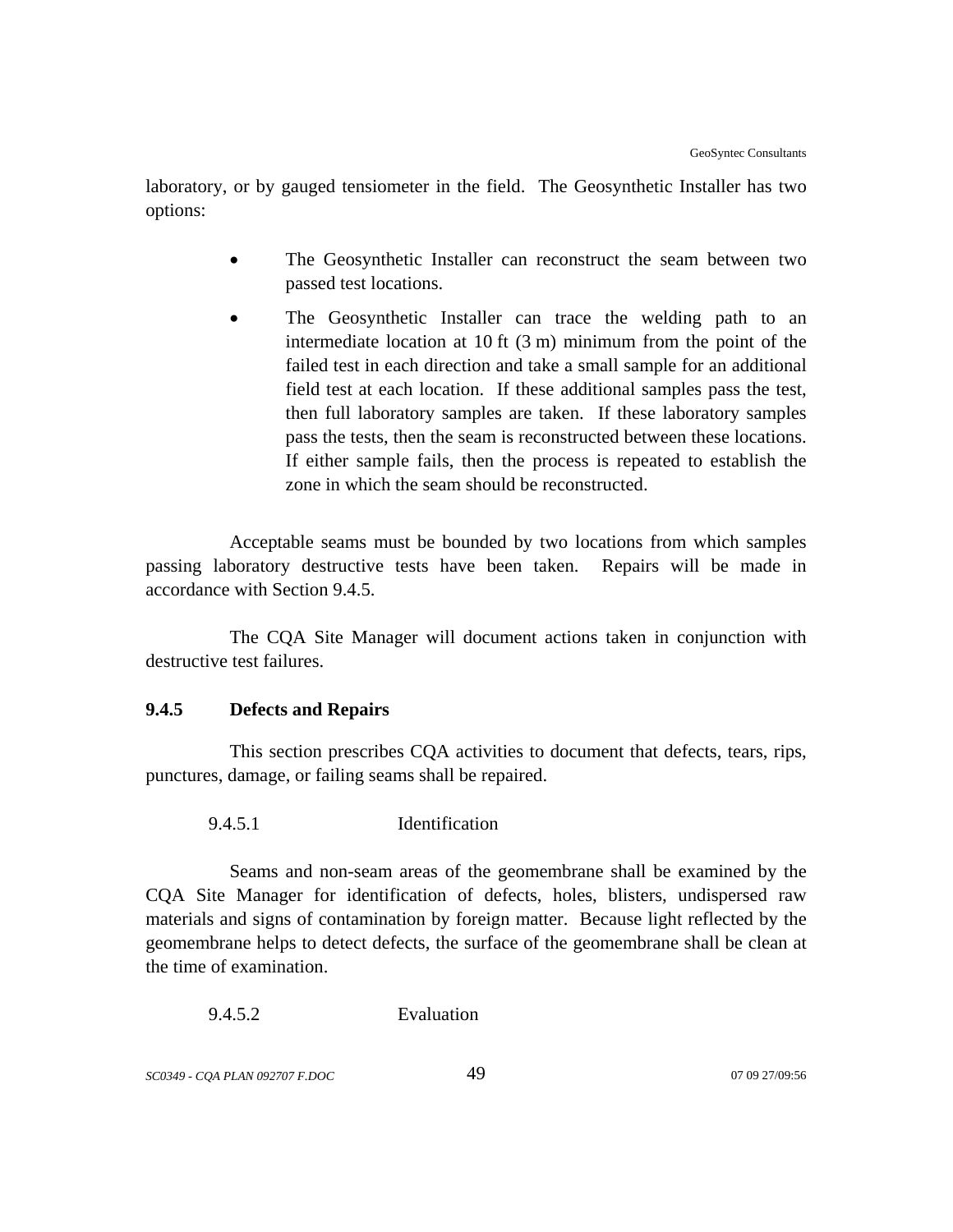Potentially flawed locations, both in seam and non-seam areas, shall be nondestructively tested using the methods described in Section 9.4.4.8 as appropriate. Each location that fails the nondestructive testing will be marked by the CQA Site Manager and repaired by the Geosynthetic Installer. Work will not proceed with any materials that will cover locations which have been repaired until laboratory test results with passing values are available.

## 9.4.5.3 Repair Procedures

Portions of the geomembrane exhibiting a flaw, or failing a destructive or nondestructive test, will be repaired. Several procedures exist for the repair of these areas. The final decision as to the appropriate repair procedure will be at the discretion of the CQA Consultant with input from the Construction Manager and Geosynthetic Installer. The procedures available include:

- patching, used to repair large holes, tears, undispersed raw materials, and contamination by foreign matter;
- grinding and re-welding, used to repair small sections of extruded seams;
- spot welding or seaming, used to repair small tears, pinholes, or other minor, localized flaws;
- capping, used to repair large lengths of failed seams;
- removing bad seam and replacing with a strip of new material welded into place (used with large lengths of fusion seams).

In addition, the following provisions will be satisfied:

- surfaces of the geomembrane which are to be repaired will be abraded no more than 20 minutes prior to the repair;
- surfaces must be clean and dry at the time of the repair;
- all seaming equipment used in repairing procedures must be approved;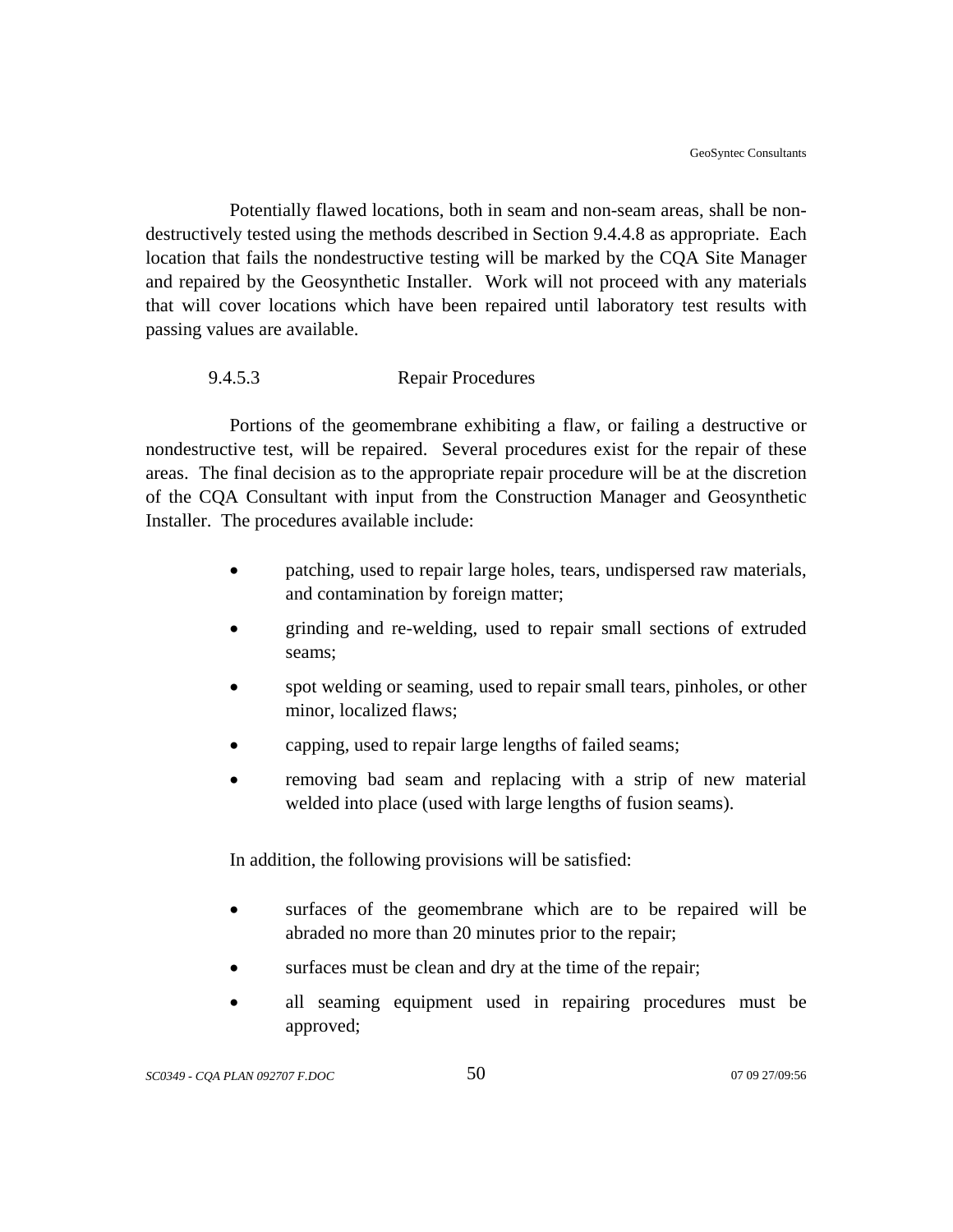- the repair procedures, materials, and techniques will be approved in advance by the CQA Consultant with input from the Engineer and Geosynthetic Installer;
- patches or caps will extend at least 6 in. (150 mm) beyond the edge of the defect, and all corners of patches will be rounded with a radius of at least 3 in. (75 mm);
- cuts and holes to be patched shall have rounded corners; and
- the geomembrane below large caps should be appropriately cut to avoid water or gas collection between the two sheets.

## 9.4.5.4 Verification of Repairs

The CQA Monitor shall monitor and document repairs. Records of repairs shall be maintained on repair logs. Repair logs shall include, at a minimum:

- panel containing repair and approximate location on panel;
- approximate dimensions of repair;
- repair type, i.e. fusion weld or extrusion weld
- date of repair;
- seamer making the repair; and
- results of repair non-destructive testing (pass or fail).

Each repair will be non-destructively tested using the methods described herein, as appropriate. Repairs that pass the non-destructive test will be taken as an indication of an adequate repair. Large caps may be of sufficient extent to require destructive test sampling, per the requirements of the *Technical Specifications*. Failed tests shall be redone and re-tested until passing test results are observed.

#### 9.4.5.5 Large Wrinkles

When seaming of the geomembrane is completed (or when seaming of a large area of the geomembrane liner is completed) and prior to placing overlying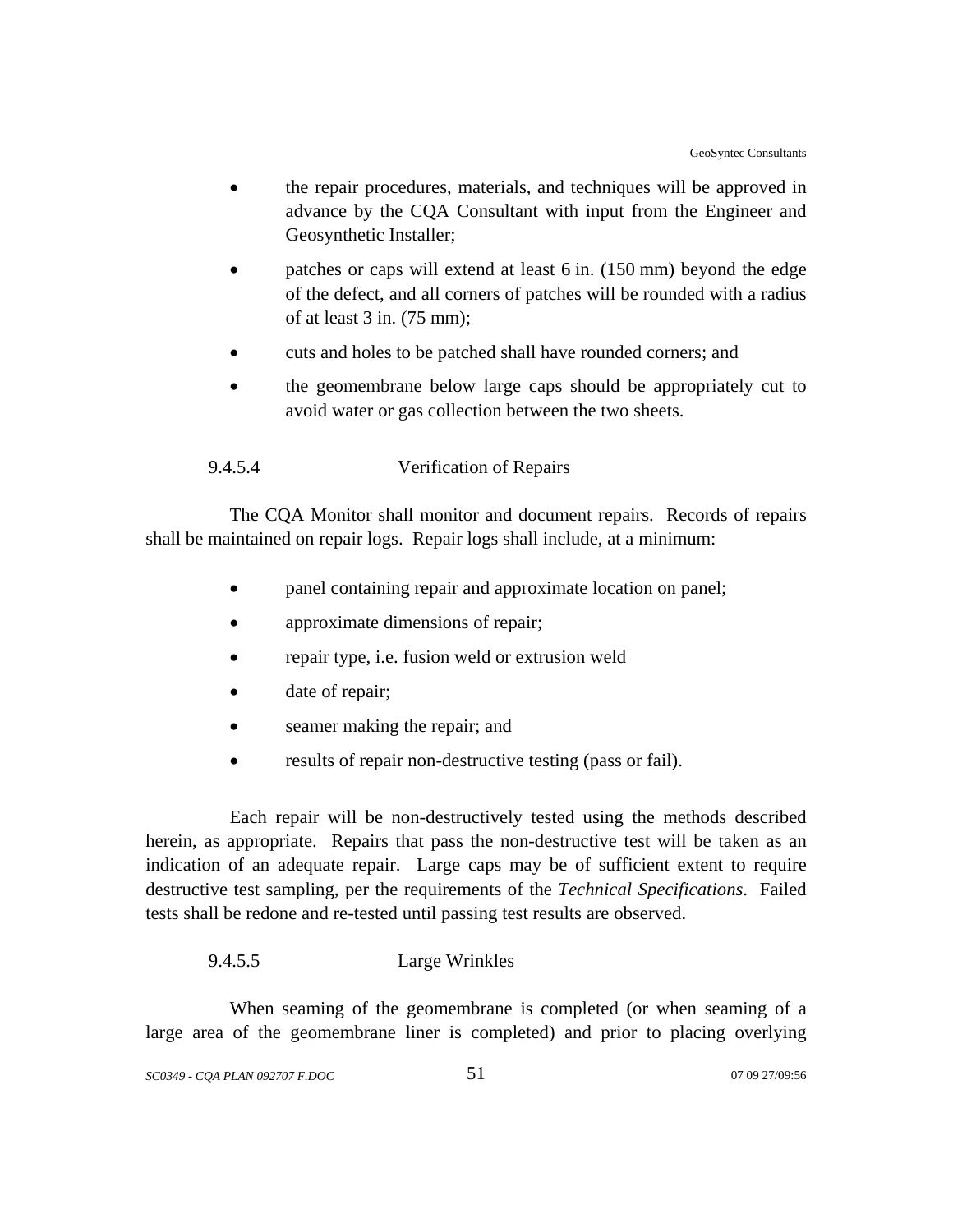materials, the CQA Site Manager will observe the geomembrane wrinkles. The CQA Site Manager will indicate to the Geosynthetic Installer which wrinkles should be cut and re-seamed. The seam thus produced will be tested like any other seam.

## **9.4.6 Lining System Acceptance**

The Geosynthetic Installer and the Manufacturer(s) will retain all responsibility for the geosynthetic materials in the liner system until acceptance by the Construction Manager.

The geosynthetic liner system will be accepted by the Construction Manager when:

- the installation is finished;
- verification of the adequacy of all seams and repairs, including associated testing, is complete;
- all documentation of installation is completed including the CQA Site Manager's acceptance report and appropriate warranties; and
- COA report, including "as built" drawing(s), sealed by a registered professional engineer has been received by the Construction Manager.

The CQA Site Manager will document that installation proceeded in accordance with the *Technical Specifications* for the project.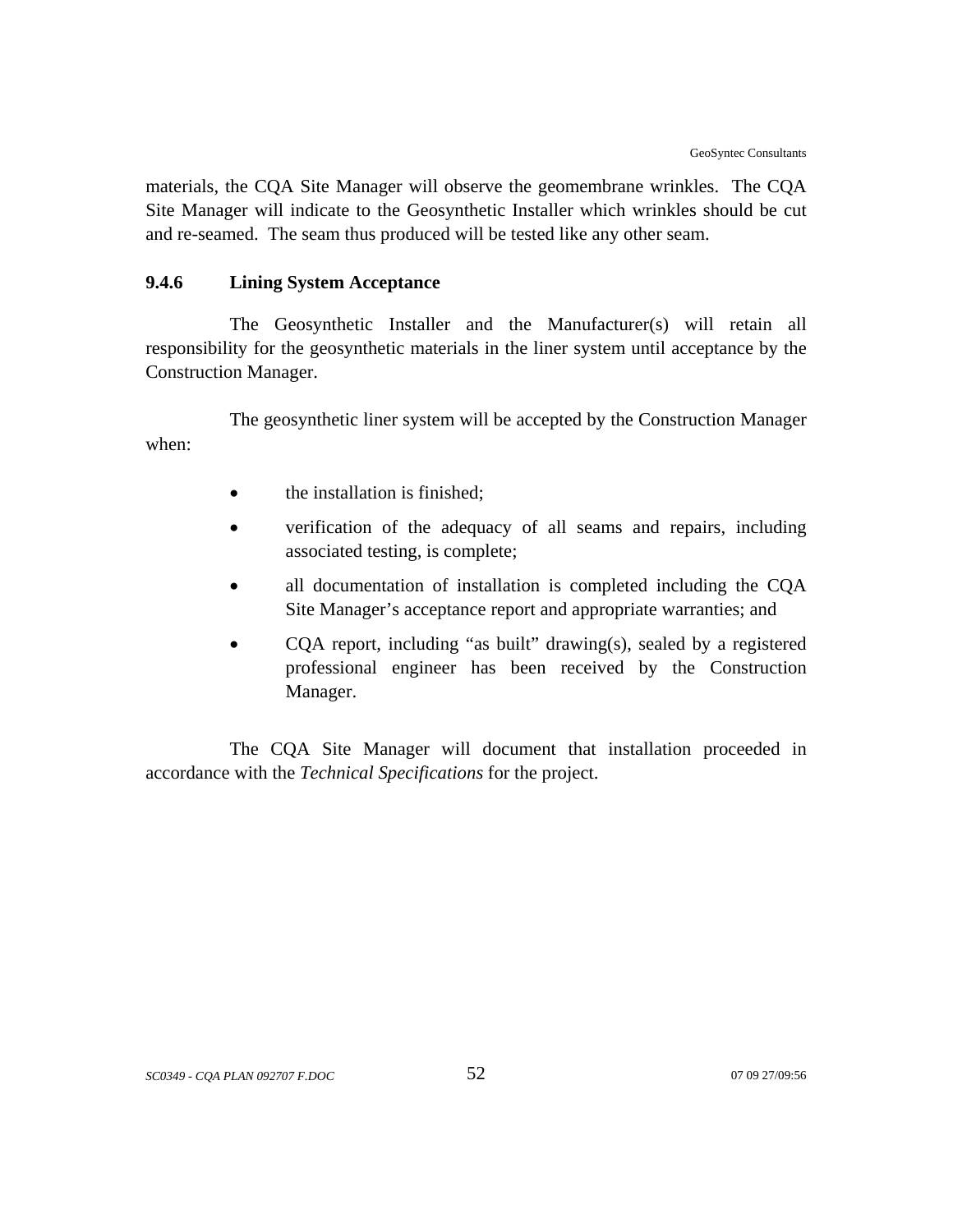### **10. GEOTEXTILE**

#### **10.1 Introduction**

This section of the CQA Plan outlines the CQA activities to be performed for the geotextile installation. The CQA Consultant will review the *Drawings*, and the *Technical Specifications*, and any approved addenda or changes.

#### **10.2 Manufacturing**

The Manufacturer will provide the Construction Manager with a list of guaranteed "minimum average roll value" properties (defined as the mean less two standard deviations), for each type of geotextile to be delivered. The Manufacturer will also provide the Construction Manager with a written quality control certification signed by a responsible party employed by the Manufacturer that the materials actually delivered have property "minimum average roll values" which meet or exceed all property values guaranteed for that type of geotextile.

The quality control certificates will include:

- roll identification numbers; and
- results of MQC testing.

The Manufacturer will provide, as a minimum, test results for the following:

- mass per unit area;
- grab strength;
- tear strength;
- puncture strength;
- permittivity; and
- apparent opening size.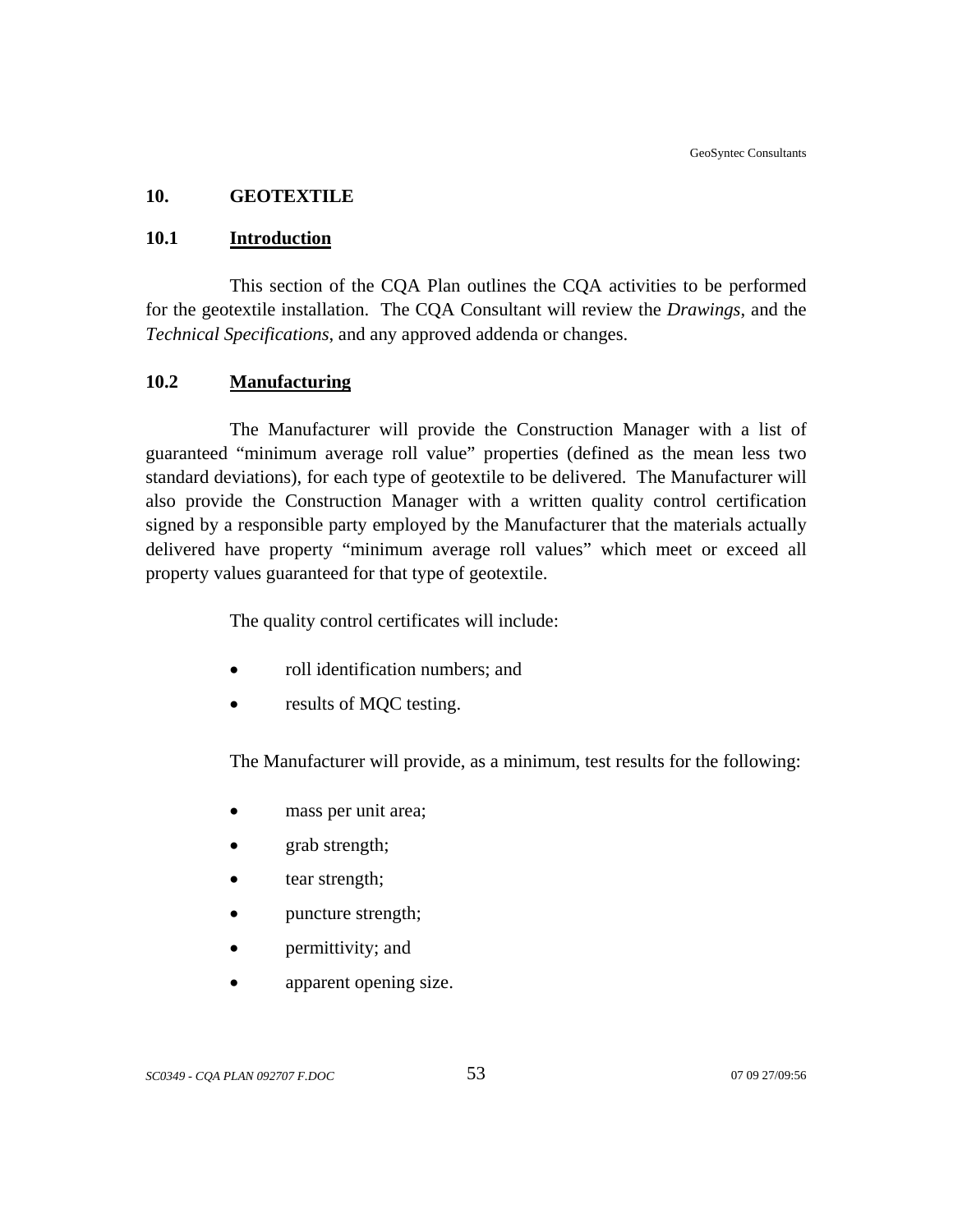MQC tests shall be performed at the frequency listed in the *Technical Specifications*. CQA tests on geotextile produced for the project shall be performed according to the test methods specified and frequencies presented in Table 4.

The CQA Site Manager will examine Manufacturer certifications to evaluate that the property values listed on the certifications meet or exceed those specified for the particular type of geotextile and the measurements of properties by the Manufacturer are properly documented, test methods acceptable and the certificates have been provided at the specified frequency properly identifying the rolls related to testing. Deviations will be reported to the Construction Manager.

#### **10.3 Labeling**

The Manufacturer will identify all rolls of geotextile with the following:

- manufacturer's name;
- product identification;
- lot number;
- roll number; and
- roll dimensions.

The CQA Site Manager will examine rolls upon delivery and deviation from the above requirements will be reported to the Construction Manager.

## **10.4 Shipment and Storage**

During shipment and storage, the geotextile will be protected from ultraviolet light exposure, precipitation or other inundation, mud, dirt, dust, puncture, cutting or any other damaging or deleterious conditions. To that effect, geotextile rolls will be shipped and stored in relatively opaque and watertight wrappings.

Protective wrappings will be removed less than one hour prior to unrolling the geotextile. After the wrapping has been removed, a geotextile will not be exposed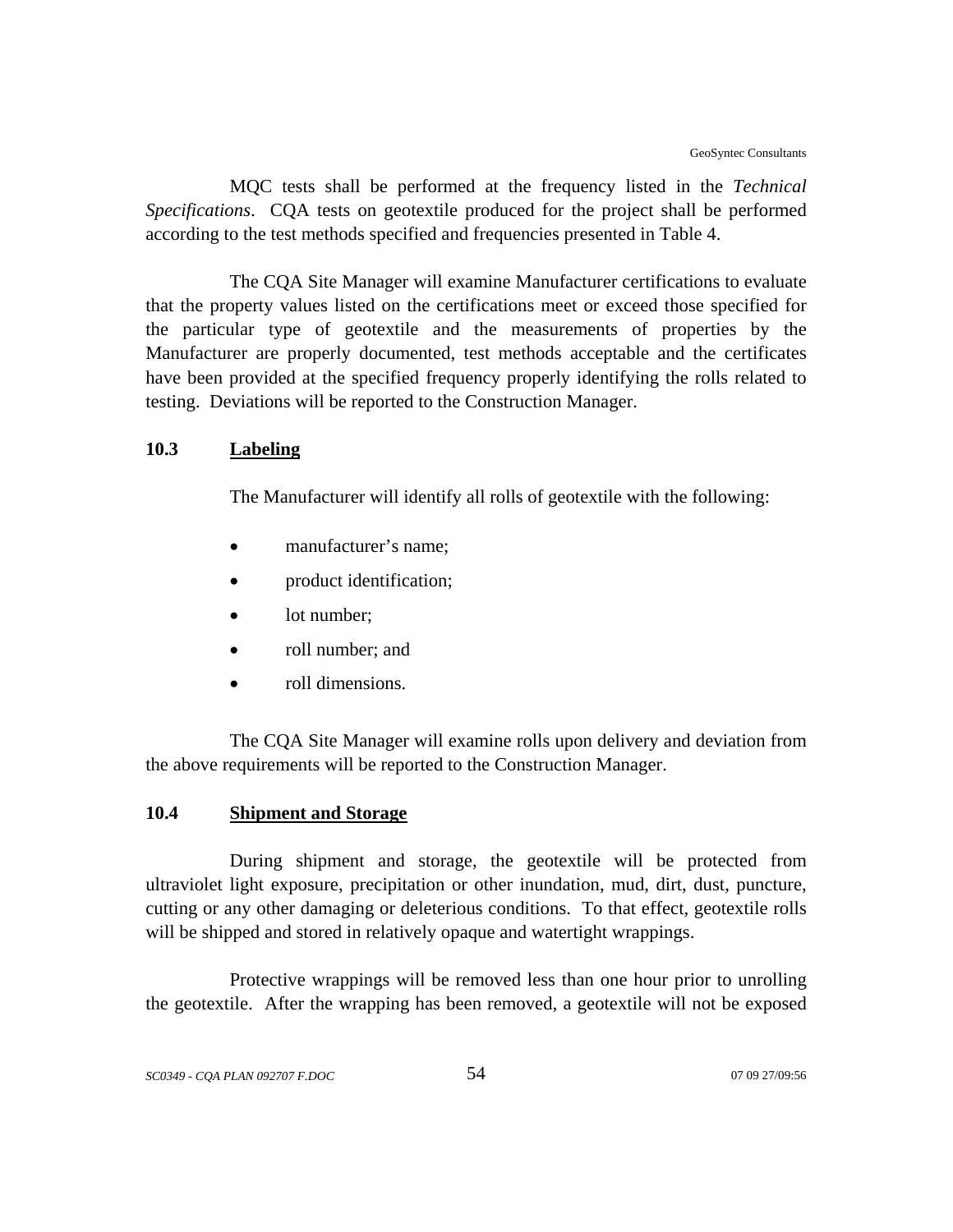to sunlight for more than 15 days, except for UV protection geotextile, unless otherwise specified and guaranteed by the Manufacturer.

The CQA Site Manager will observe rolls upon delivery at the site and deviation from the above requirements will be reported to the Geosynthetic Installer.

## **10.5 Conformance Testing**

### **10.5.1 Tests**

Upon delivery of the rolls of geotextiles, the CQA Site Manager will obtain conformance samples and forward to the Geosynthetics CQA Laboratory for testing to evaluate conformance to *Technical Specifications*. Required test and testing frequency for the geotextiles are presented in Table 4. These conformance tests will be performed in accordance with the test methods specified in the *Technical Specifications* and will be documented by the CQA Site Manager.

#### **10.5.2 Sampling Procedures**

Samples will be taken across the width of the roll and will not include the first three feet. Unless otherwise specified, samples will be 3 ft long by the roll width. The CQA Site Manager will mark the machine direction on the samples with an arrow.

Unless otherwise specified, samples will be taken at a rate as indicated in Table 4 for geotextiles.

## **10.5.3 Test Results**

The CQA Site Manager will examine results from laboratory conformance testing and will report non-conformance with the *Technical Specifications* and this CQA Plan to the Construction Manager.

## **10.5.4 Conformance Sample Failure**

The following procedure will apply whenever a sample fails a conformance test that is conducted by the CQA Laboratory: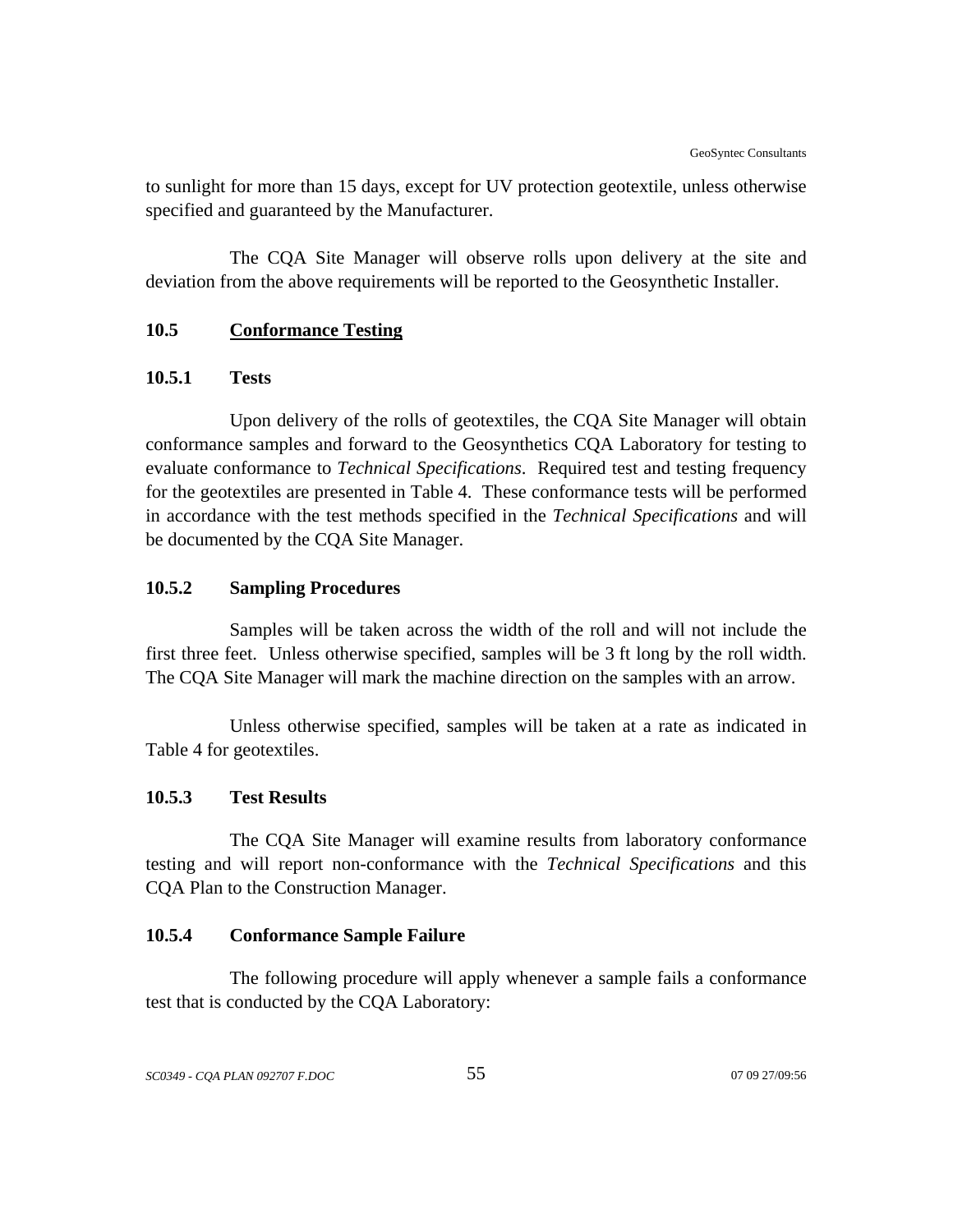- The Manufacturer will replace every roll of geotextile that is in nonconformance with the *Technical Specifications* with a roll(s) that meets *Technical Specifications*; or
- The Geosynthetic Installer will remove conformance samples for testing by the CQA Laboratory from the closest numerical rolls on both sides of the failed roll. These two samples must conform to the *Technical Specifications*. If either of these samples fail, the numerically closest rolls on the side of the failed sample will be tested by the CQA Laboratory. These samples must conform to the *Technical Specifications*. If any of these samples fail, every roll of geotextile on site from this lot and every subsequently delivered roll that is from the same lot must be tested by the CQA Laboratory for conformance to the *Technical Specifications*. This additional conformance testing will be at the expense of the Manufacturer.

The CQA Site Manager will document actions taken in conjunction with conformance test failures.

## **10.6 Handling and Placement**

The Geosynthetic Installer will handle all geotextiles in such a manner as to document they are not damaged in any way, and the following will be complied with:

- In the presence of wind, all geotextiles will be weighted with sandbags or the equivalent. Such sandbags will be installed during placement and will remain until replaced with earth cover material.
- Geotextiles will be cut using an approved geotextile cutter only. If in place, special care must be taken to protect other materials from damage, which could be caused by the cutting of the geotextiles.
- The Geosynthetic Installer will take all necessary precautions to prevent damage to underlying layers during placement of the geotextile.
- During placement of geotextiles, care will be taken not to entrap in the geotextile stones, excessive dust, or moisture that could damage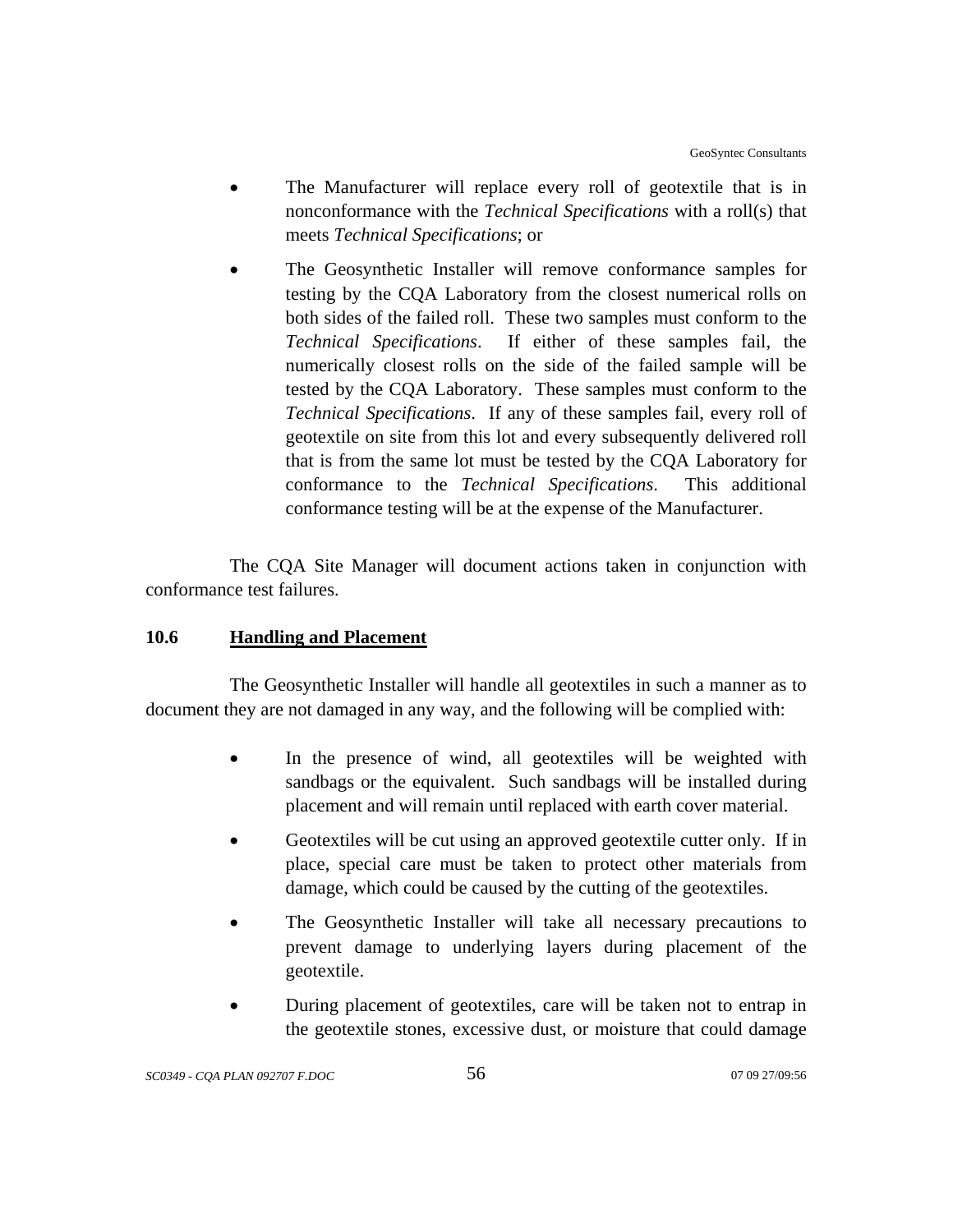the geotextile, generate clogging of drains or filters, or hamper subsequent seaming.

• A visual examination of the geotextile will be carried out over the entire surface, after installation, to document that no potentially harmful foreign objects, such as needles, are present.

The CQA Site Manager will note non-compliance and report it to the Construction Manager.

## **10.7 Seams and Overlaps**

All geotextiles will be continuously sewn in accordance with *Technical Specifications*. Geotextiles will be overlapped 12 in. prior to seaming. No horizontal seams will be allowed on side slopes (i.e. seams will be along, not across, the slope), except as part of a patch.

Sewing will be done using polymeric thread with chemical and ultraviolet resistance properties equal to or exceeding those of the geotextile.

## **10.8 Repair**

Holes or tears in the geotextile will be repaired as follows:

- On slopes: A patch made from the same geotextile will be double seamed into place. Should a tear exceed 10 percent of the width of the roll, that roll will be removed from the slope and replaced.
- Non-slopes: A patch made from the same geotextile will be spotseamed in place with a minimum of 6 in. (0.60 m) overlap in all directions.

Care will be taken to remove any soil or other material that may have penetrated the torn geotextile.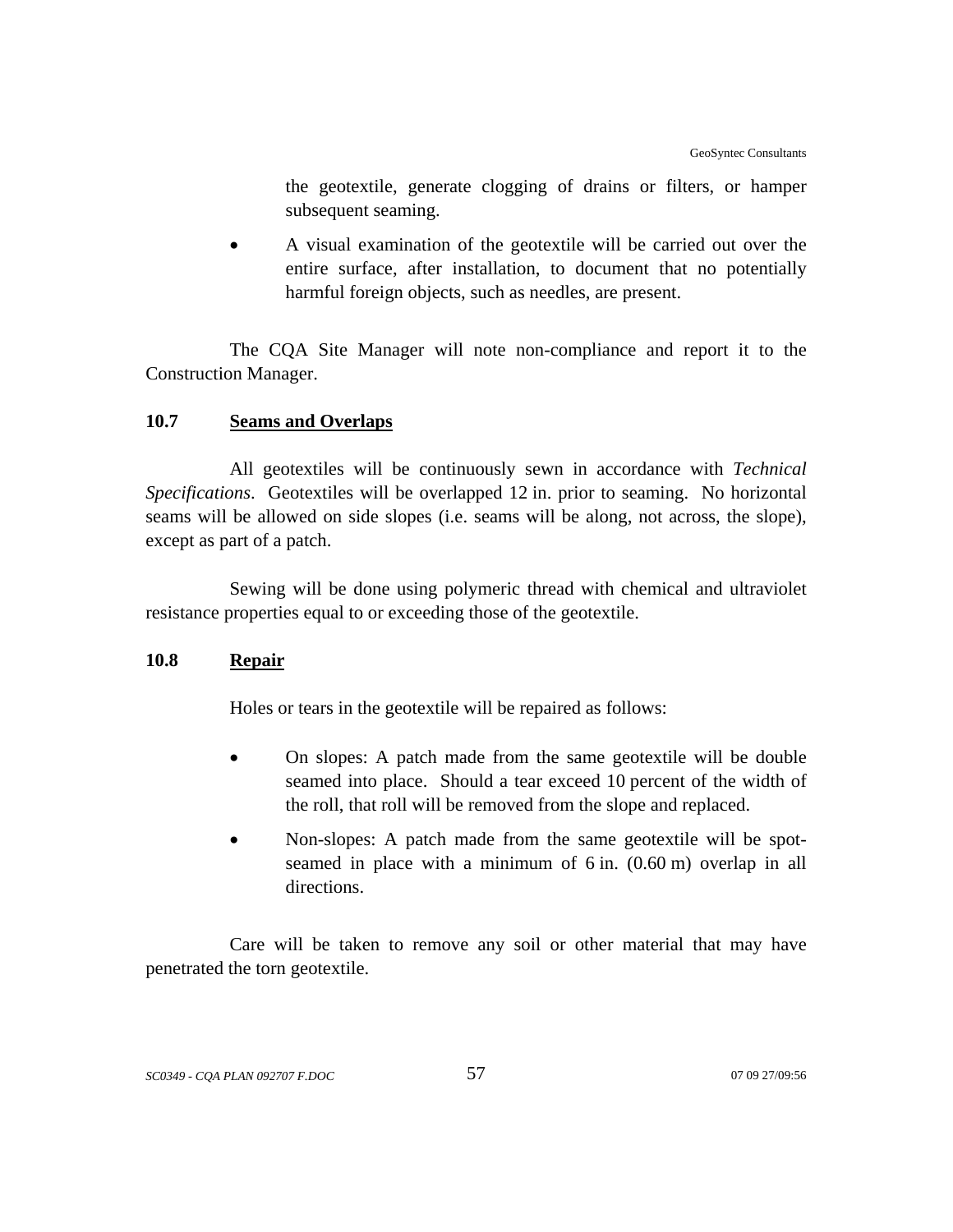The CQA Site Manager will observe any repair, note any non-compliance with the above requirements and report them to the Construction Manager.

# **10.9 Placement of Soil or Aggregate Materials**

The Contractor will place all soil or aggregate materials located on top of a geotextile, in such a manner as to document:

- no damage of the geotextile;
- minimal slippage of the geotextile on underlying layers; and
- no excess tensile stresses in the geotextile.

Non-compliance will be noted by the CQA Site Manager and reported to the Construction Manager.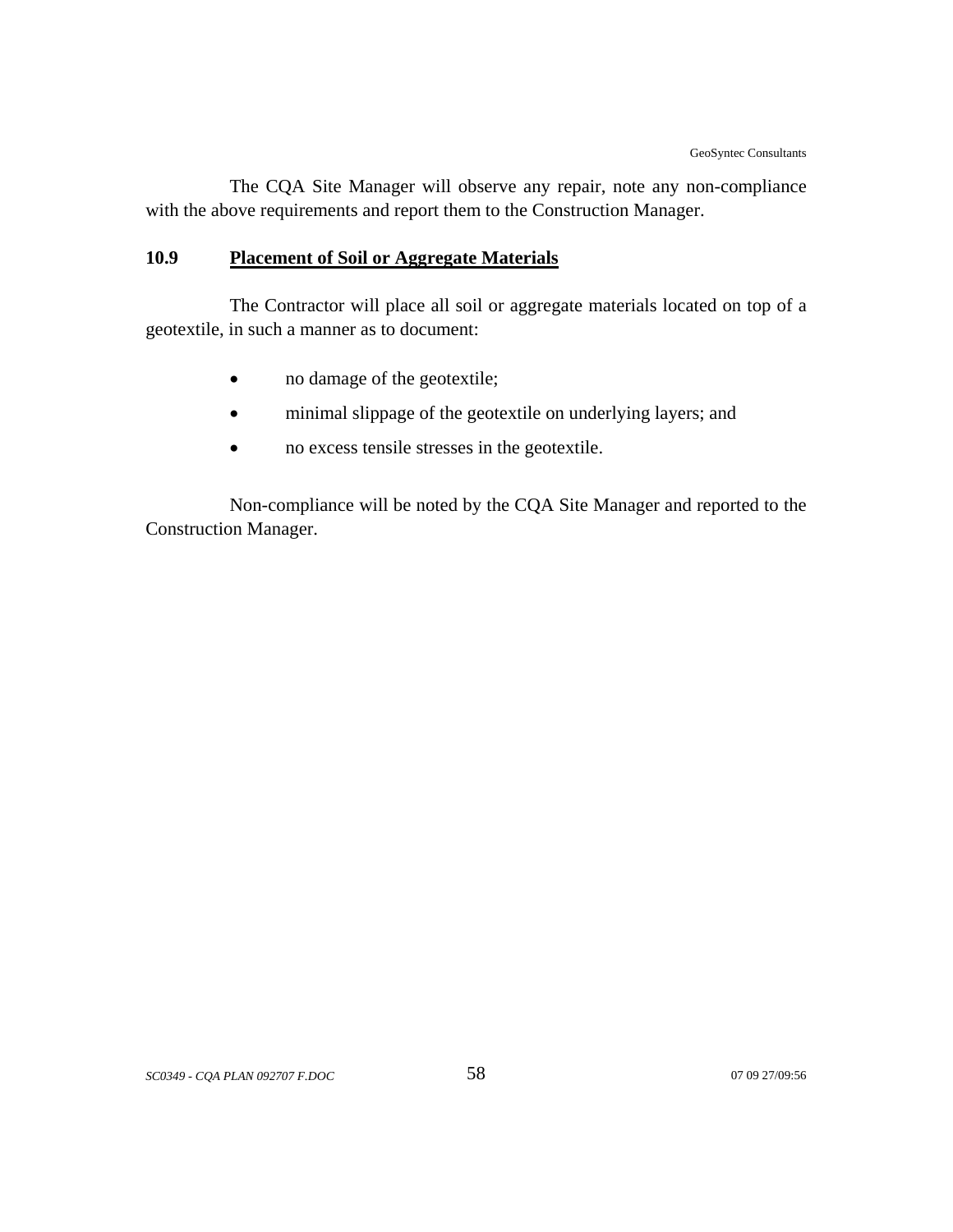# **11. GEOSYNTHETIC CLAY LINER (GCL)**

## **11.1 Introduction**

This section of the CQA Plan outlines the CQA activities to be performed for the geosynthetic clay liner (GCL) installation. The CQA Consultant will review the *Drawings*, and the *Technical Specifications*, and approved addenda or changes.

## **11.2 Manufacturing**

The Manufacturer will provide the Construction Manager with a list of guaranteed "minimum average roll value" properties (defined as the mean less two standard deviations), for the GCL to be delivered. The Manufacturer will also provide the Construction Manager with a written quality control certification signed by a responsible party employed by the Manufacturer that the materials actually delivered have property "minimum average roll values" which meet or exceed all property values guaranteed for that GCL.

The quality control certificates will include:

- roll identification numbers; and
- results of quality control testing.

The Manufacturer will provide, as a minimum, test results for the following:

- mass per unit area; and
- index flux.

Quality control tests must be performed, in accordance with the test methods specified in Table 5, on GCL produced for the project.

The CQA Site Manager will examine Manufacturer certifications to verify that the property values listed on the certifications meet or exceed those specified for the GCL and the measurements of properties by the Manufacturer are properly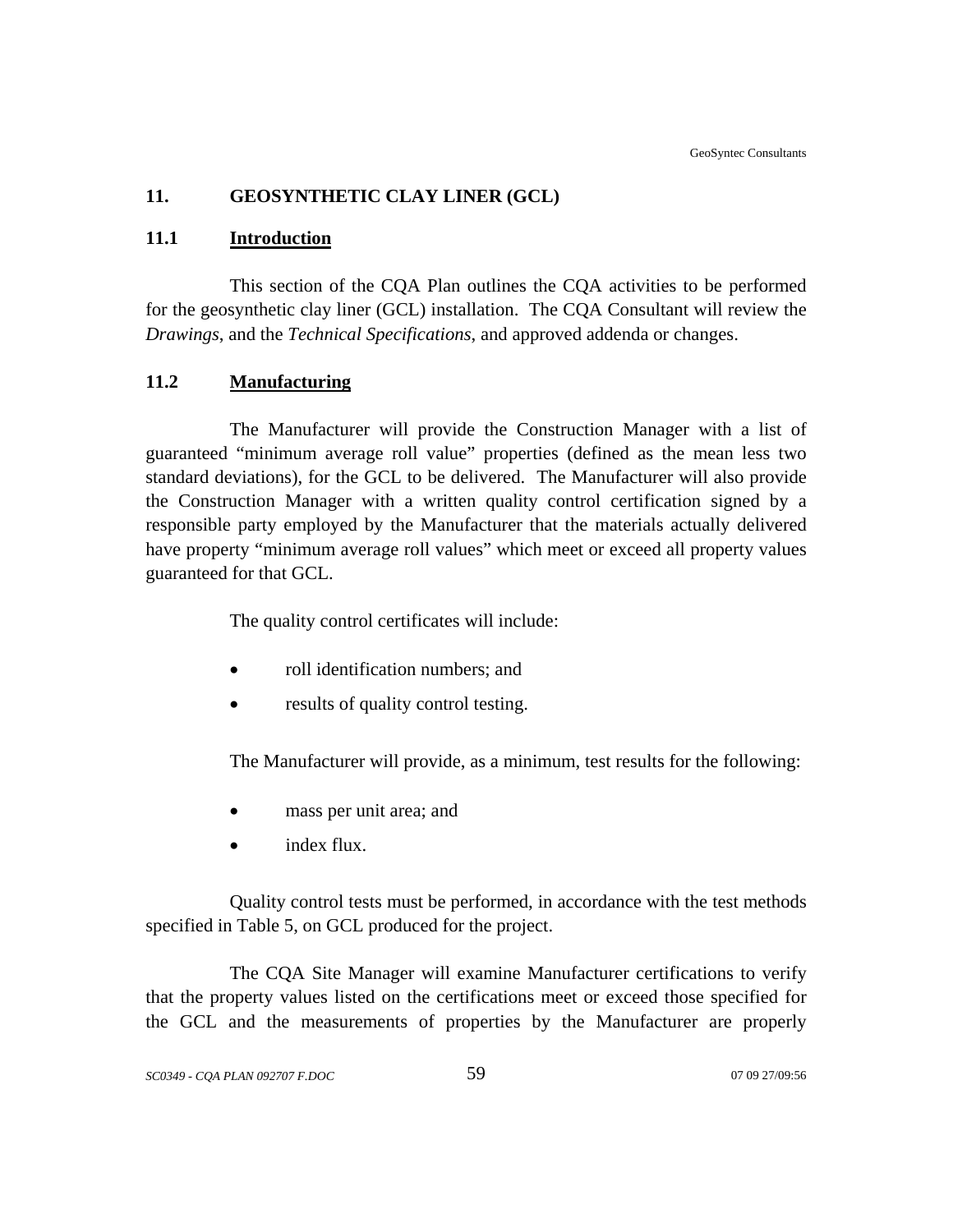documented, test methods acceptable and the certificates have been provided at the specified frequency properly identifying the rolls related to testing. Deviations will be reported to the Construction Manager.

## **11.3 Labeling**

The Manufacturer will identify all rolls of GCL with the following:

- manufacturer's name:
- product identification;
- lot number:
- roll number; and
- roll dimensions.

The CQA Site Manager will examine rolls upon delivery and deviation from the above requirements will be reported to the Construction Manager.

#### **11.4 Shipment and Storage**

During shipment and storage, the GCL will be protected from ultraviolet light exposure, precipitation or other inundation, mud, dirt, dust, puncture, cutting or any other damaging or deleterious conditions. To that effect, GCL rolls will be shipped and stored in relatively opaque and watertight wrappings.

The CQA Site Manager will observe rolls upon delivery at the site and any deviation from the above requirements will be reported to the Construction Manager.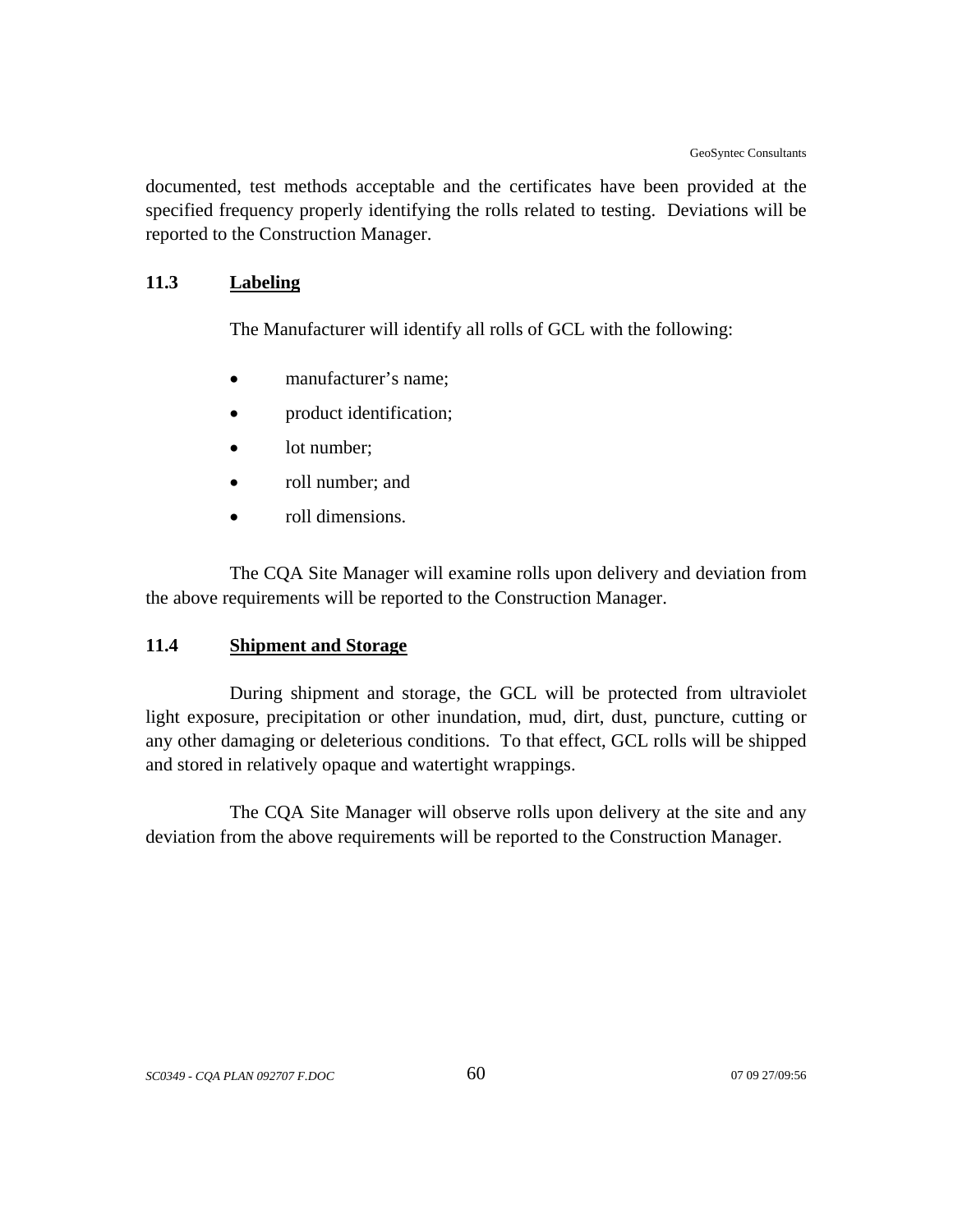### **11.5 Conformance Testing**

## **11.5.1 Tests**

CQA personnel will sample the GCL either during production at the manufacturing facility or after delivery to the construction site. The samples will be forwarded to the Geosynthetics CQA Laboratory for testing to assess conformance with the *Technical Specifications*. The test methods and minimum testing frequencies are indicated in Table 5.

Samples will be taken across the width of the roll and will not include the first 3 ft if the sample is cut on site. Unless otherwise specified, samples will be 3 ft long by the roll width. The CQA Consultant will mark the machine direction with an arrow and the manufacturer's roll number on each sample.

During GCL installation, the CQA Site Manager will deploy a small container to collect water as it is being applied to the surface of the GCL. The depth of water within the container will be measured and compared to the requirements outlined in the Technical Specifications. In addition, the CQA Site Manager will collect 6 inch square samples of the hydrated GCL for testing for moisture content. Samples will be collected once the overlying secondary geomembrane is in place and taken from within a destructive sample location. The test methods and minimum testing frequencies are indicated in Table 5.

The CQA Site Manager will examine results from laboratory conformance testing and will report non-conformance to the Construction Manager.

#### **11.5.2 Conformance Sample Failure**

The following procedure will apply whenever a sample fails a conformance test that is conducted by the CQA Laboratory:

> The Manufacturer will replace every roll of GCL that is in nonconformance with the *Technical Specifications* with a roll(s) that meets *Technical Specifications*; or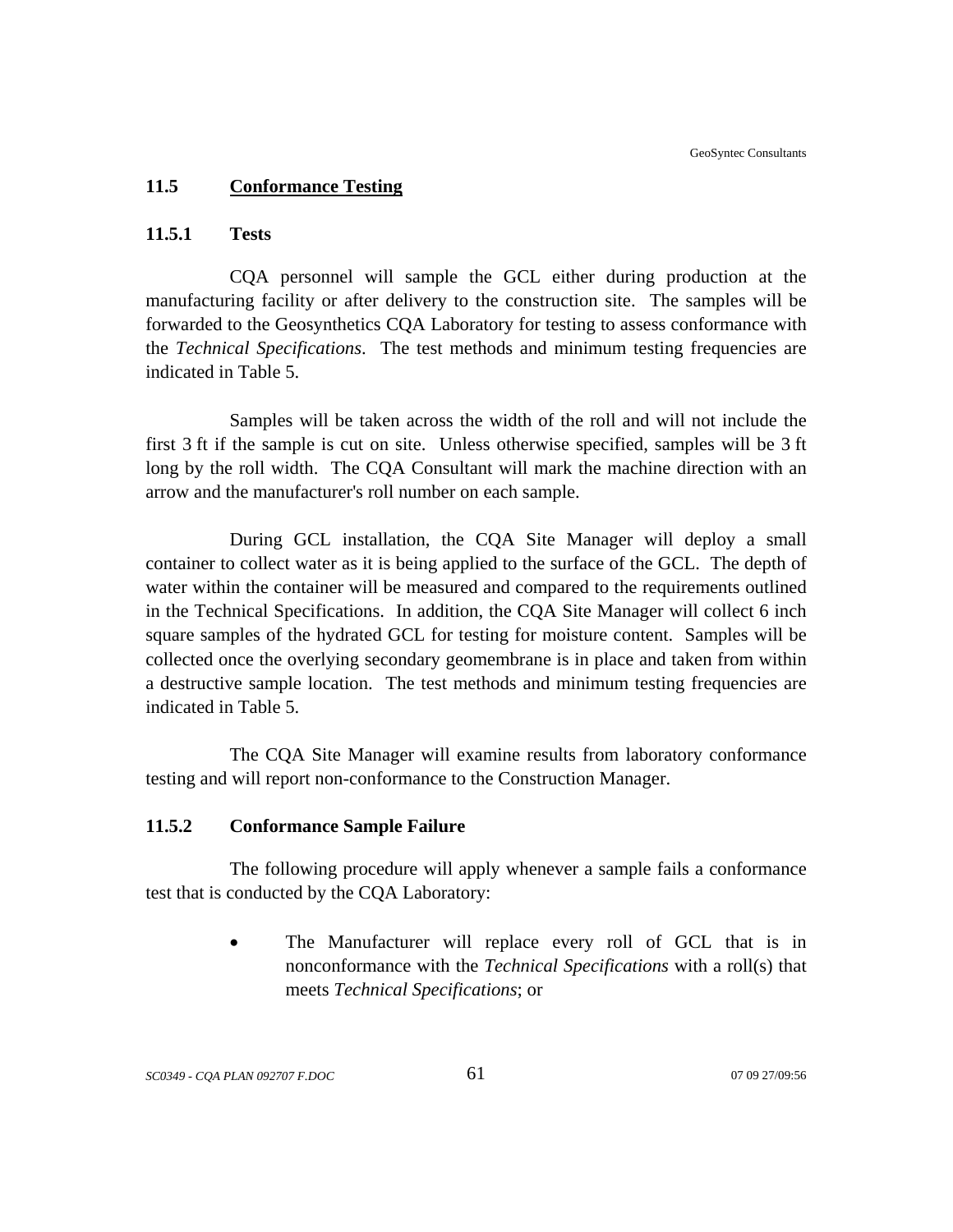The Geosynthetic Installer will remove conformance samples for testing by the CQA Laboratory from the closest numerical rolls on both sides of the failed roll. These two samples must conform to the *Technical Specifications*. If either of these samples fail, the numerically closest rolls on the side of the failed sample will be tested by the CQA Laboratory. These samples must conform to the *Technical Specifications*. If any of these samples fail, every roll of GCL on site from this lot and every subsequently delivered roll that is from the same lot must be tested by the CQA Laboratory for conformance to the *Technical Specifications*. This additional conformance testing will be at the expense of the Manufacturer.

The CQA Site Manager will document actions taken in conjunction with conformance test failures.

## **11.6 GCL Delivery and Storage**

Upon delivery to the site, the CQA Consultant will check the GCL rolls for defects (e.g., tears, holes) and for damage. The CQA Consultant will report to the Construction Manager and the Geosynthetics Installer:

- any rolls, or portions thereof, which should be rejected and removed from the site because they have severe flaws; and
- any rolls which include minor repairable flaws.

The GCL rolls delivered to the site will be checked by the CQA Consultant to document that the roll numbers correspond to those on the approved Manufacturer's quality control certificate of compliance.

# **11.7 GCL Installation**

The CQA Consultant will monitor and document that the GCL is installed in accordance with the *Drawings* and the *Technical Specifications*. The Geosynthetics Installer shall provide the CQA Consultant a certificate of subgrade acceptance prior to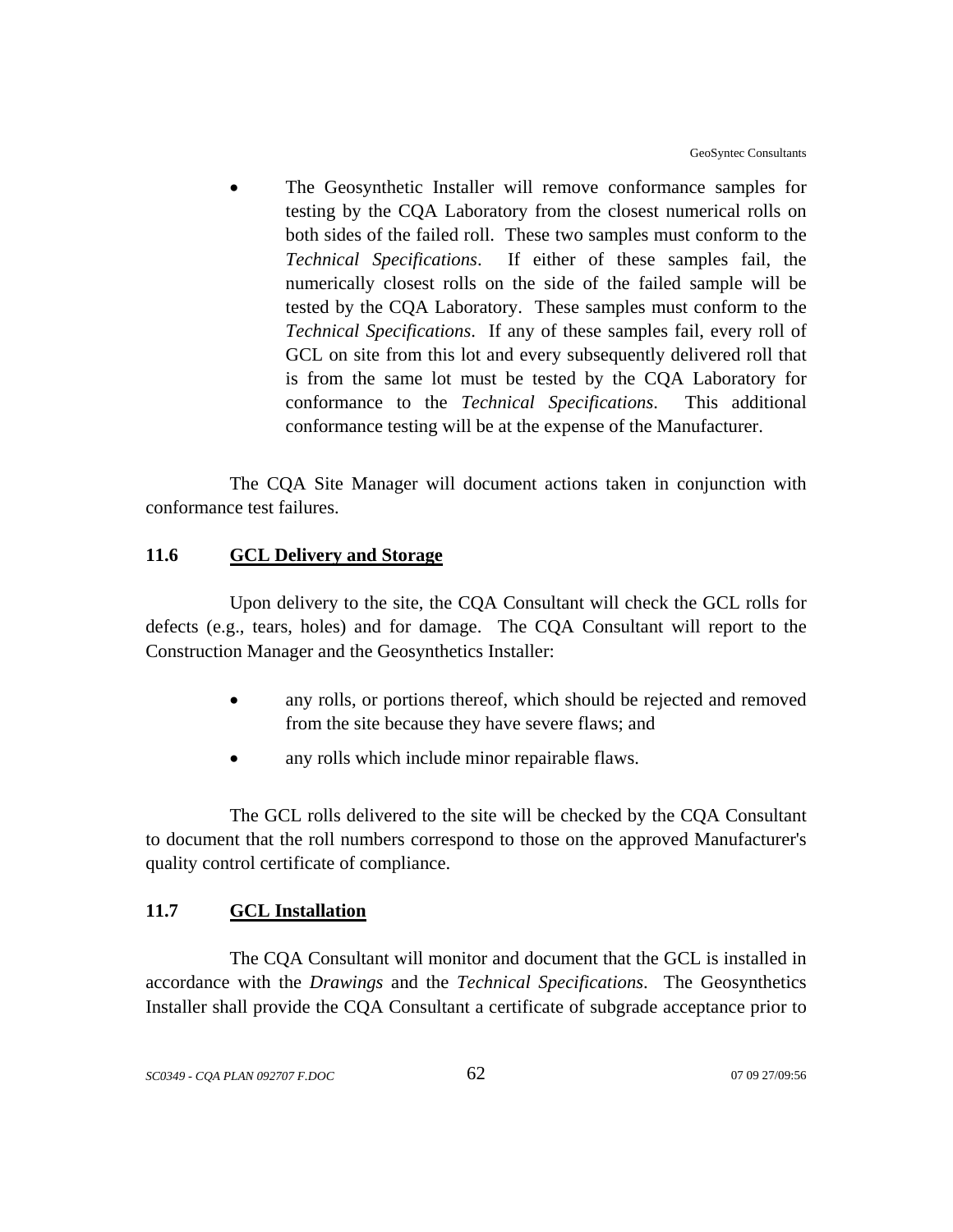the installation of the GCL as outlined in the *Technical Specifications*. The GCL installation activities to be monitored and documented by the CQA Consultant include:

- monitoring that the GCL rolls are stored and handled in a manner which does not result in any damage to the GCL;
- monitoring that the GCL is not exposed to UV radiation for extended periods of time without prior approval;
- monitoring that the GCL are seamed in accordance with the *Technical Specifications* and the Manufacturer's recommendations;
- monitoring and documenting that the GCL is installed on an approved subgrade, free of debris, protrusions, or uneven surfaces;
- monitoring that the subgrade surface is moist to within a minimum of 1 inch from the subgrade surface;
- monitoring that the GCL is hydrated prior to installation of the overlying geomembrane; and
- monitoring that any damage to the GCL is repaired as outlined in the *Technical Specifications*.

The CQA Site Manager will note non-compliance and report it to the Construction Manager.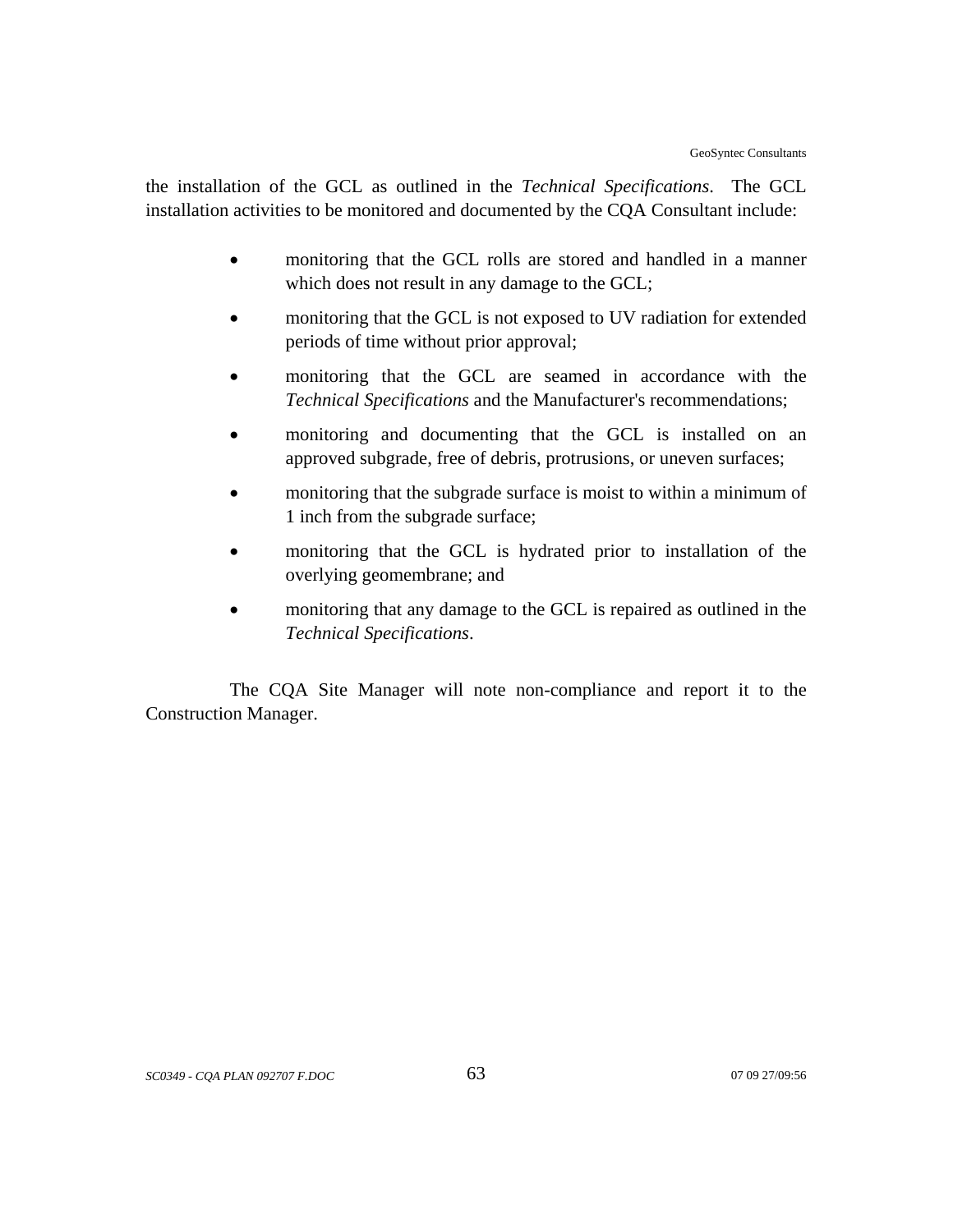## **12. GEONET**

## **12.1 Introduction**

This section of the CQA Plan outlines the CQA activities to be performed for the geonet installation. The CQA Consultant will review the *Drawings*, and the *Technical Specifications*, and any approved addenda or changes.

## **12.2 Manufacturing**

The Manufacturer will provide the CQA Consultant with a list of certified "minimum average roll value" properties for the type of geonet to be delivered. The Manufacturer will also provide the CQA Consultant with a written certification signed by a responsible representative of the Manufacturer that the geonet actually delivered have "minimum average roll values" properties which meet or exceed all certified property values for that type of geonet.

The CQA Consultant will examine the Manufacturers' certifications to document that the property values listed on the certifications meet or exceed those specified for the particular type of geonet. Deviations will be reported to the Construction Manager.

#### **12.3 Labeling**

The Manufacturer will identify all rolls of geonet with the following:

- Manufacturer's name;
- product identification;
- lot number;
- roll number; and
- roll dimensions.

The CQA Site Manager will examine rolls upon delivery and deviation from the above requirements will be reported to the Construction Manager.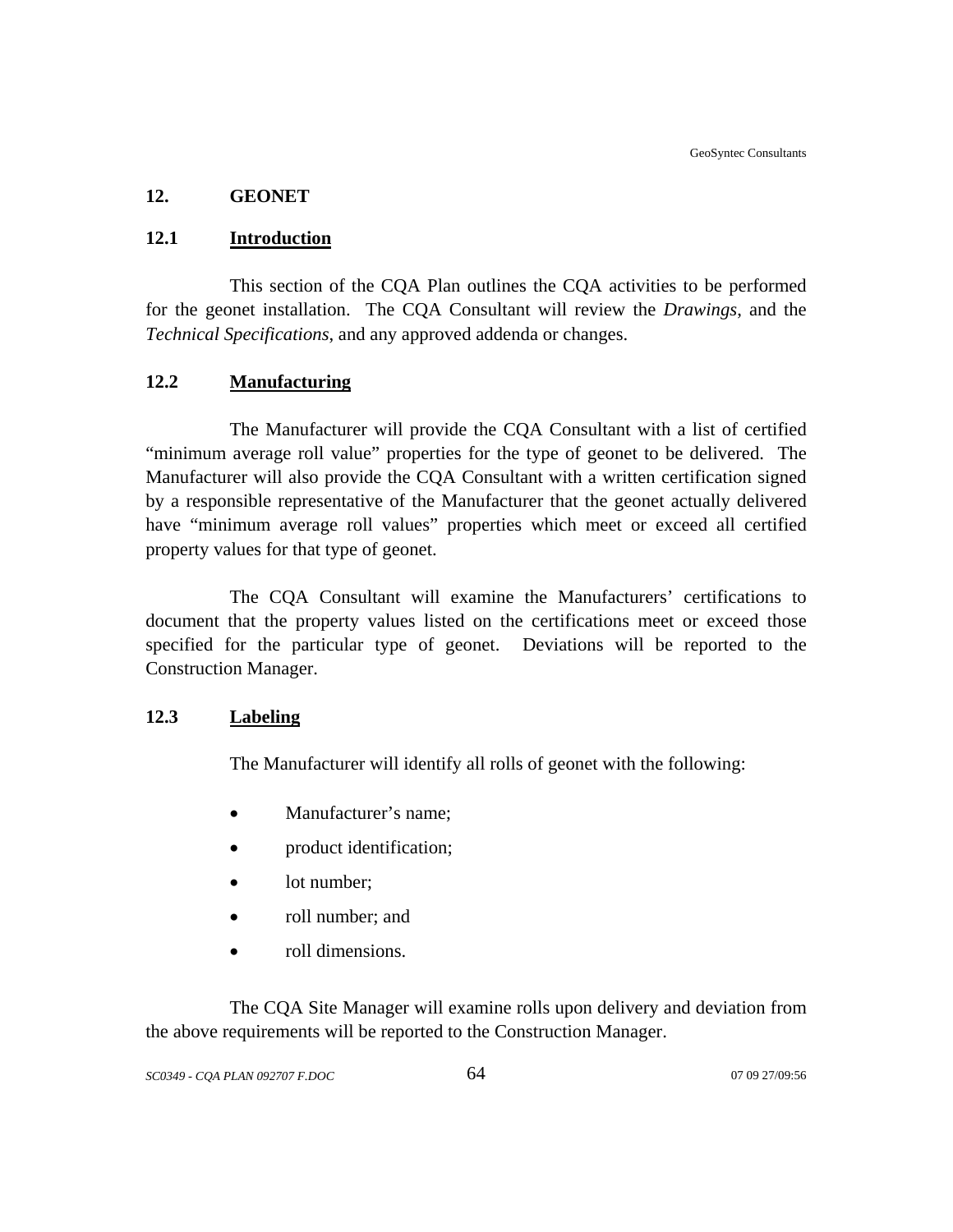## **12.4 Shipment and Storage**

During shipment and storage, the geonet will be protected from mud, dirt, dust, puncture, cutting or any other damaging or deleterious conditions. The CQA Site Manager will observe rolls upon delivery to the site and deviation from the above requirements will be reported to the Construction Manager. Damaged rolls will be rejected and replaced.

The CQA Site Manager will observe that geonet is free of dirt and dust just before installation. The CQA Site Manager will report the outcome of this observation to the Construction Manager, and if the geonet is judged dirty or dusty, they will be cleaned by the Geosynthetic Installer prior to installation.

## **12.5 Conformance Testing**

## **12.5.1 Tests**

The geonet material will be tested for transmissivity (ASTM D 4716) and for thickness (ASTM D 5199) at the frequencies presented in Table 6.

#### **12.5.2 Sampling Procedures**

Upon delivery of the geonet rolls, the CQA Site Manager will document that samples are obtained from individual rolls at the frequency specified in this CQA Plan. The geonet samples will be forwarded to the CQA Laboratory for testing to evaluate conformance to both the *Technical Specifications* and the list of physical properties certified by the Manufacturer.

Samples will be taken across the width of the roll and will not include the first 3 linear ft. Unless otherwise specified, samples will be 3 ft long by the roll width. The CQA Consultant will mark the machine direction on the samples with an arrow.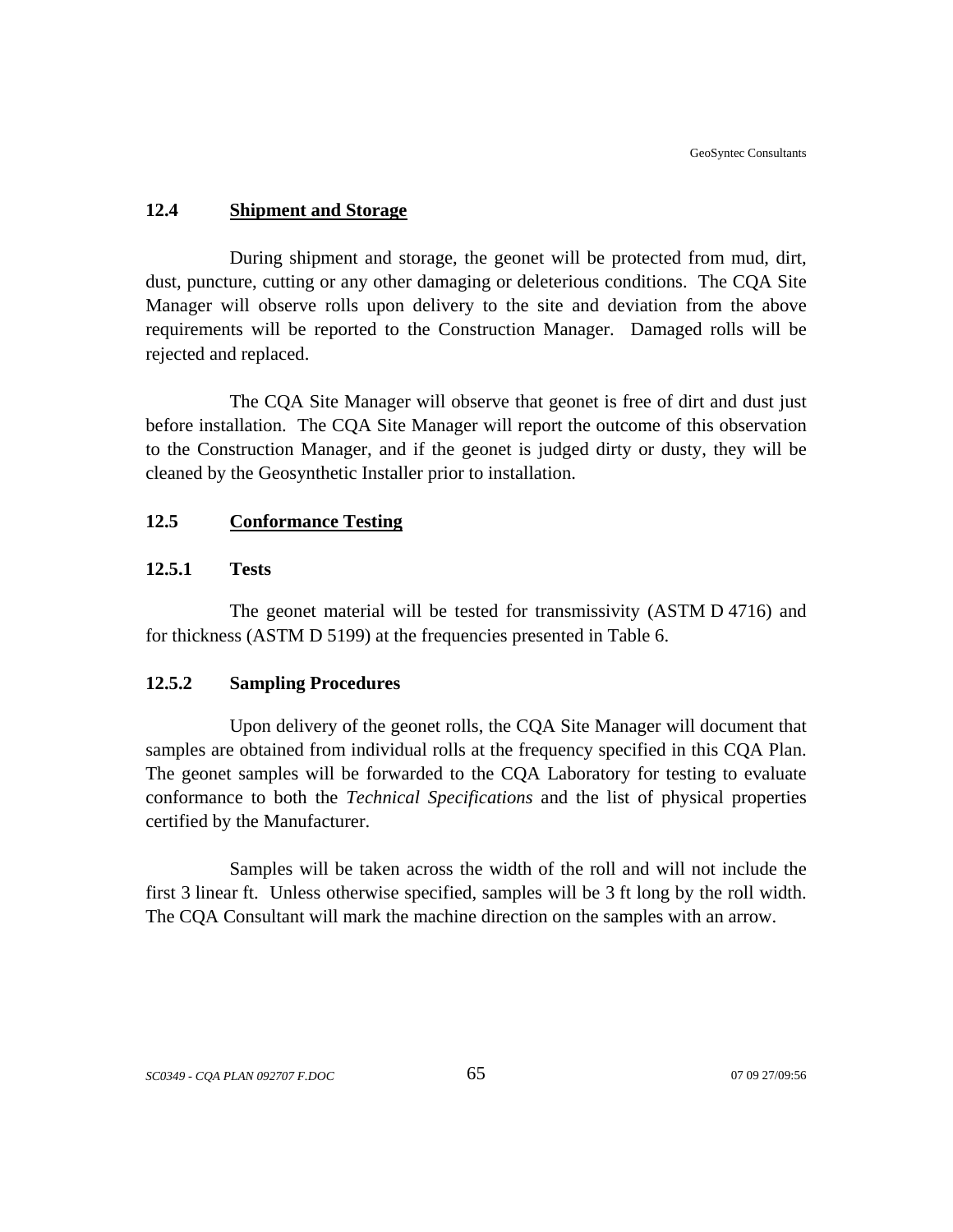#### **12.5.3 Test Results**

The CQA Site Manager will examine results from laboratory conformance testing and compare results to the *Technical Specifications*. The criteria used to evaluate acceptability are presented in the *Technical Specifications*. The CQA Site Manager will report any nonconformance to the Construction Manager.

#### **12.5.4 Conformance Test Failure**

The following procedure will apply whenever a sample fails a conformance test that is conducted by the CQA Laboratory:

- The Manufacturer will replace every roll of geonet that is in nonconformance with the *Technical Specifications* with a roll that meets specifications; or
- The Geosynthetic Installer will remove conformance samples for testing by the CQA Laboratory from the closest numerical rolls on both sides of the failed roll. These two samples must conform to the *Technical Specifications*. If either of these samples fail, the numerically closest rolls on the side of the failed sample that is not tested, will be tested by the CQA Laboratory. These samples must conform to the *Technical Specifications*. If any of these samples fail, every roll of geonet on site from this lot and every subsequently delivered roll that is from the same lot must be tested by the CQA Laboratory for conformance to the *Technical Specifications*.

The CQA Site Manager will document actions taken in conjunction with conformance test failures.

## **12.6 Handling and Placement**

The Geosynthetic Installer will handle all geonet in such a manner as to document they are not damaged in any way. The Geosynthetic Installer will comply with the following: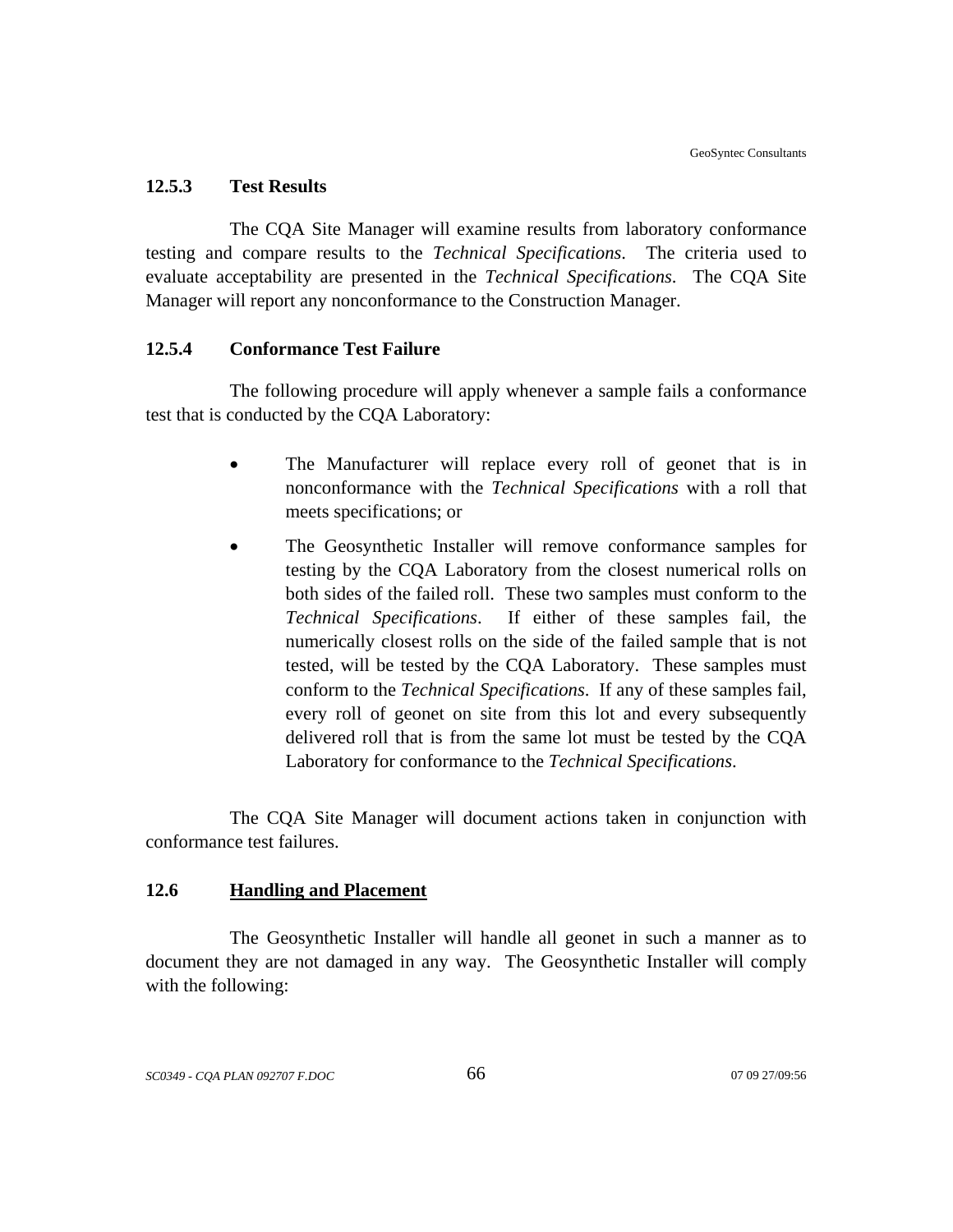- If in place, special care must be taken to protect other materials from damage, which could be caused by the cutting of the geonet.
- The Geosynthetic Installer will take any necessary precautions to prevent damage to underlying layers during placement of the geonet.
- During placement of geonet, care will be taken to prevent entrapment of dirt or excessive dust that could cause clogging of the drainage system, and/or stones that could damage the adjacent geomembrane. If dirt or excessive dust is entrapped in the geonet, it should be cleaned prior to placement of the next material on top of it. In this regard, care should be taken with the handling or sandbags, to prevent rupture or damage of the sandbag.
- A visual examination of the geonet will be carried out over the entire surface, after installation to document that no potentially harmful foreign objects are present.

The CQA Site Manager will note noncompliance and report it to the Construction Manager.

## **12.7 Geonet Seams and Overlaps**

Adjacent geonet panels will be joined in accordance with Construction Drawings and Technical Specifications. As a minimum, the adjacent rolls will be overlapped by at least 4 in. and secured by tying, in accordance with the Technical Specifications.

The CQA Consultant will note any noncompliance and report it to the Construction Manager.

## **12.8 Repair**

Holes or tears in the geonet will be repaired by placing a patch extending 2 ft beyond edges of the hole or tear. The patch will be secured by tying with approved tying devices every 6 in. If the hole or tear width across the roll is more than 50 percent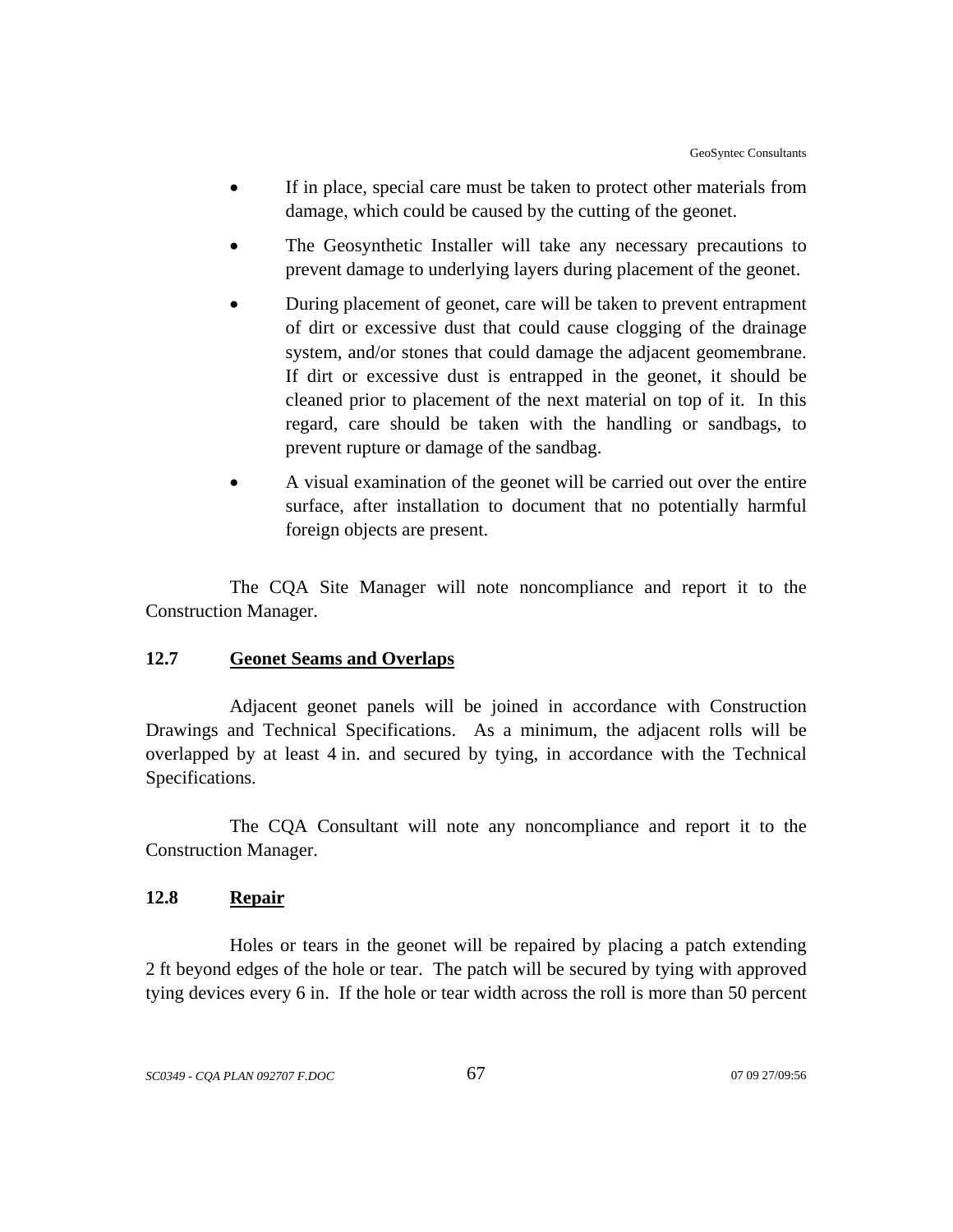of the width of the roll, the damaged area will be cut out and the two portions of the geonet will be joined in accordance with Section 11.7.

The CQA Site Manager will observe repairs, note non-compliances with the above requirements and report them to the Construction Manager.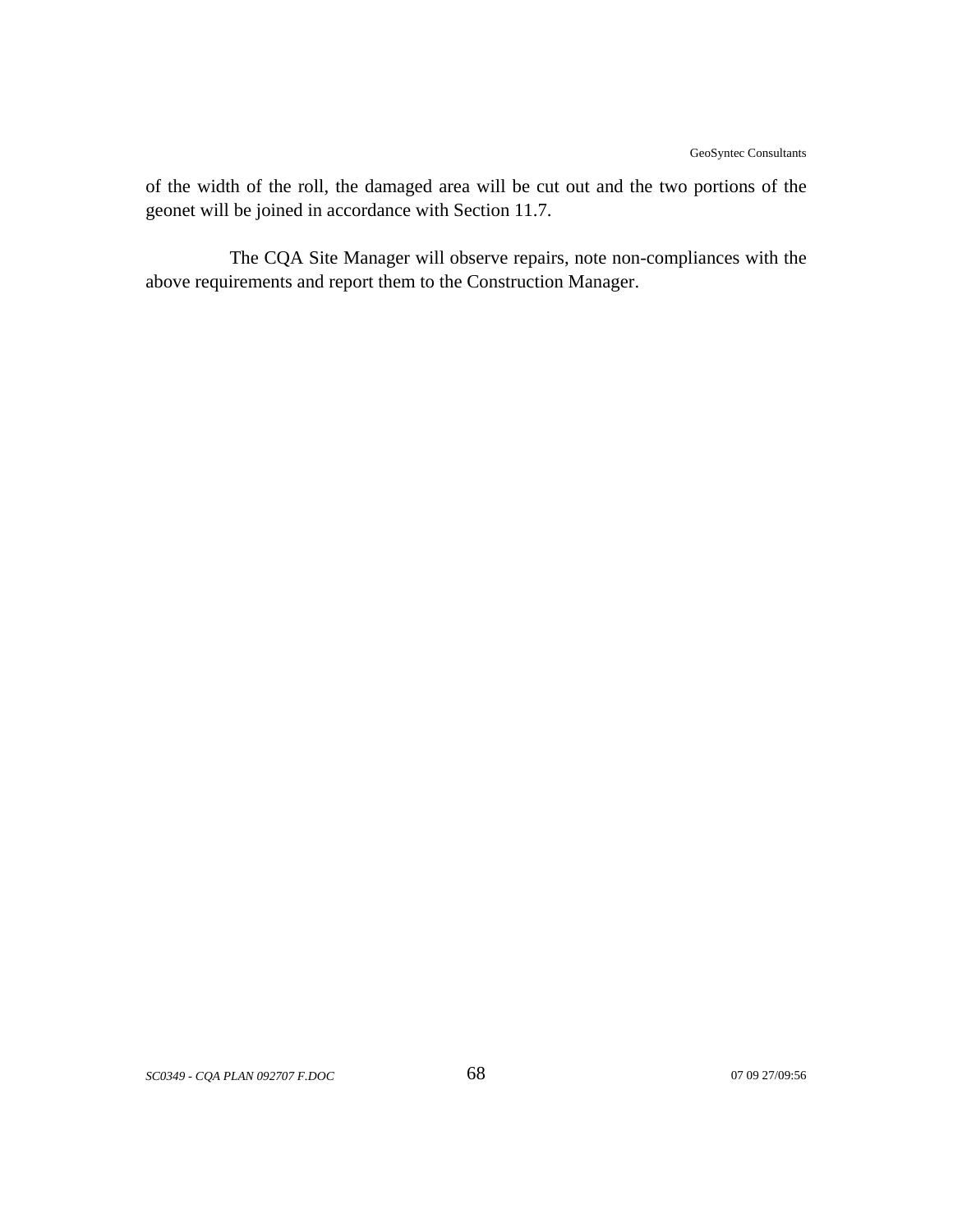## **13. CONCRETE SPILLWAY**

#### **13.1 Introduction**

This section prescribes the CQA activities to be performed to monitor that the concrete spillway is constructed in accordance with *Drawings* and *Technical Specifications*. The concrete spillway construction procedures to be monitored by the CQA Consultant, if required, shall include:

- subgrade preparation;
- liner system and cushion geotextile installation;
- welded wire reinforcement installation; and
- concrete placement and finishing.

#### **13.2 CQA Monitoring Activities**

## **13.2.1 Subgrade Preparation**

The CQA Site Manager will monitor and document that the subgrade is prepared in accordance with the *Technical Specifications* and the *Drawings*.

## **13.2.2 Liner System and Cushion Geotextile Installation**

 The CQA Site Manager shall monitor and document that the liner system components, along with the anchor trench and cushion geotextile, are installed in accordance with the requirements of the *Technical Specifications* and the *Drawings*.

## **13.2.3 Welded Wire Reinforcement Installation**

The CQA Site Manager shall monitor and document that the welded wire fabric reinforcement is installed in accordance with the requirements of the *Technical Specifications* and the *Drawings*.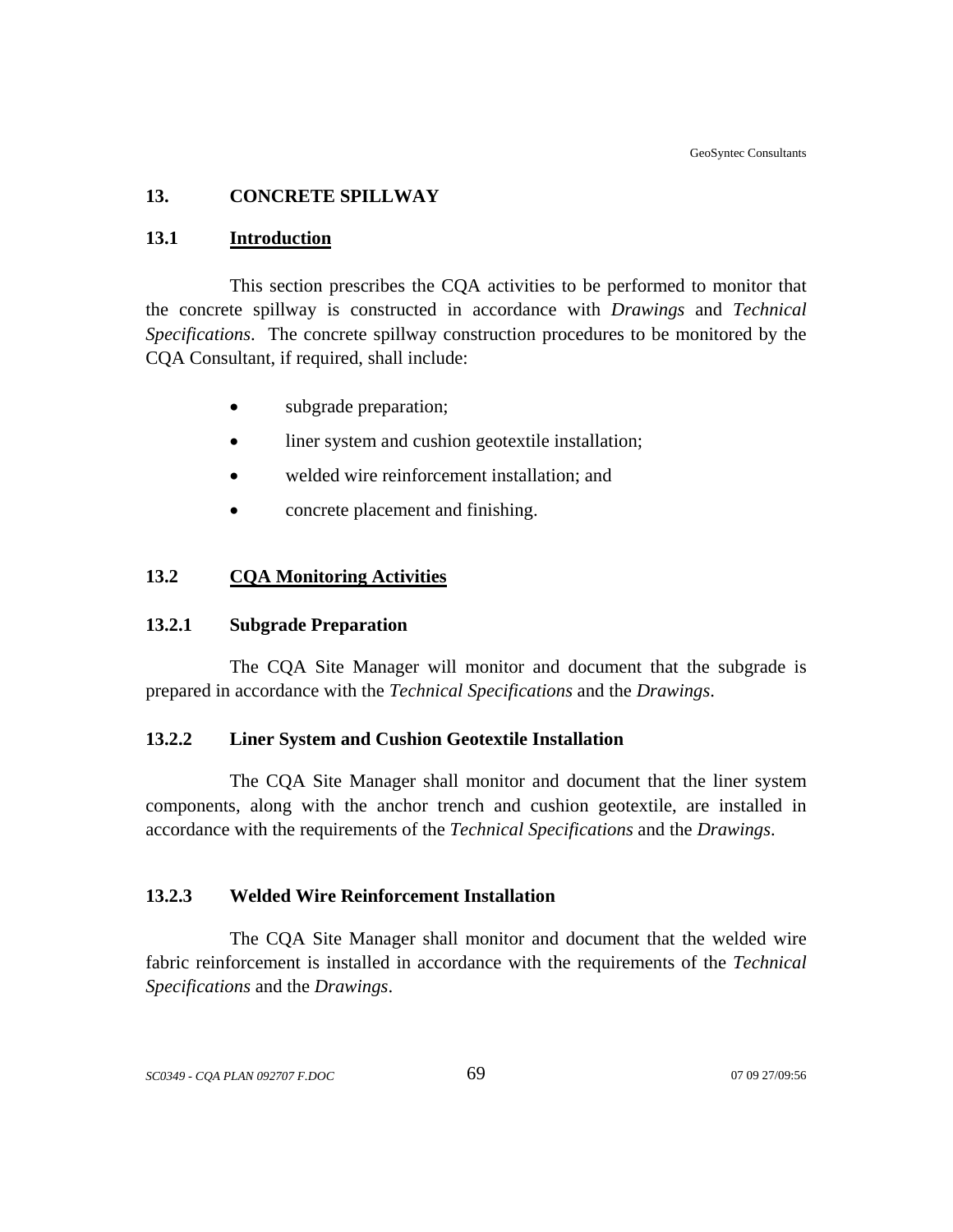#### **13.2.4 Concrete Installation**

The CQA Site Manager shall test, monitor, and document that the concrete is installed in accordance with the requirements of the *Technical Specifications* and the *Drawings*. At a minimum, the CQA Site Manager shall review the concrete tickets prior to installing the concrete to monitor that the concrete meets the requirements outlined in the *Technical Specifications*.

#### **13.2.5 Conformance Testing**

The Contractor shall facilitate the CQA Site Manager in the collection of samples required for testing. Compression test specimens shall be prepared by the CQA Site Manager by the following method:

> • compression test cylinders from fresh concrete in accordance with ASTM C 172 and C 31.

Compression testing shall be completed on one cylinder at 7 days, one cylinder at 14 days, and two (2) cylinders at the 28 day strength. The CQA Site Manager will examine results from laboratory conformance testing and will report any non-conformance with the requirements outlined in the *Technical Specifications* to the Construction Manager.

## **13.3 Deficiencies**

If a defect is discovered in the concrete spillway, the CQA Site Manager will immediately determine the extent and nature of the defect. The CQA Site Manager will determine the extent of the defective area by additional observations, a review of records, or other means that the CQA Site Manager deems appropriate.

## **13.3.1 Notification**

After evaluating the extent and nature of a defect, the CQA Site Manager will notify the Construction Manager and Contractor and schedule appropriate reevaluation when the work deficiency is to be corrected.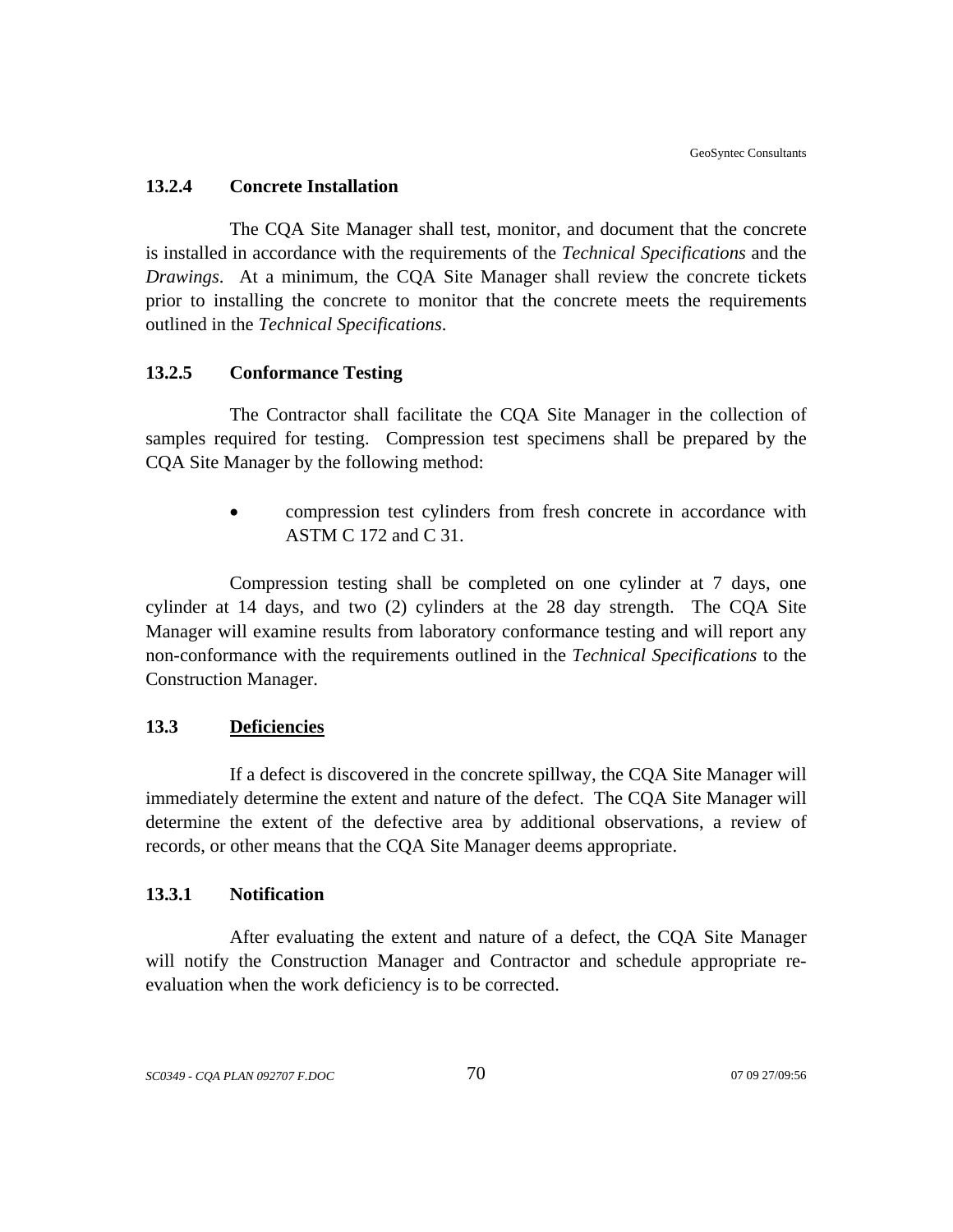## **13.3.2 Repairs**

The Contractor will correct deficiencies to the satisfaction of the CQA Site Manager. If a project specification criterion cannot be met, or unusual weather conditions hinder work, then the CQA Site Manager will develop and present to the Construction Manager suggested solutions for his approval.

Re-evaluations by the CQA Site Manager shall continue until the defects have been corrected before any additional work is performed by the Contractor in the area of the deficiency.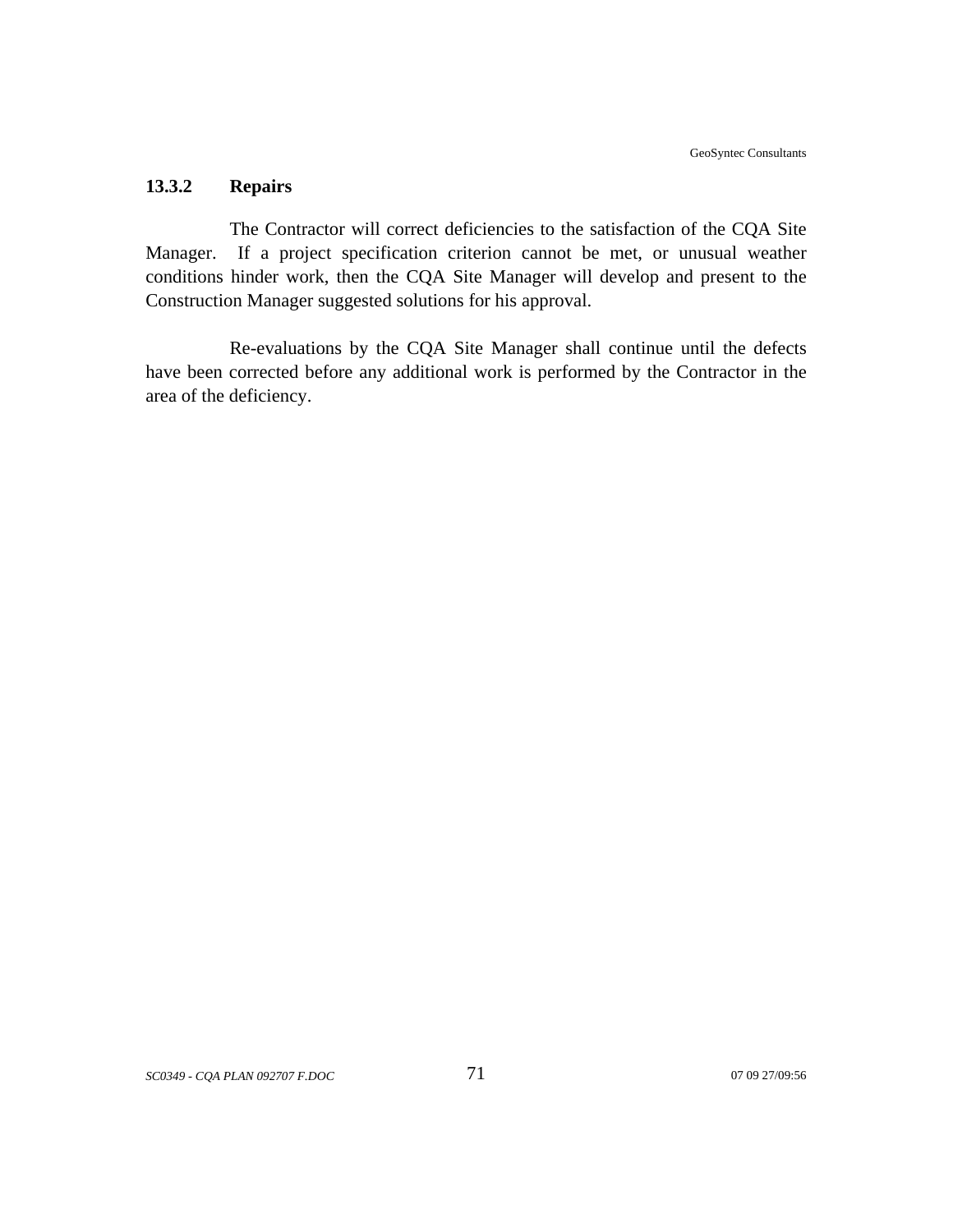## **14. SURVEYING**

#### **14.1 Survey Control**

Survey control will be performed by the Surveyor as needed. A permanent benchmark will be established for the site(s) in a location convenient for daily tie-in. The vertical and horizontal control for this benchmark will be established within normal land surveying standards.

## **14.2 Precision and Accuracy**

A wide variety of survey equipment is available for the surveying requirements for these projects. The survey instruments used for this work should be sufficiently precise and accurate to meet the needs of the projects.

## **14.3 Lines and Grades**

The following structures will be surveyed to verify and document the lines and grades achieved during construction of the Project:

- geomembrane terminations; and
- centerlines of pipes.

## **14.4 Frequency and Spacing**

A line of survey points no further than 50 ft apart must be taken at the top of pipes or other appurtenances to the liner.

## **14.5 Documentation**

Field survey notes should be retained by the Land Surveyor. The findings from the field surveys should be documented on a set of Survey *Record Drawings*, which shall be provided to the Construction Manager in AutoCADD 2000 format or other suitable format as directed by the Construction Manager.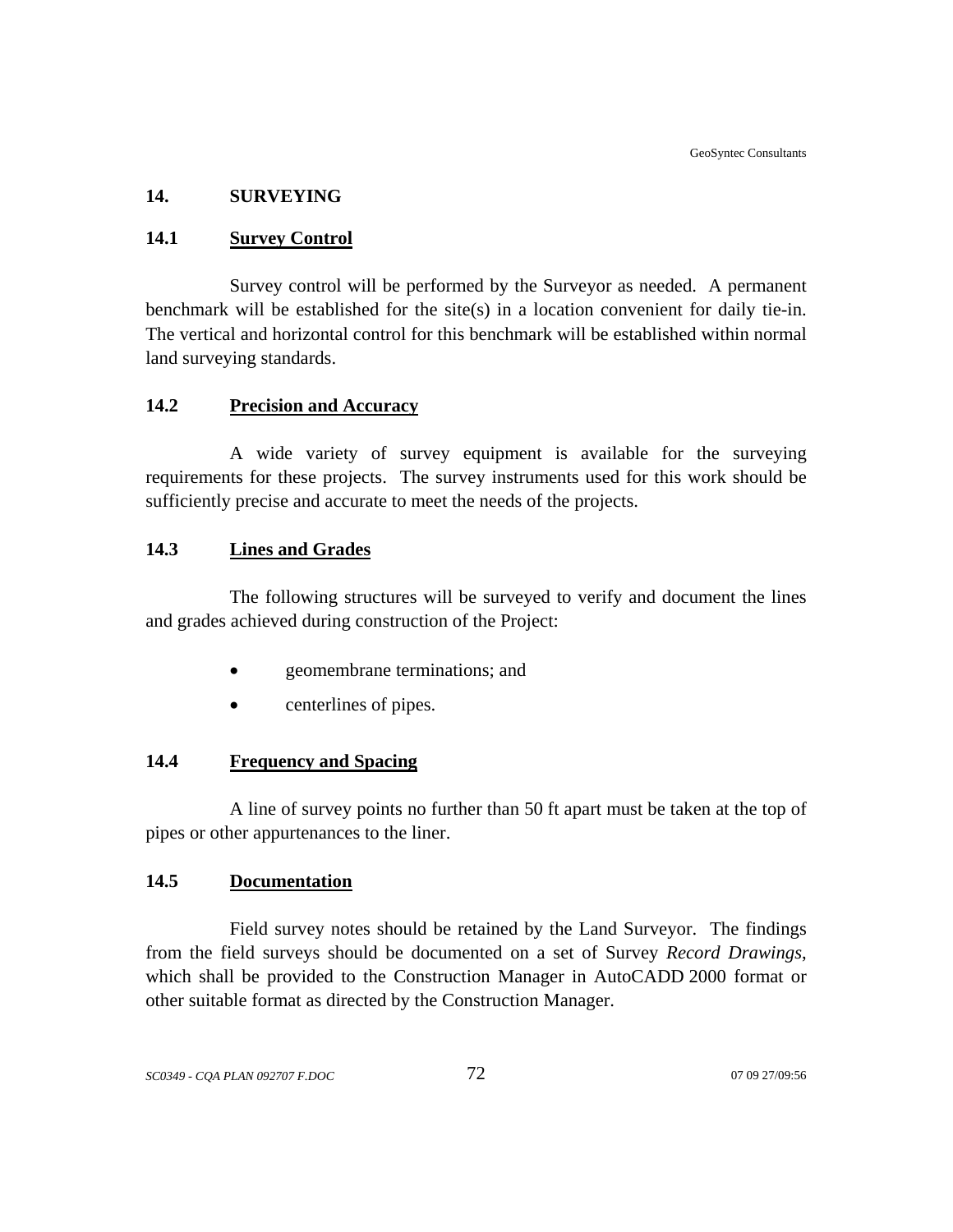## **TABLE 1A**

## **TEST PROCEDURES FOR THE EVALUATION OF SUBGRADE SOIL**

| <b>TEST METHOD</b> | <b>DESCRIPTION</b>                   | <b>TEST STANDARD</b> |
|--------------------|--------------------------------------|----------------------|
| Sieve Analysis     | <b>Particle Size Distribution</b>    | ASTM D 422           |
| Modified Proctor   | <b>Moisture Density Relationship</b> | ASTM D 1557          |

## **TABLE 1B**

# **MINIMUM SUBGRADE SOIL TESTING FREQUENCIES**

| <b>TEST</b>                                       | <b>TEST METHOD</b> | <b>SUBGRADE SOIL</b>      |
|---------------------------------------------------|--------------------|---------------------------|
| Sieve Analysis                                    | ASTM D 422         | 1 per material type       |
| <b>Modified Proctor</b>                           | ASTMD 1557         | 1 per material type       |
| Nuclear Densometer - In-<br>situ Density          | <b>ASTM D 2922</b> | 1 per 500 $yd^3$          |
| Nuclear Densometer - In-<br>situ Moisture Content | ASTM D 3017        | 1 per 500 yd <sup>3</sup> |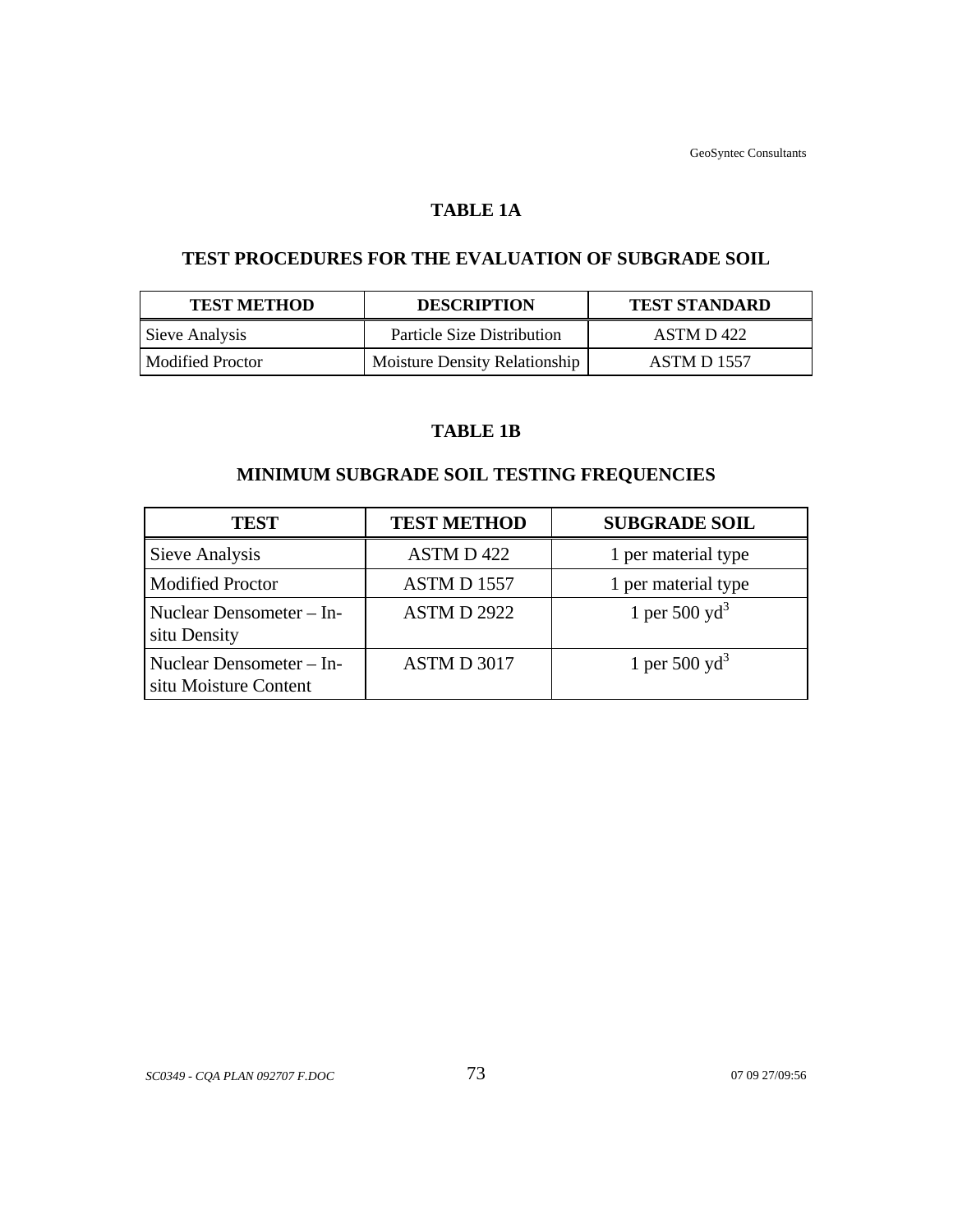#### **TABLE 2A**

# **TEST PROCEDURES FOR THE EVALUATION OF AGGREGATE**

| <b>TEST METHOD</b>                                        | <b>DESCRIPTION</b>                                          | <b>TEST STANDARD</b> |
|-----------------------------------------------------------|-------------------------------------------------------------|----------------------|
| Sieve Analysis                                            | Particle Size Distribution of<br>Fine and Coarse Aggregates | ASTM C 136           |
| <b>Hydraulic Conductivity</b><br>(Rigid Wall Permeameter) | Permeability of Aggregates                                  | <b>ASTM D 2434</b>   |

## **TABLE 2B**

# **MINIMUM AGGREGATE TESTING FREQUENCIES FOR CONFORMANCE TESTING**

| <b>TEST</b>            | <b>TEST METHOD</b> | <b>DRAINAGE AGGREGATE</b>   |
|------------------------|--------------------|-----------------------------|
| Sieve Analysis         | ASTM C 136         | 1 per 5,000 yd <sup>3</sup> |
| Hydraulic Conductivity | ASTM D 2434        | 1 per $10,000 \text{ yd}^3$ |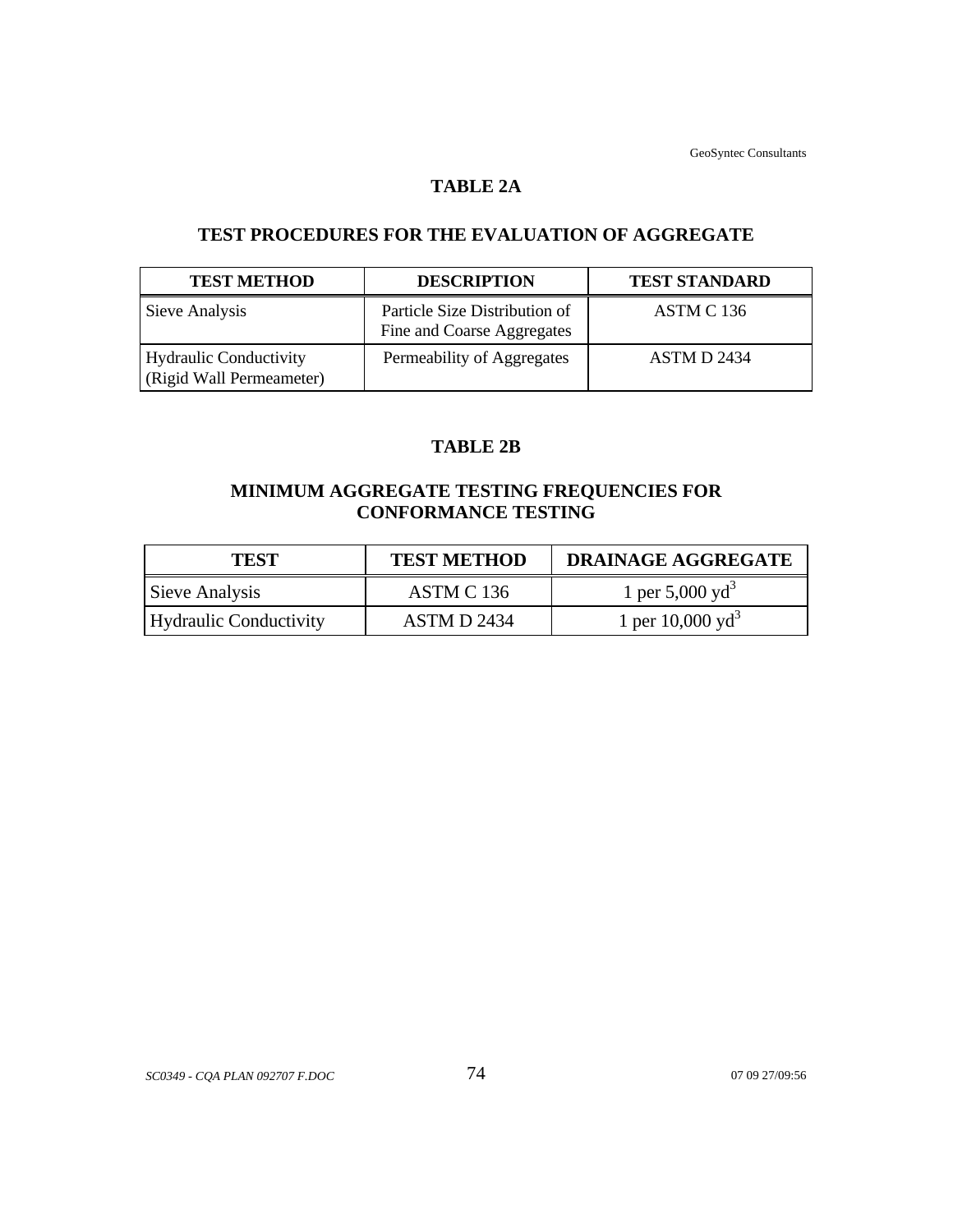#### **TABLE 3**

| <b>TEST NAME</b>                        | <b>TEST METHOD</b>                  | <b>FREQUENCY</b>        |
|-----------------------------------------|-------------------------------------|-------------------------|
| <b>Specific Gravity</b>                 | ASTMD792<br>Method A or ASTM D 1505 | 200,000 ft <sup>2</sup> |
| <b>Thickness</b>                        | ASTMD 5199                          | 200,000 ft <sup>2</sup> |
| Tensile Strength at Yield               | ASTM D 638                          | 200,000 ft <sup>2</sup> |
| Tensile Strength at Break               | ASTMD 638                           | 200,000 ft <sup>2</sup> |
| Elongation at Yield                     | ASTMD 638                           | 200,000 ft <sup>2</sup> |
| <b>Elongation at Break</b>              | ASTMD 638                           | $200,000 \text{ ft}^2$  |
| <b>Carbon Black Content</b>             | ASTMD 1603                          | 200,000 ft <sup>2</sup> |
| <b>Carbon Black Dispersion</b>          | ASTMD 5596                          | 200,000 ft <sup>2</sup> |
| Interface Shear Strength <sup>1,2</sup> | ASTMD 5321                          | 1 per project           |

# **GEOMEMBRANE CONFORMANCE TESTING REQUIREMENTS**

Notes:

1. To be performed at normal stresses of 10, 20, and 40 psi between geomembrane and geonet.

2. To be performed at normal stresses of 10, 20, and 40 psi between geomembrane and woven side of GCL. GCL shall be hydrated for 24 hours prior to testing.

## **TABLE 4**

# **GEOTEXTILE CONFORMANCE TESTING REQUIREMENTS**

| <b>TEST NAME</b>             | <b>TEST METHOD</b> | <b>MINIMUM</b><br><b>FREQUENCY</b> |
|------------------------------|--------------------|------------------------------------|
| Mass per Unit Area           | ASTM D 5261        | 1 test per $260,000 \text{ ft}^2$  |
| <b>Grab Strength</b>         | ASTM D 4632        | 1 test per $260,000 \text{ ft}^2$  |
| <b>Puncture Resistance</b>   | ASTMD4833          | 1 test per $260,000 \text{ ft}^2$  |
| Permittivity                 | <b>ASTMD4491</b>   | 1 test per $260,000 \text{ ft}^2$  |
| <b>Apparent Opening Size</b> | <b>ASTM D 4751</b> | 1 test per $260,000 \text{ ft}^2$  |